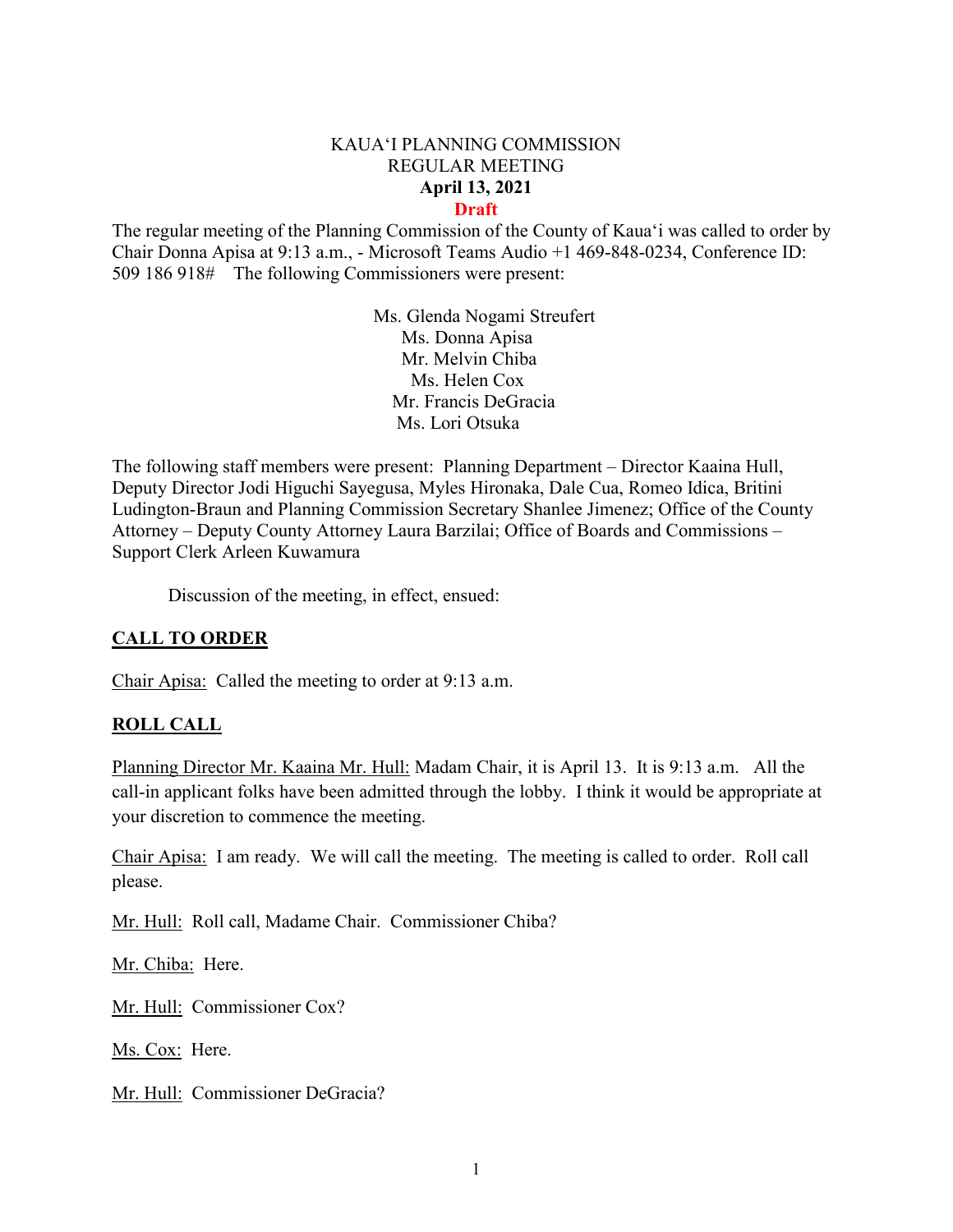Mr. DeGracia: Here.

Mr. Hull: Commissioner Streufert?

Ms. Nogami Streufert: Here.

Mr. Hull: Commissioner Otsuka?

Ms. Otsuka: Here.

Mr. Hull: Chair Apisa.

Chair Apisa: Here.

Mr. Hull: You have a quorum, Madame Chair. Six present.

### **APPROVAL OF AGENDA**

Mr. Hull: You have the quorum, Madam Chair. Next is approval of the agenda. The Department would request – one, there is a correction to the agenda. There were Director's Reports listed after the agency hearing for (inaudible) matters and for Michael A. Kaplan respectively 2.A.1 and 2.B.1. Those are not actually specifically supposed to be listed, as they were received by the Planning Commission previously, so we would ask that the Commission amend the agenda to remove those. They are part of the packet and part of the record but they have already been received. So the Department will ask that the Commission remove – amend the agenda to remove those specific citations as well as amend the agenda, in keeping with past agendas, to immediately hear the new business for action directly after the respective agency hearing listing. and I would request that an amendment to the agenda be made.

Chair Apisa: We have motion to amend the agenda.

Ms. Nogami Streufert: I would move the agenda, yes, as – as previously (Inaudible).

Ms. Otsuka: I seconded.

Chair Apisa: All in favor?

Ms. Cox: Aye.

Ms. Otsuka: Aye

Chair Apisa: All those who oppose? Motion carried. 6:0. The Agenda is so amended.

#### **MINUTES of the meeting(s) of the Planning Commission**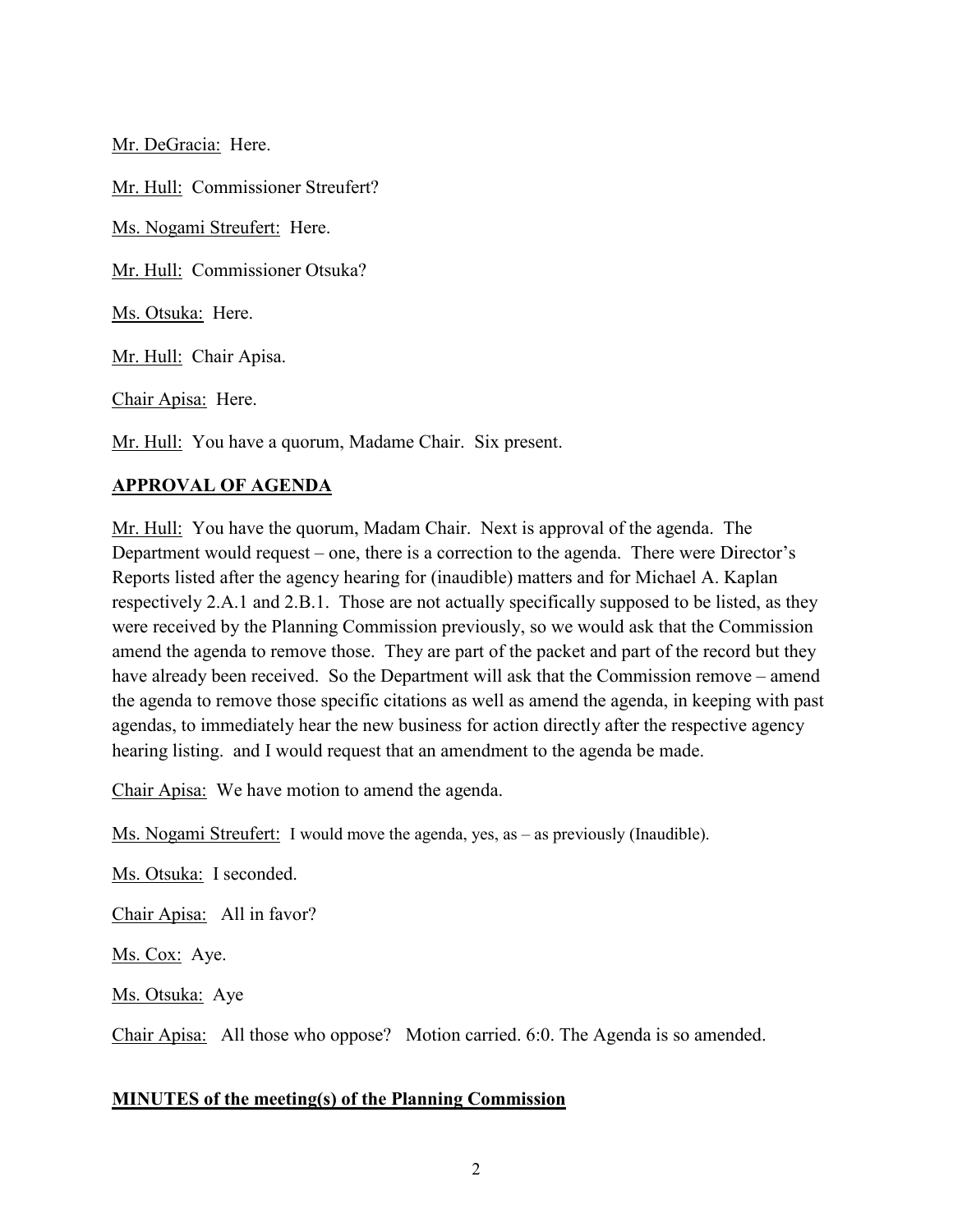Mr. Hull: Next, Madam Chair, we have, uh, Agenda Item B, minutes of the Planning Commission meeting for July 14, 2020.

Chair Apisa: I have a motion to accept the minutes.

Ms. Nogami Streufert: I move to accept the meeting of July 14, 2020.

Ms. Cox: I second that motion.

Chair Apisa: Any discussion? All in favor? Aye. (Unanimous voice vote). Any opposed? Motion carried. 6:0. Minutes are approved.

Mr. Hull: Thank you, Madam Chair, and just as an FYI for the Commissioners themselves, the Boards and Commission staff has been for the past year as much with the Planning Commission staff working over the Kauai emergency management operations in response to the COVID-19 pandemic. So there's been some delays in the minutes being spun out but they've been essentially working to get those minutes. So over the next course of – in the course of the next several months you will be seeing somewhat of a catchup in those previous minutes dating back to over the past few months.

## **RECEIPT OF ITEMS FOR THE RECORD (None)**

Mr. Hull: Next on the Agenda, there are no Receipt of Items for the record.

### **HEARINGS AND PUBLIC COMMENT**

Mr. Hull: Hearings and Public Comment is next on the agenda. So for those members of the public that have called in and would like to testify, I'll be calling out your respective phone numbers. If you would like to testify, please state your name when I call on your phone number, and you have three minutes for testimony. This is the portion of the agenda – for the members of the public that are calling in, this is the portion of the agenda for you to testify on any agenda item. So, again, if you'd like to testify – I'll be calling out each individual phone number if you'd like to testify, just state your name and you have three minutes for testimony. So starting at the top of the list. Area code , would you like to testify on agenda item for the Planning Commission today? Again, area code would you like to testify on any agenda item today? Hearing none. Area code would you like to testify on any agenda item for the Planning Commission today?

Ms. Maka`ala Ka`aumoana: Yes. This is Maka`ala Ka`aumoana.

Mr. Hull: Go ahead, Maka`ala, you have three minutes for testimony please.

Ms. Maka`ala Ka`aumoana: Mahalo. I am testifying on Class IV Zoning Permit Z-IV-2021-8 and Use Permit U-2021-7. I testify today in support of the request for intervention and your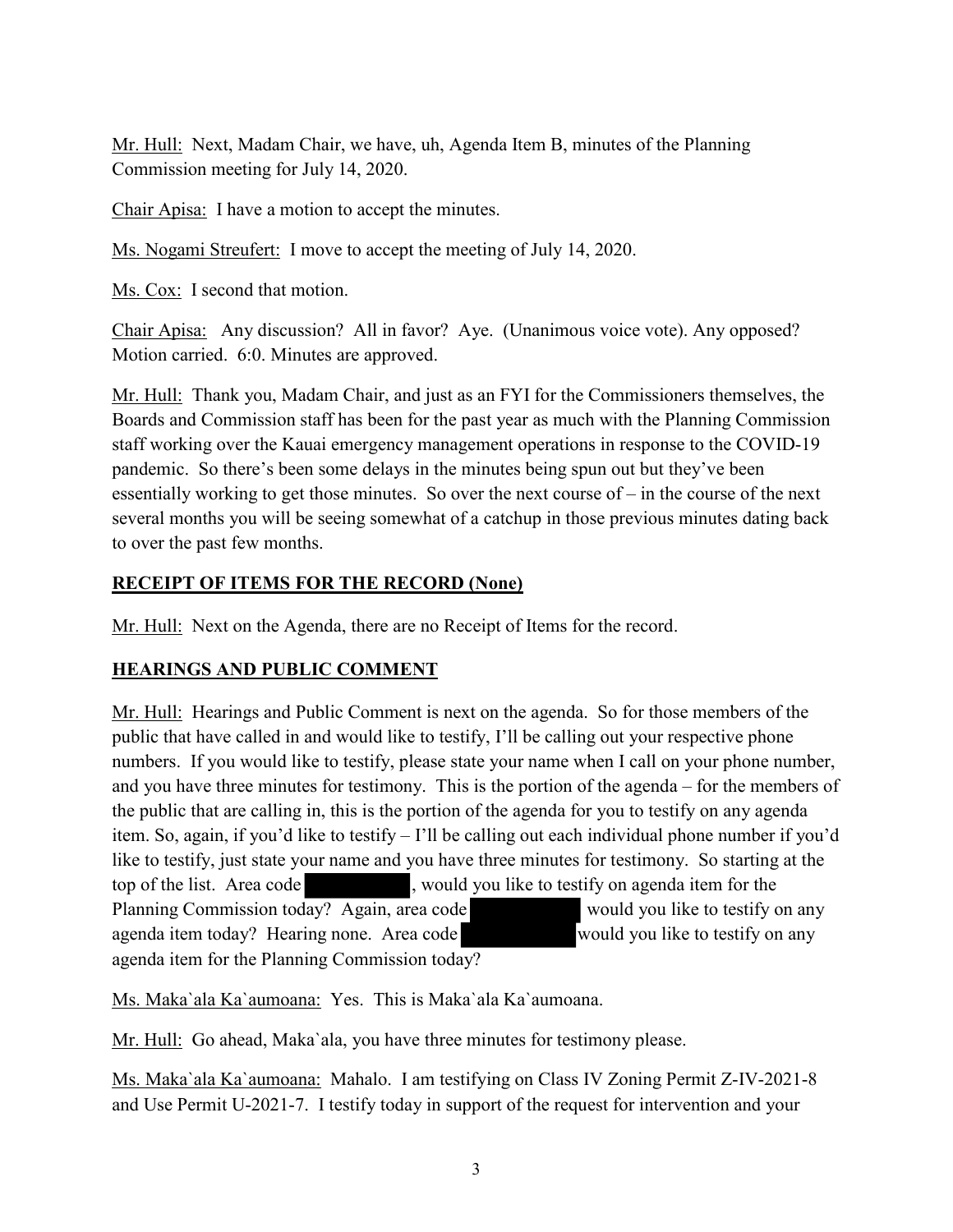consideration of this permit application. I provided testimony regarding development of this property on 9/28/2010. At that time, my concerns included preservation of more than nine historic Lo'i Kalo, some of more than 69 known to be in the area, and water quality monitoring before, during, and after any construction. I am unaware of any water quality testing or analyses having been conducted since 2010 and I am also unaware of any site inspections having been conducted on this property since that time. In addition, the currently proposed wastewater system will bleach into the historic Lo'i Kalo. Is that pono? Do we allow that? Do we permit that? Further, the estimated expansion granted to this developer in 2019 with no public hearings was for an already lapsed SMA and no substantial progress had been made on the original permit. This is a very dangerous procedure in such a sensitive place. This is not just any property. It is specifically designated as special treatment because of its unique features and the SMA Law is intended for these kinds of lands and this application is for a substantial development. What has happened on this land in the past 11 years? Apparently, what was permitted as a post-and-beam structure is now being described as an on-grade foundation constructed in the Lo`i Kalo. Would that have been permitted in 2010, given the extent of this historical feature of this land and its location? Intervention is the remedy here because there is no evidence that the Planning Department has the information it requires (inaudible) application. Interveners can provide them and this application deserves that. (Inaudible) I suspect intervention would have been (inaudible). Any consideration of this application must be updated (inaudible). At the very least, what is there now (inaudible) to each and full and fair process. (inaudible).

Mr. Hull: Thank you, Maka`ala. Next, we have area code 808-781-4033. Would you like to testify on any agenda item at this time?

Mr. George Mr. Buren: Yes, thank you. This is George Van Buren, on behalf – on behalf of Moloa'a Farms.

Mr. Hull: Oh, sorry. Sorry, Mr. Van Buren?

Mr. Mr. Buren: Yeah?

Mr. Hull: Sorry, I should have made this announcement, during the actual applications, both the applicant as well as any of those representing intervention requests will be given specific time, um, designated by the Chair to speak to your intervention requests.

Mr. Mr. Buren: Okay, so I'm not – you don't want me to speak now then?

Mr. Hull: Yeah, this is just for general members of the public to testify.

Mr. Mr. Buren: Okay.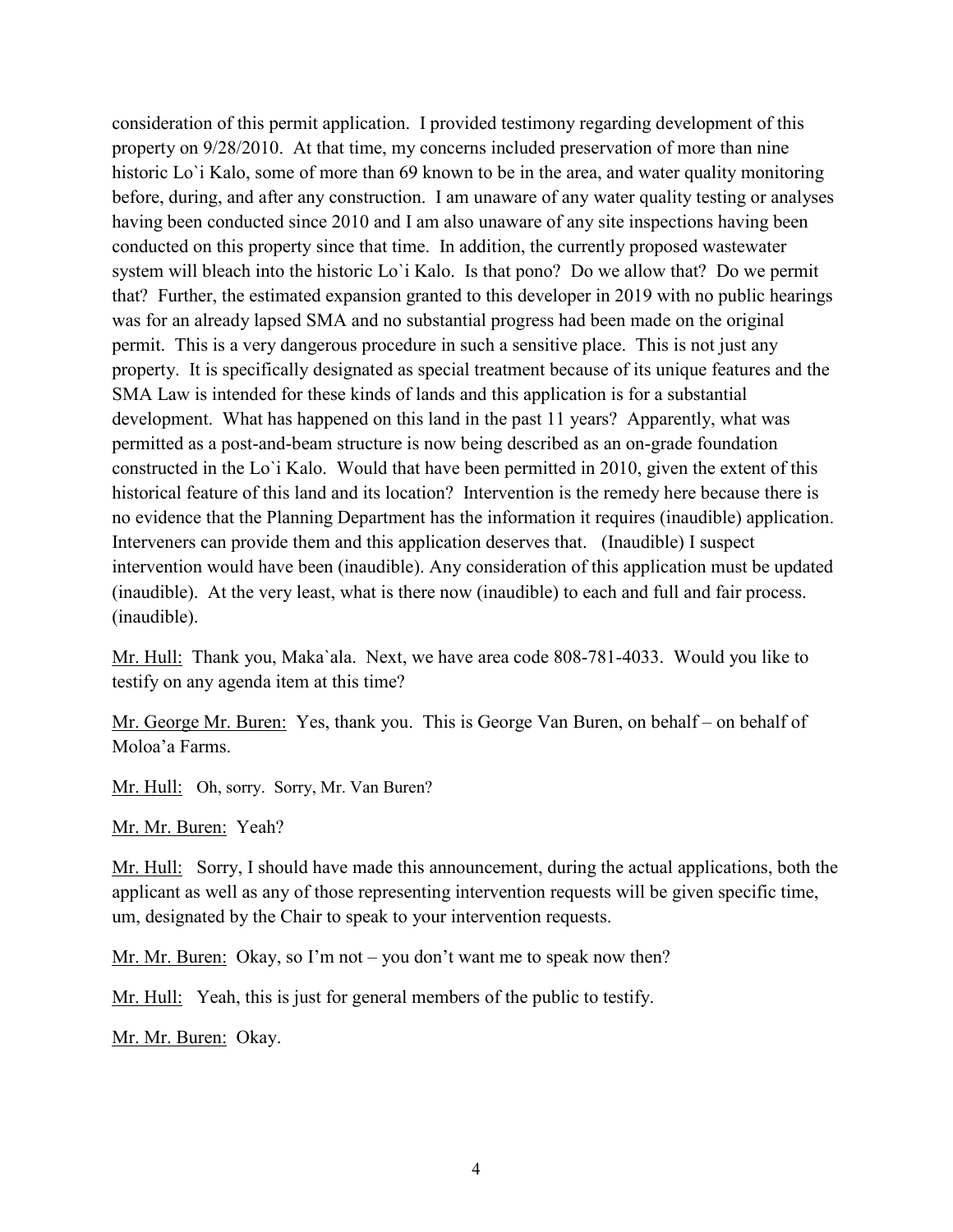Mr. Hull: If you want to testify on the overall application or on any agenda item, that is fine. But if you want to testify more specifically to your intervention petition, that you will be afforded that specific time during the agenda item itself.

Mr. Mr. Buren: Oh, Okay. Thank you very much. I will wait for that. Thank you.

Mr. Hull: Okay thank you. Um, next up we have area code . Would you like to testify on any agenda item at this time?

Mr. Kevin Webb: Yes, my name is Kevin Webb and I'd like to testify on the Class 4 Zoning Permit or Use Permit U2021-7.

Mr. Hull: Okay please go ahead and speak, sir, you have three minutes for testimony.

Mr. Webb: I'm sorry, please say it again.

Mr. Hull: You have three minutes for testimony, sir.

Mr. Webb: Okay great. Thank you very much. So, back in 19- in, 2007, I was part of the team that helped Mr. Somers go through getting a building permit for his property there in Kahili Quarry Road. At that time we were required to  $d_0$  – go through the contested case as a result of a request by a (inaudible) landowner. At the time we – we thought that it was – um, we didn't understand the process and we're not sure why we had to do it. At the end of the day, we were we were appreciative that we went through the process, we learned a lot about the property, um, and the studies we created with respect to the archeological and the biological, um, gave us a better insight to the property we had. It allowed us to develop a plan to move forward and - and protect and respect it. And, um, the result was an outcome, I think, that really benefitted the the project, benefitted us, and preserved the property. Um, right now, we are one of the, you know, largest conservation uses in that valley and our  $-$  our whole goal now is to preserve that valley and maintain the conservation efforts that we are doing, um, going forward. With respect Mr. Kaplan's property, um, all we're asking is that the rules be followed and in this particular case, it's in the SMA and it's clear, uh, based on the way I read the rules that a contested case is is required here. Thank you very much.

Mr. Hull: Thank you for your testimony. Next we have area code Would you like to testify on any agenda item at this time?

Mr. Paul Keno: Yes, I would like to testify on the same issue as the two people before me Maka'ala and Kevin Webb. I do not have the case number in front of me but—

Mr. Hull: Please state your name and you have three minutes for testimony.

Mr. Keno: Yeah, this is Paul Keno, and a resident of Kauai. And, I represented Charles Somers, you know, almost 15 years ago when he purchased the property and went through a bunch of issues when he was going to be building his house. And the zoning – the zoning on the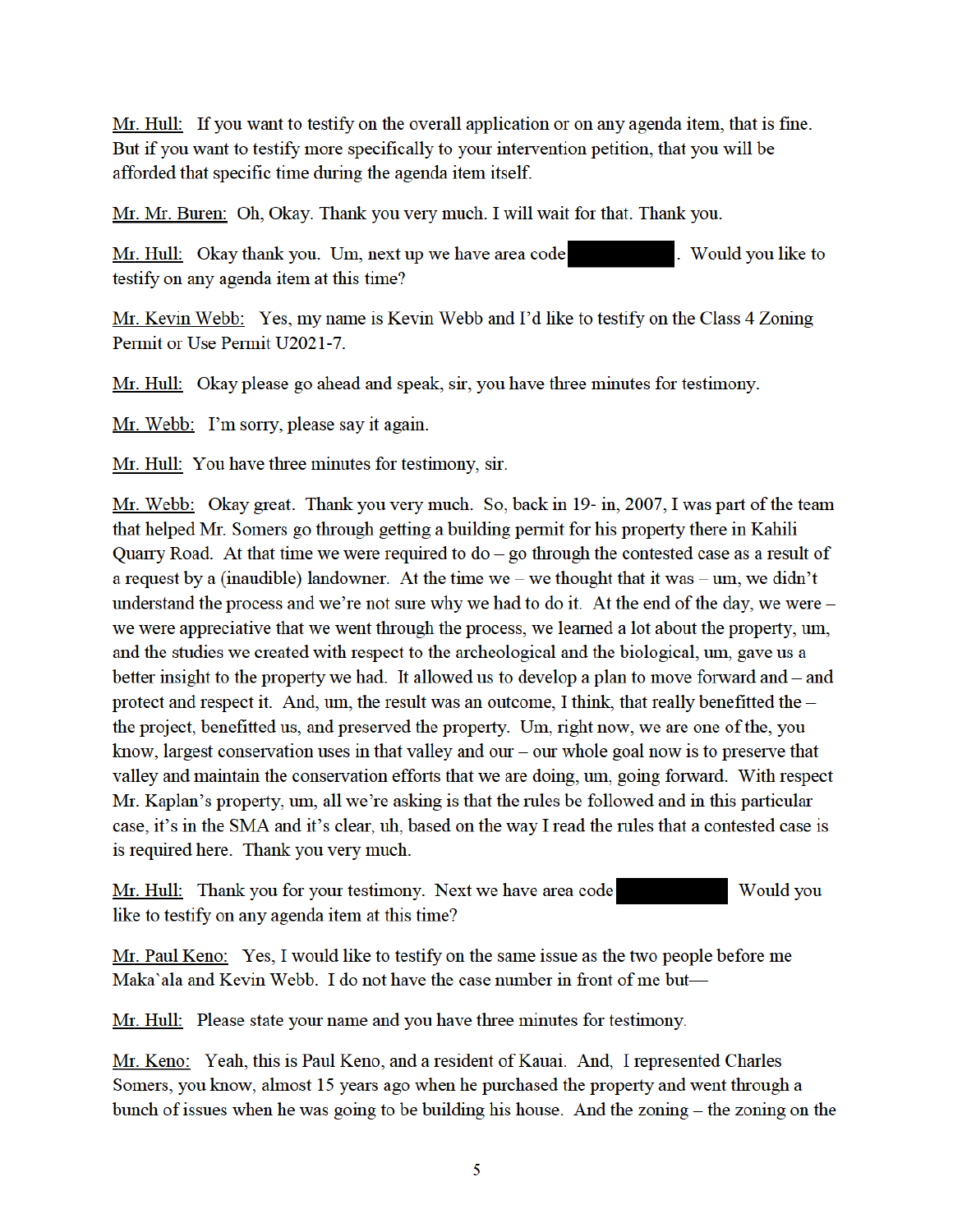property is open special treatment resource. Over the years, I have gotten to know Mr. Somers, and he has now realized just what that zoning means. When he bought the property, he really was not familiar with it at all. And, you know, it's zoned open special treatment resource because it is a preserves special treatment and it is a resource for the island. And once Mr. Somers knew what was going on he dedicated 150 of the 161 acres of property into a conservation easement. He also gave up 30 units of his 33 units allowable density because he feels as though that his property needs to be a resource and needs to be protected. Just recently, with Mr. Kaplan building in the valley there, I have seen a map that has 19 Lo'i on it and which – it was kind of a shocker to me when I saw that. And at this present point Mr. Somers, I believe is due…if anybody else is due to have intervener status and standing in such a matter. It would be Mr. Somers because of his now putting his prop- that large chunk of property into an easement – conservation easement and and also giving up that density not precluding the fact that he is the neighboring property. If he doesn't have standing, who does? Thank you for letting me testify.

Mr. Hull: Thank you for your testimony. Next, we have area code . Would you like to testify on any agenda item at this time?

Ms. Felicia Cowden: Uh, yes, and asking for clarification. This is Felicia. Is the Moloa'a green waste facility still on the agenda? Or has that been removed?

Mr. Hull: No.

Ms. Cowden: Can I speak to that?

Mr. Hull: Council (inaudible). Absolutely.

Ms. Cowden: Okay. Okay so regarding the Green Earth Matters, Inc. Class IV Zoning Permit and neither testifying in support nor opposition. I am voicing concern for consistency. The County just passed our updated agricultural bill and through that public process, there have been observations and complaints that the County (inaudible) different layers of compliance for favored landowners. If applicants committed to having no building in their 2017 planning application, this property that fronts Kuhio Highway now has a solid new building, perhaps 2000 square feet, and the property looks like a small light industrial park with roughly 4 acres of identical shade woodchip piles. In contrast, the adjacent green waste facility has 19 acres of all layers of composting underway with high customer activity requiring only a small office and a half-sized container. The ownership of Green Earth Matters also holds other businesses with County contracts. The perception is that Green Earth Matters is running multiple non-ag businesses that are light industrial and this application is to expand that non-permitted use. So I'm just asking, you know, if we please look carefully at this property use. If a non-ag-use is permitted here, there will be an expectation of equally vague interpretations of other ag-uses that may in fact be in industrial – light or industrial. So I neither support nor oppose this but I want to make sure that we're using care and really looking at what is the already existing large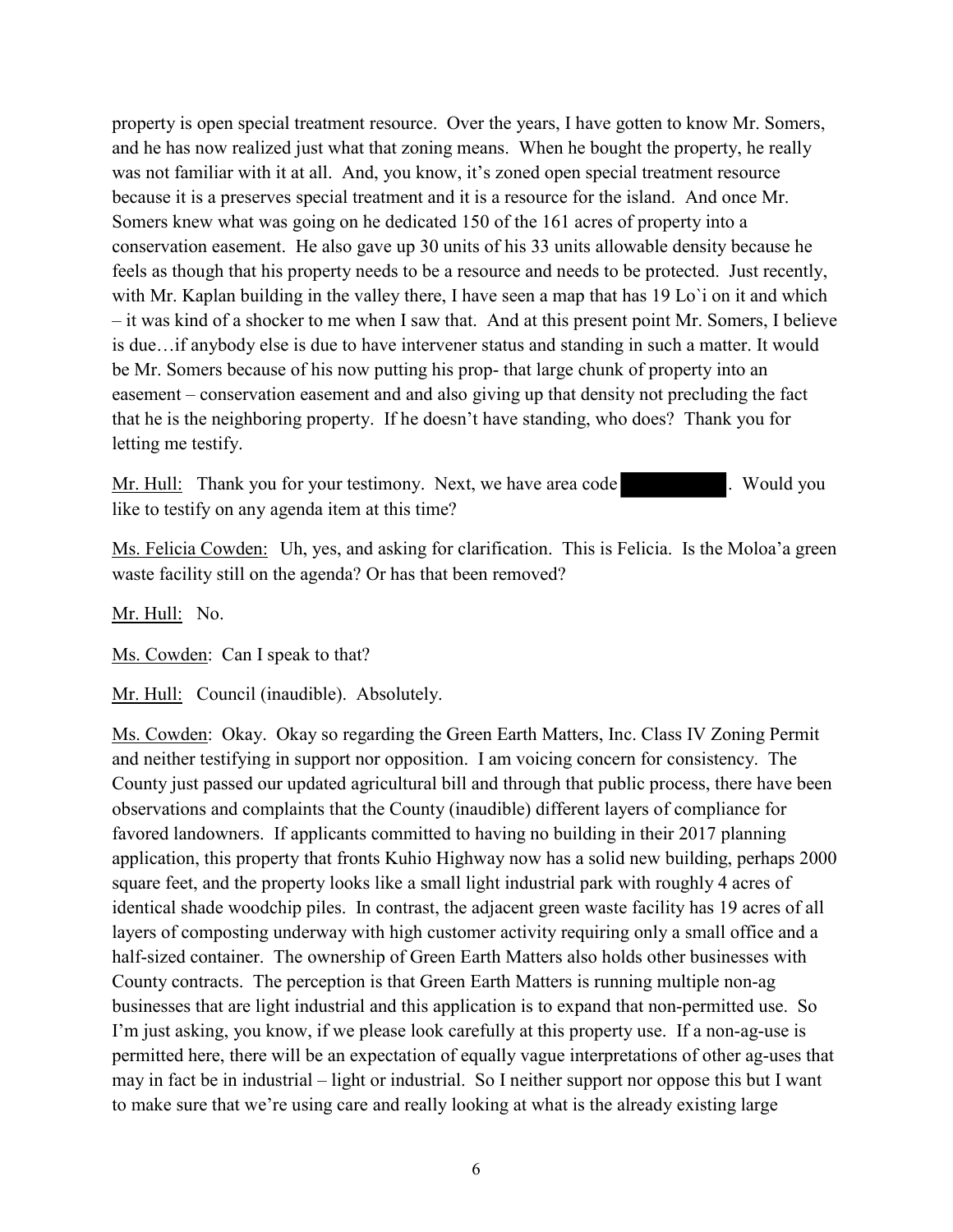building there for, will we have un- undercover composting occurring, and that a true look is made as there's concern about that coming to me. Thank you.

Mr. Hull: Thank you, Council Member for your testimony. Moving on to the next call-in number, area code . Would you like to testify on any agenda item at this time?

Ms. Sarah Sloan: Hi, my name is Sarah Sloan and I am just waiting if there are any questions for SSB-2021-1 (inaudible).

Mr. Hull: Oh, yeah. Yeah, if – okay, yeah, Ms. Sloan, for the actual applications, the applicants themselves will have a specific designated time during the application.

Ms. Sloan: Okay.

Mr. Hull: Thank you.

Ms. Sloan: Thank you.

Mr. Hull: Area code would you like to testify on any agenda item at this time?

Woman: No.

Mr. Hull: Thank you for your response. Area code , would you like to testify on any agenda item at this time?

Woman: No thank you.

Mr. Hull: Thank you. Area code would you like to testify on any agenda item at this time?

Woman 3: No.

Mr. Hull: Thank you. Area code , would you like to testify on any agenda item at this time?

Man: No.

Mr. Hull: Thank you. Area code , would you like to testify on any agenda item at this time?

Mr. Bruce Layman: Yes, I would.

Mr. Hull: Okay. Please state your name and you have three minutes of testimony, sir.

Mr. Bruce Layman: My name is Bruce Layman. I am a resident of Kauai and I would like to testify in support of this Use Permit U-2021-7. And I do support the request for intervention in in consideration for this permit. I really appreciated Maka`ala's testimony because I think she hit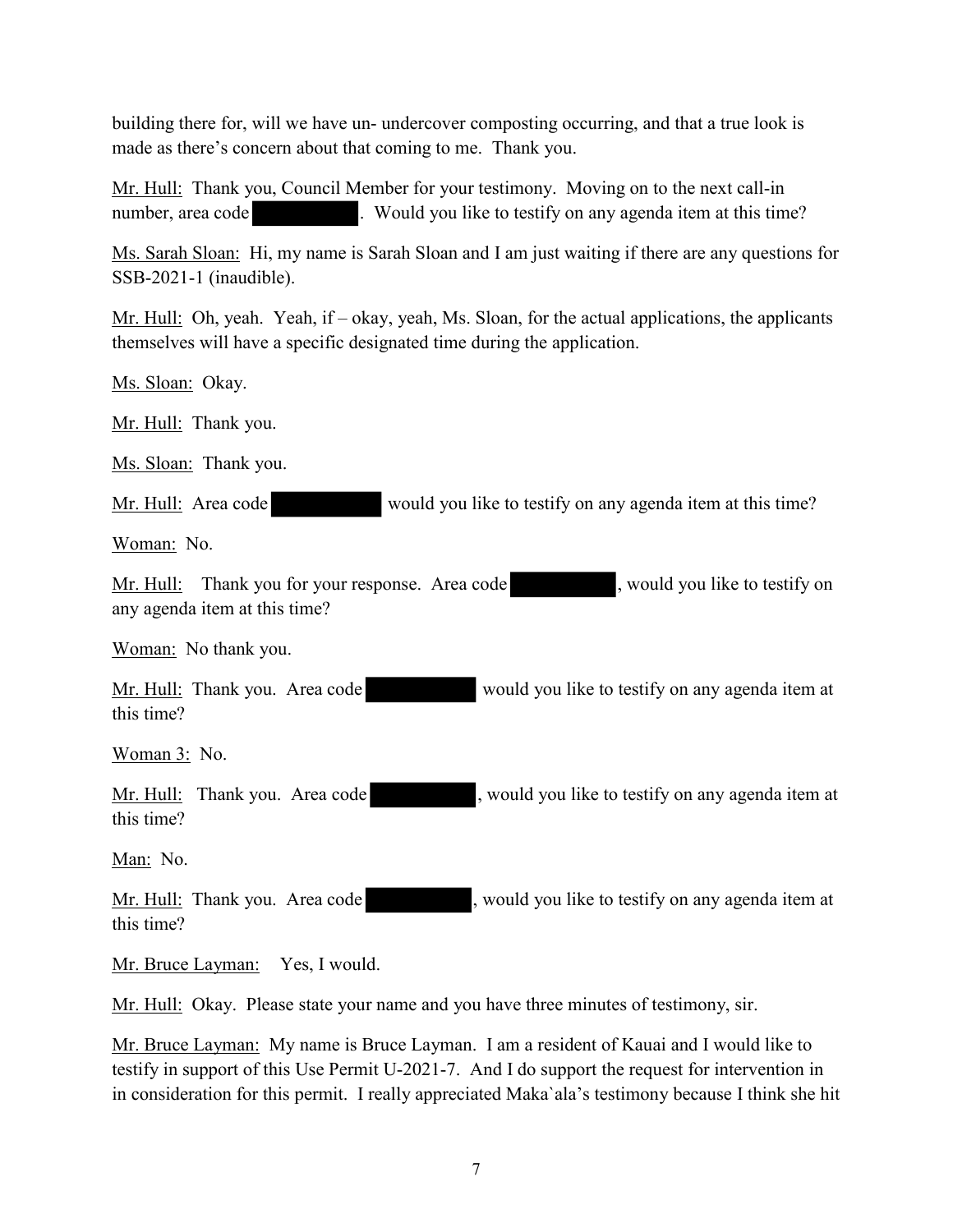all the main important points and factual points. But I personally would like to appeal to all of you Commissioners. I know you view your role as a privilege and a responsibility. I graduated from Kilauea Elementary School, a class of 11 of us and that was my playground. I remember my grandparents of my mom and many of the kupuna's telling us when we walk through these areas to treat it with respect and don't disturb things. So when we walked to go fishing down at the river to catch prawns you know, we'd get chicken skin walking through these places. I realized when I got older the significance of what they meant and how important that area is. I think, your decision is an important one. The precedent that you may set moving forward and how that is going to affect our island. Right now we're all, you know, temporary caretakers of the land, right, but the land is going to remain there and there's no harm in doing the right thing for the `āaina and allowing this process to go in sunlight. And Maka`ala brought out this point and I believe that for us to – to be good caretakers of the land, especially in a sensitive area like this, that it should go through a process. And I know Charles Somers personally and I asked him for a meeting to discuss this. I wanted to know where his heart was and why he was doing this. And I know Charles is a good man and I know it's easy to mischaracterize people, even demonize people when they come from here and maybe they have a lot of money but Charles has done really good things in the community. He has donated to the farmers up there, he's donated generators, he's donated computers to the elementary school. He even supported the state championship senior (inaudible) league that represented Kauai in the national finals and world finals on the mainland. So he's gone really good things. He's a good partner in the community but I was more important on – it was more important to me to know why he was doing this. And when he told me that this is a special place and it should be treated like that, as a local person, I couldn't believe that was coming out of the mouth of someone that is a so-called rich person from the mainland. And I really believe that and I sincerely – I know he's going to be a good partner in our community moving ahead in the future. And for me as a resident – there are five generations in my family (inaudible) my grandparents worked in a (inaudible) sugar company, please, Commissioners, there's nothing wrong with having good oversight and responsible management of this area and everything should take place in sunlight. The owner that owns it now should welcome this, you know, he should welcome this and be a good partner in the community also, not just say I am going to do this, I'm going to do that. Let the process take place in the way it should under this SMA process. Please, Commissioners, I appeal to you to please support this request for intervention as I do. Thank you very much and have a nice day.

Mr. Hull: Thank you for your testimony, Mr. Layman. Area code like to testify on any agenda item at this time? Again, area code , would you like to testify on any agenda item at this time?

Man: No thank you.

Mr. Hull: Thank you. Moving on to area code , would you like to testify on any agenda item at this time? Again, area code would you like to testify on any agenda item at this time? Hearing none, that is the list of all those who called in. I'll make one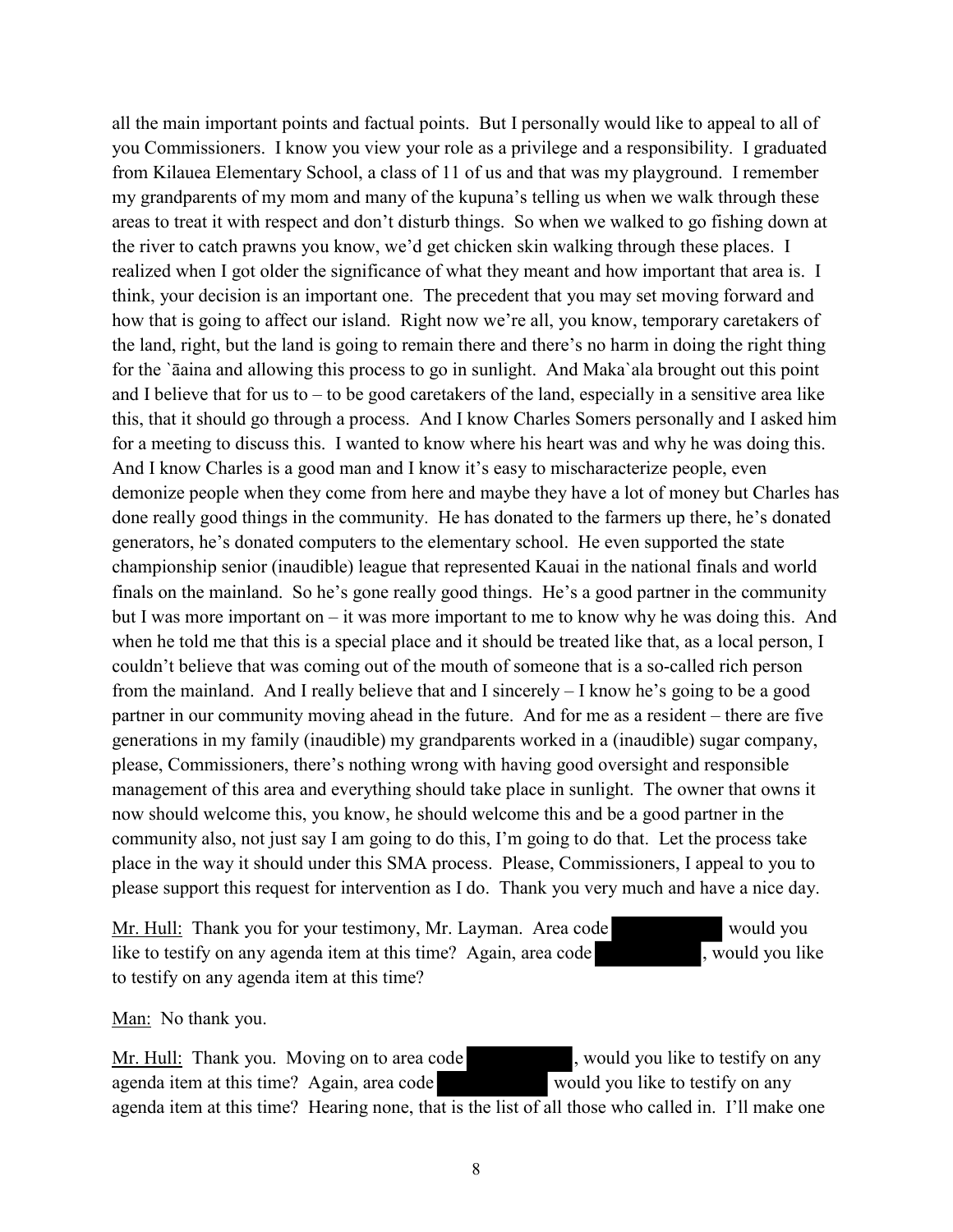last call, is there anybody that has called in as a member of the public, not a representative of the applicant or a petition to intervene. Is there any member of the public that has called in that would like to testify on any agenda item at this time? If so, please speak. Hearing none, Madam Chair, we can move on to the next agenda item.

## Continued Agency Hearing

Mr. Hull: We have no Continued Agency Hearing.

# New Agency Hearing

AMENDMENT TO CLASS IV ZONING PERMIT (Z-IV-2017-12), USE PERMIT (u-2017-10), and SPECIAL PERMIT (SP-2017-5) to allow construction of an office facility and two (2) storage buildings for the green waste composing operation involving Units 69 & 70 of the Moloa'a Hui 1 Condominium, on a parcel situated along the makai side of Kuhio Highway in Moloa'a, approximately 1,000 feet east of the Ko'olau Road/Kuhio Highway intersection, further identified as Tax Mao Key: (4) 4-9-009:012 (Por.), and affecting a portion of a larger parcel containing 281+acres= *Green Earth Matters, LLC*. [Director's Report received, 3/29/2021.]

Mr. Hull: We're moving on to F.2, New Agency Hearing, Amendment to Class IV Zoning Permit Z-IV-2017-12, and Use Permit U-2017-10, and Special Permit SP-2017-5 to allow construction of an office facility and two storage build- buildings for the green waste composting operation involving Units 69 and 70 of the Moloa'a Hui 1 Condominium, on a parcel situated along the Makai side of Kuhio Highway and Moloa'a, approximately 1,000 feet east of Koolau Road and Kuhio Highway intersection, further identified as Tax Map Key: 4-9-009:012 and affecting a portion of a larger parcel containing 281-plus acres. The applicant is Green Earth Matters, Incorporated.

The clerk of the Commissioners received a Director's Report, previously on behalf of the Commission. Before going into specifically the Director's Report on this, we do have a petition for intervention by George W. Van Buren, attorney for petitioners Moloaa Farms, LLC and Jeffrey S. Lindner. Also, sorry. We have a memorandum of opposition to Moloaa Farms, LLC and Jeffrey Lindner's petition to intervene. We also have a letter from Linda Newman dates 4-6- 2021, as well as a letter from Kanoi Ahuna) dated April 12, 2021. At this time it would be appropriate to entertain the petition for intervention as well as the parties who have raised opposition to the intervention.

Chair Apisa: Is this the point where we may want to go into executive session or hear from the applicant?

Deputy County Attorney Laura Barzilai: Madam Chair, Laura, County Attorney's Office. I think it is appropriate for you now to take argument from the parties.

Chair Apisa: Is the applicant present?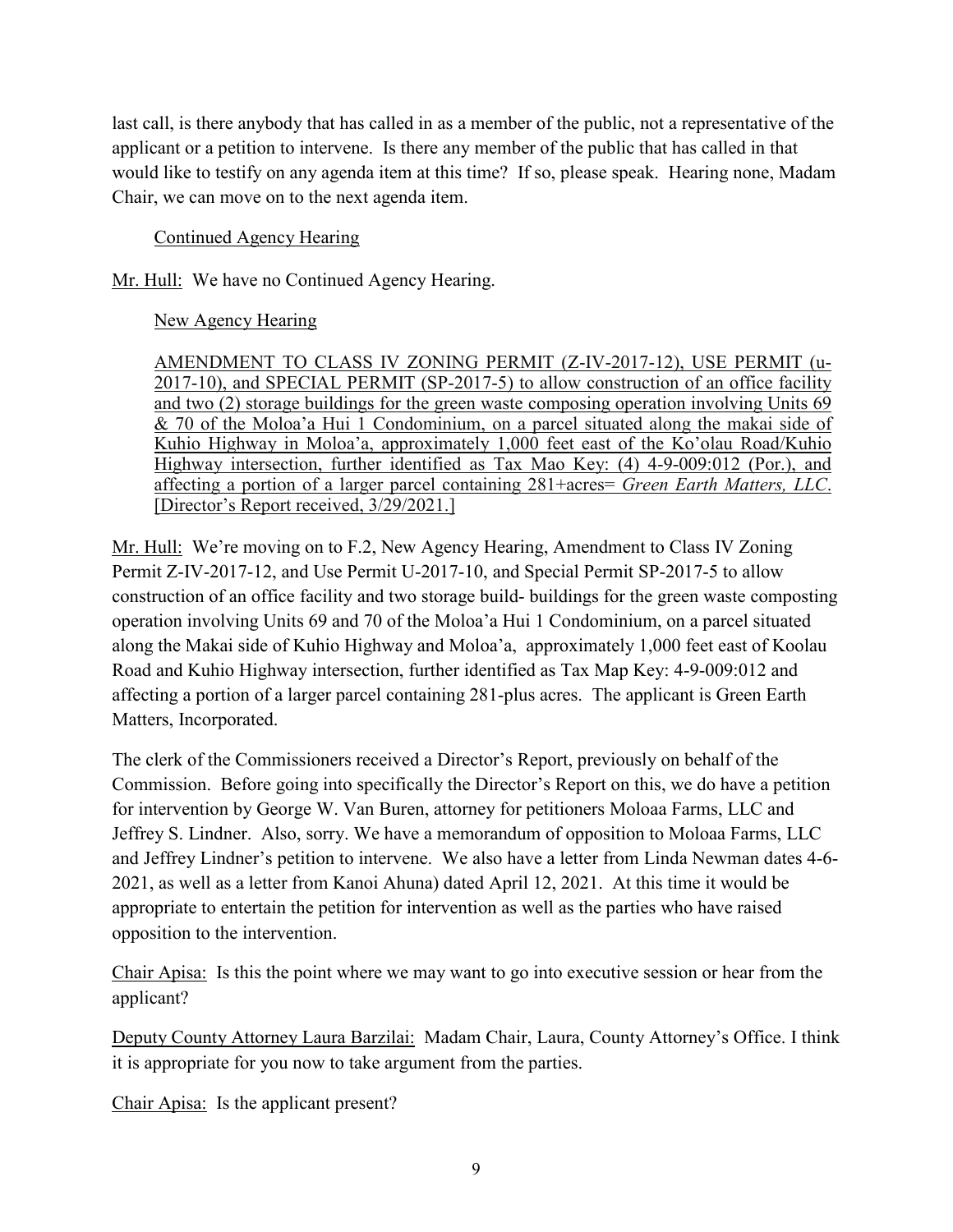Mr. Ian Jung: Good morning, Madam Chair and Members of the Commission, this is Ian Jung on behalf of the applicant, Green Earth Matters, Incorporated. This is in regards to Unit 69 and 70 of Moloa'a Hui.

Chair Apisa: Would you like to ahead—

Ms. Barzilai: Madam Chair?

Chair Apisa: Yeah?

Ms. Barzilai: Excuse me, Madam Chair, I think that the petitioner might present their argument first and then the opposition and, perhaps, you would like to set a time limit.

Chair Apisa: I would entertain 10 minutes for the petition and then10 minutes on the other side and then maybe 5 minutes to sum it up.

Mr. Jung: Okay thank you, Chair.

Chair Apisa: Is that adequate time for you?

Mr. Jung: Uh, yes, Chair, that is for the applicant. I believe Mr. Van Buren is on the phone but I am not sure if he is present on the screen.

Mr. Buren: Yes, that is plenty – plenty of time. Thank you.

Chair Apisa: You do not have to use it all but you know, that is up to you.

Mr. Buren: Yes.

Chair Apisa: Oh, please go ahead.

Mr. Buren: Oh, okay. Thank you. This is George Van Buren for the petitioner and we we set forth our points in the petition, so I think that I will use a few moments just to address the point made by Green Earth Matters. And Green Earth Matters asserts that we're claiming an ownership in Unit No. – Unit No. 69 and 70. That is not correct. We are asserting an ownership in the land and the land is a common interest. There can be no – absolutely no doubt about that. This is not subdivided land. There were two condominiums created on one – on one parcel and no master association has ever been created so you have one condominium association in which Green Earth Matters is in do- doing whatever they want with the land without consultation, uh, with any of the other owners. There is absolutely no doubt that the land in a condominium must be held in common and it is otherwise it would be subdivided land. The Green Earth Matters is essentially arguing that we have no interest in the land, which would mean the land is solely his, which would mean the land was subdivided, which would be clearly a violation of the law. So we assert that they've got the camel's nose in the tent and they're – and they're doing more and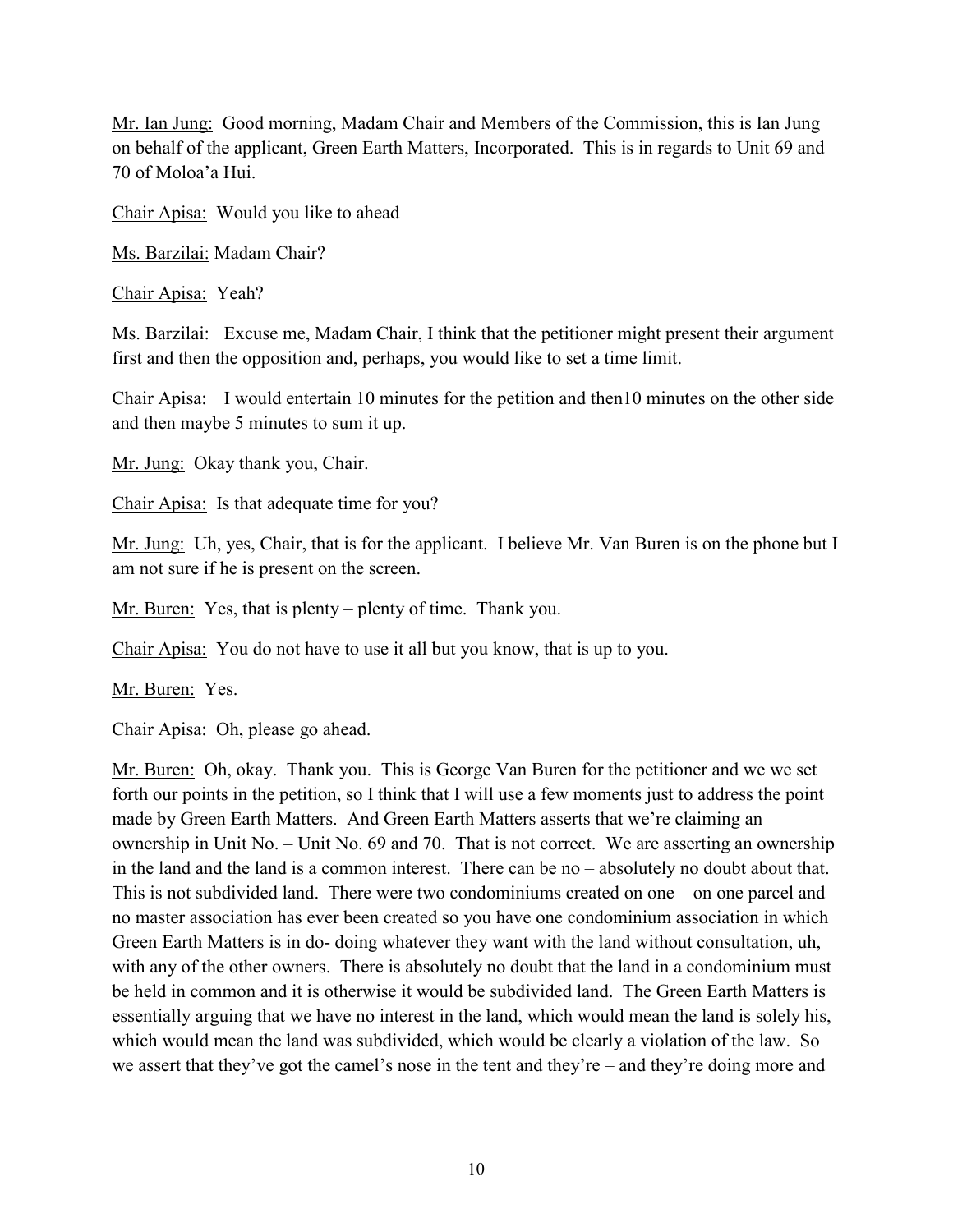more without any consultation with any of the other owners of the land. I respectfully ask that the petition be granted. Thank you.

Chair Apisa: You are muted, Ian (inaudible).

Mr. Jung: Here we go. Sorry about that. Okay, well, good morning again, Commissioners, Ian Jung on behalf of the applicant Green Earth Matters. As you read from the papers submitted in this, this singular issue of the CPR and what authority there is to grant the application for the permits, um, it's a sole issue which clearly, I think, under the rules would overly burden what the Commission is here to do. The Commission is here to look at what the use is associated with the project as well as the type of structure that goes up and what type of (inaudible) mitigation elements there should be and how the structure is involved itself with the existing use. Mr. Van Buren has asserted that they have an interest in what is coded as the common element, but under condominium law, it defines what common elements are and limited common elements as well as units. In this particular case, Mr. Miranda who is with me on the screen, he owns, through his entities, Units 69 and 70 Moloa'a Hui 1. Mr. Lindner and Moloa'a Hui, LLC, they own Unit 34 of Moloaa Hui 2. Mr. Van Buren is correct with the fact that it is a larger lot that has three condominiums. But what he fails to recognize is clearly in the condominium documents who provides as the gatekeeper for (inaudible) applications. In this particular case, we attached as Exhibit A and – A.1 and A.2, an authorization from the president. And if you read through our exhibit C, the CPR declaration – that's the second restated CPR declaration for the particular CPR for which Mr. Miranda owns his properties under – it clearly finds that it is the president who signs the authority for CPR documents and applications before the Planning Commission. So where this is heading I think will clearly overly broaden the Commission's review on the use because the use is established. It is just a matter of allowing two structures for storage capabilities for equipment and for agroforestry operations that for which they receive wood for the use on the property and that would store the – the wood and material that is cut into slabs.

The CPR issue, I think, that Mr. Van Buren asserts to is a civil issue. He – if his client did not appreciate Mr. Huber as the president signing off then he could take that matter to arbitration, and not waste this particular Commission's time on this application. And, again, you know, we're not trying to change the use. What we are trying to do is just allow for additional structures to be out there to engage in the operation. And as you've seen from the letters of support from the Kunana Dairy Farm, the Growing Strong Farm, and the Tulane's Farm the material that's processed out of Mr. Miranda's operation clearly goes to benefit the farmers out there in Moloa'a Hui. And you've seen from Dr. Kumas's (inaudible) letter of support, it also goes to support local schools and their small but subsidized agricultural operations for the schooling activities. So with that, Commissioners, we request that this particular intervention request be denied on the sole grounds (inaudible) before the Commission. I think Mr. Lindner's and Moloa'a Farms, LLC – their fight is with the association and not with Mr. Miranda on the sole issue of a CPR and we would ask that you allow this application to proceed.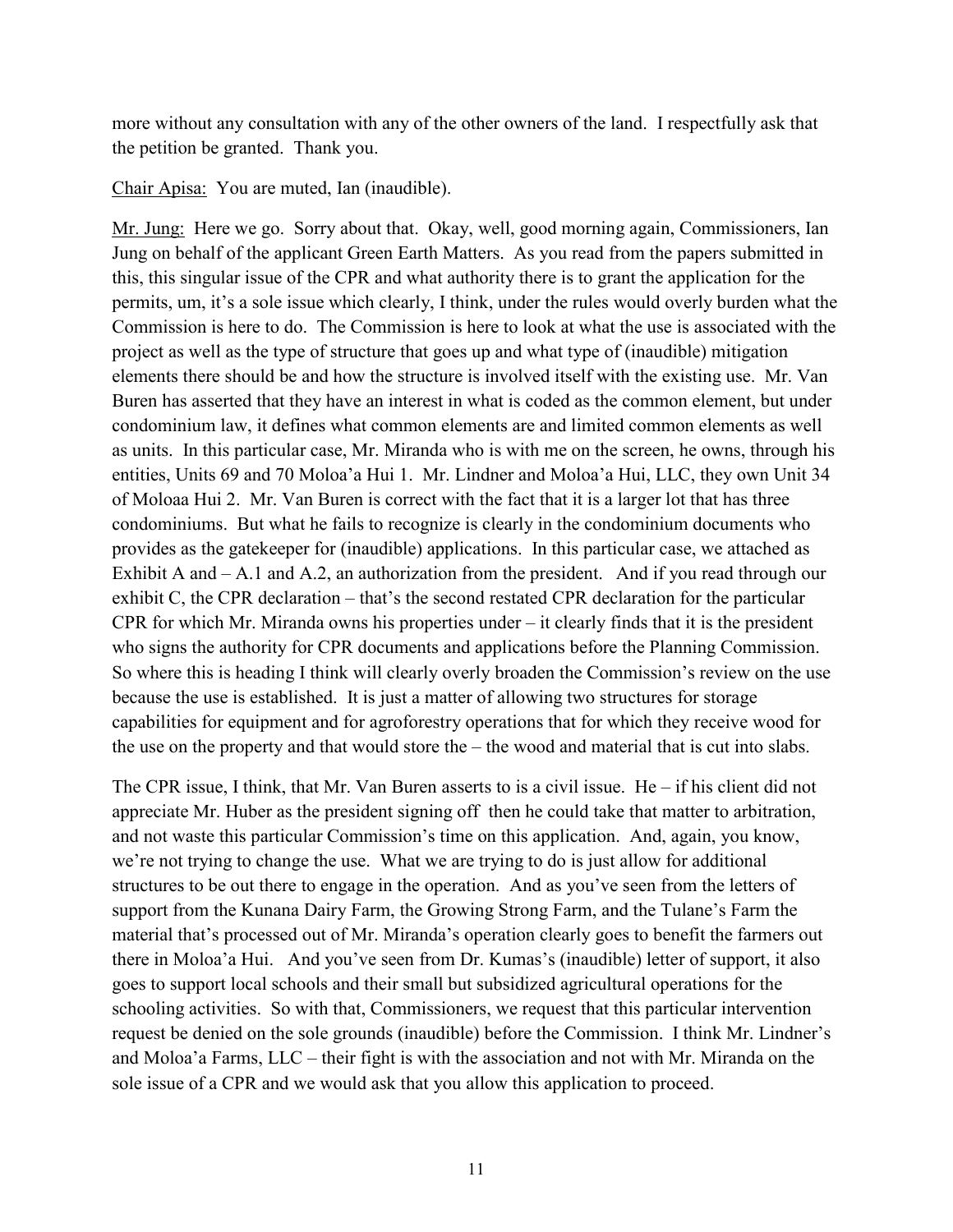Chair Apisa: Thank you. Anything further from you, Mr. Van Buren?

Mr. Buren: Yes, thank you. Just briefly, Moloa'a Farms is not even a member of that other condo. They are a co-owner of the land. They own a common interest in the land, so I do not know what he's referring to with the arbitration. Also, if you look at Page 9 of his exhibit, the declaration, it says very clearly under common elements, one free- one freehold state is hereby designated of all the reigning portions of the pro- project herein referred to as common elements, including specifically but non- not limited to A, the land in fee simple. So, I think that the Commission should be reluctant to treat this condominium and this applicant as the sole owner of the land. If Moloa'a Farms has no interest in the land, then the land is exclusively owned by the by the applicant which means the land has been subdivided. Thank you.

Ms. Barzilai: Madam Chair, Laura, County Attorney. Perhaps, you would like a very brief rebuttal from Mr. Jung on that last point.

Chair Apisa: Yes, that is where I'm about to go. Mr. Jung, any rebuttal on that?

Mr. Jung: Yeah, common element is defined in 5.14.(a) – HRS 5.14.(a) describes condominiums that were pre-2006, which this was, but, uh, recently the legislature abolished 5.14.(a) to create 5.14.(b), and now all condos are governed by those specific restrictions. The common element is the shared interest of the commonly held areas. The land is held in co-tenancy but the problem with declaration is in when you have (inaudible) or unreasonable owners who do not necessarily subscribe to declaration. Those issues should be brought up civilly within the condominium (inaudible) rather than played out before this Commission. Clearly, the declaration from Moloaa Hui 1 allows for the president to sign-off on the application. In this application, the use is, as described by the farmers, it deals with Ag-uses and provides composting green waste to the farmers so it is an ancillary agricultural activity. He does not own an interest in the (inaudible), he owns an interest in the lot, per se, as it relates to a co-tenancy involving CPR. But each unit owner has the right to follow through with a declaration to control who – you know, those who may try and assert too much power within a declaration of a CPR. And I think it's an abuse of power by Moloa'a Farms and Mr. Lindner to try and claim that they have a property interest in this particular unit.

Chair Apisa: Does any – uh, I guess does that wrap up or anything – anything further of that?

Mr. Buren: Well, this is George Van Buren again. Thank you. That part of the problem in addition to the common-element issue is that there they have established two condominiums on – on one piece of land. And nowhere did the president of Hui 2, sign off on this application so the whole thing is, it's not right and they're treating it – they're treating it as, I mean, almost like double subdivided land. I think the Commission should be (inaudible) in this matter. Thank you.

Chair Apisa: Final, just to wrap it up Mr. Jung? Anything final to wrap it up?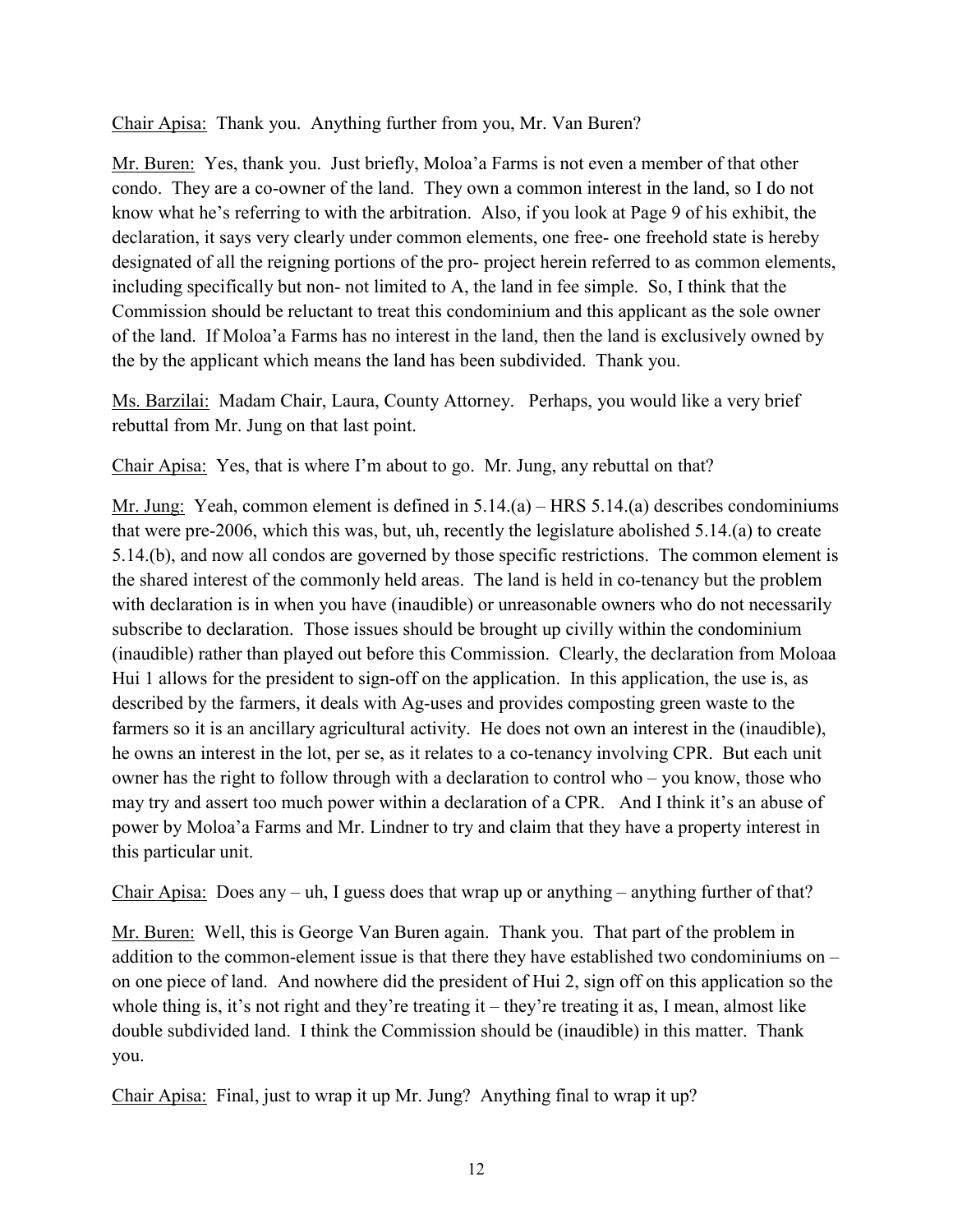Mr. Jung: I will leave it at the fact that it is the declaration that speaks to who is the gatekeeper and not Mr. Lindner or Moloa'a Farms.

Chair Apisa: Any questions from the Commissioners.

Ms. Otsuka: I did have some questions but I am not sure if this is the appropriate time so shall I just ask it (inaudible).

Ms. Barzilai: Commissioner Otsuka, Laura, County Attorney.

Ms. Otsuka: Yes.

Ms. Barzilai: If you have questions for the petitioner and the opposition in connection with their arguments or their papers, now would be the appropriate time to ask.

Ms. Otsuka: Thank you. I had a question.

Ms. Barzilai: Thank you.

Ms. Otsuka: With the applicant. The original zoning permit application dated March 16, 2017, states no structures will be constructed, parcel will be used as a green waste composting facility. I was wondering why at that time, an office building was not considered.

Mr. Jung: Yeah, I think I can address that.

Mr. Hull: Hold on. Hold on, Mr. Jung. Hold on one second. Commissioner Otsuka, so right now the deliberations and discussions should be primarily focused on the request for intervention status. I think once that is resolved—

Ms. Otsuka: Okay I apologize.

Mr. Hull: Then we can get into the, I think it's a very valid question considering the application, Commissioner Otsuka, but for right now for the purposes of the agenda, the questions and deliberations should really be focused on, again, the intervention request.

Ms. Otsuka: I am sorry. Thank you.

Ms. Barzilai: If you have any questions in that regard, Commissioner Otsuka, you may ask them now.

Ms. Otsuka: I do not have any questions at this time.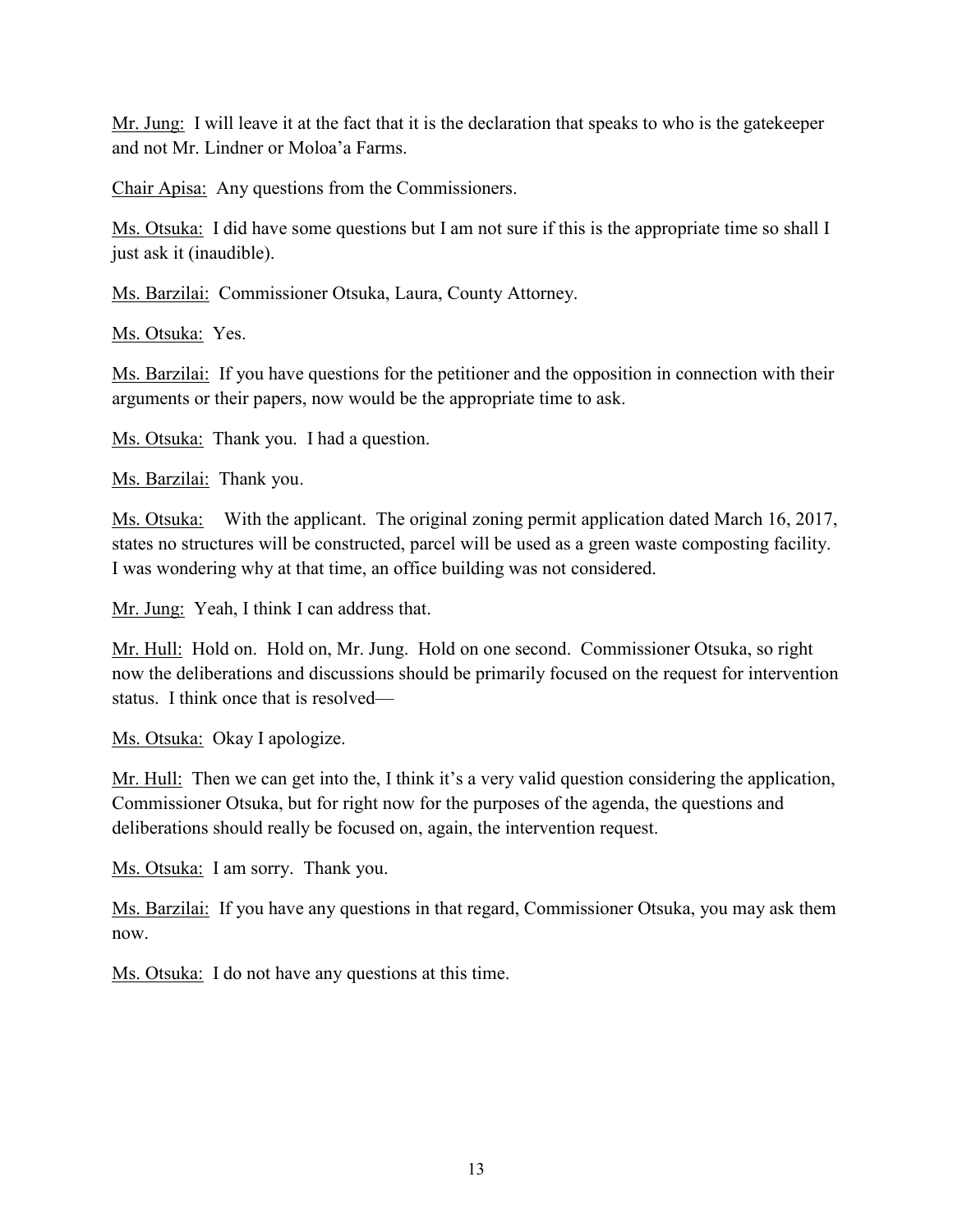## **EXECUTIVE SESSION**

Pursuant to Hawaii Revised Statutes Sections 92-4 and 92-5(a)(4), the purpose of this executive session I to consult with County's legal counsel on questions, issues, status, and procedural matters. This consultation involves consideration of the powers, duties, privileges, immunities, and/or liabilities of the Commission and the County as they relate to the matter of an application by Green Earth Matters, Inc. for an amendment to Class IV Zoning Permit (Z-IV-2017-12), Use Permit (U2017-10), and Special Permit ( SP-2017-5) for the real property identified as Tax Map Key: (4) 4-9-009:012 (Por.) and Petition for Intervention (4/5/2021) by George W. Van Buren, Attorney for Petitioners, Moloa`a Farms LLC. and Jeffrey S. Lindner.

Chair Apisa: Any other commissioners have any questions, uh, regarding the intervention. Would the commissioners like to go into executive session?

Ms. Otsuka: I move to go into—

Ms. Cox: I second.

Ms. Nogami Streufert: I second.

Ms. Barzilai: Excuse me, Madam Chair. Would you please read the Notice of Executive Session and then call – state the purpose and call the vote?

Chair Apisa: Yes, I wanted to get agreement that they do want to but – Executive Session, pursuant to Hawaii revised statute Section 92-4 and 92-5(a)(4), the purpose of this executive session is to consult with the County's legal counsel on questions, issues, status, and procedural matters. This consultation involves consideration of the powers, duties, privileges, and entities and/or liabilities of the Commission and the County as they relate to the matters of an application regarding, Zoning Class IV Zoning Permit Z-IV-2017-12, Use Permit U-2017-10, and Special Permit, SP-2017-5 to allow construction of its office facility and two storage buildings for the green waste composting operation on Units 69 and 70 of the Moloa'a Hui 1 Condominium. Laura, is that sufficient?

Ms. Barzilai: Yes. Now if you would please, uh, call for a motion.

Chair Apisa: Call for the motion please.

Ms. Nogami Streufert: I move that we go into executive session.

Ms. Cox: I second.

Ms. Otsuka: I second.

Chair Apisa: All in favor? (Unanimous voice vote).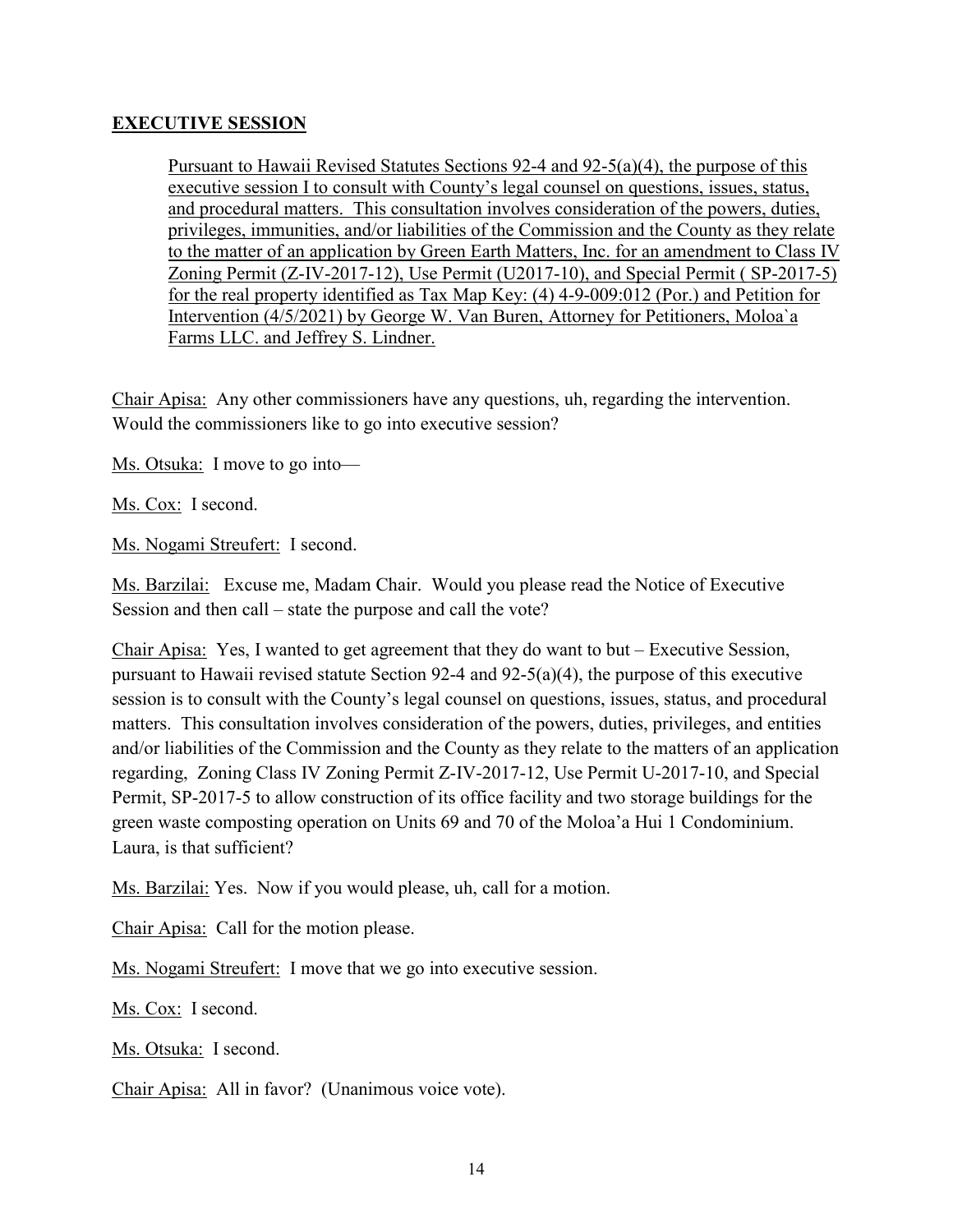Mr. Chiba: Aye. Mr. DeGracia: Aye. Ms. Nogami Streufert: Aye Ms. Otsuka: Aye.

Ms. [Cox: Aye.

Chair Apisa: Okay, any opposed? Nay. The motion is approved 6:0. We will adjourn to executive session, just to give the public – I don't know, do we – it's hard to give a time limit for that but to let the public know  $-$  do we—

Ms. Barzilai: Approximately 30 minutes?

Chair Apisa: That sounds reasonable. So, we will – the Commissioners will log off and log into the executive session.

The Commission moved into Executive Session at 9:53 a.m. The Commission returned to Open Session at 10:19 a.m.

Chair Apisa Call the meeting back to order after Executive Session.

Mr. Hull: Roll call Madame Chair. Commissioner Chiba?

Mr. Chiba: Here.

Mr. Hull: Commissioner Cox?

Ms. Ms. Cox: Here.

Mr. Hull: Commissioner DeGracia?

Mr. DeGracia: Here.

Mr. Hull: Commissioner Streufert? Commissioner Streufert? I see Commissioner Streufert's on but, Commissioner Streufert, I do not know if your mic is picking up.

Ms. Nogami Streufert: I am here.

Mr. Hull: Oh, okay. Thank you, Commissioner Streufert. Commissioner Otsuka?

Ms. Otsuka: Here.

Mr. Hull: Chair Apisa?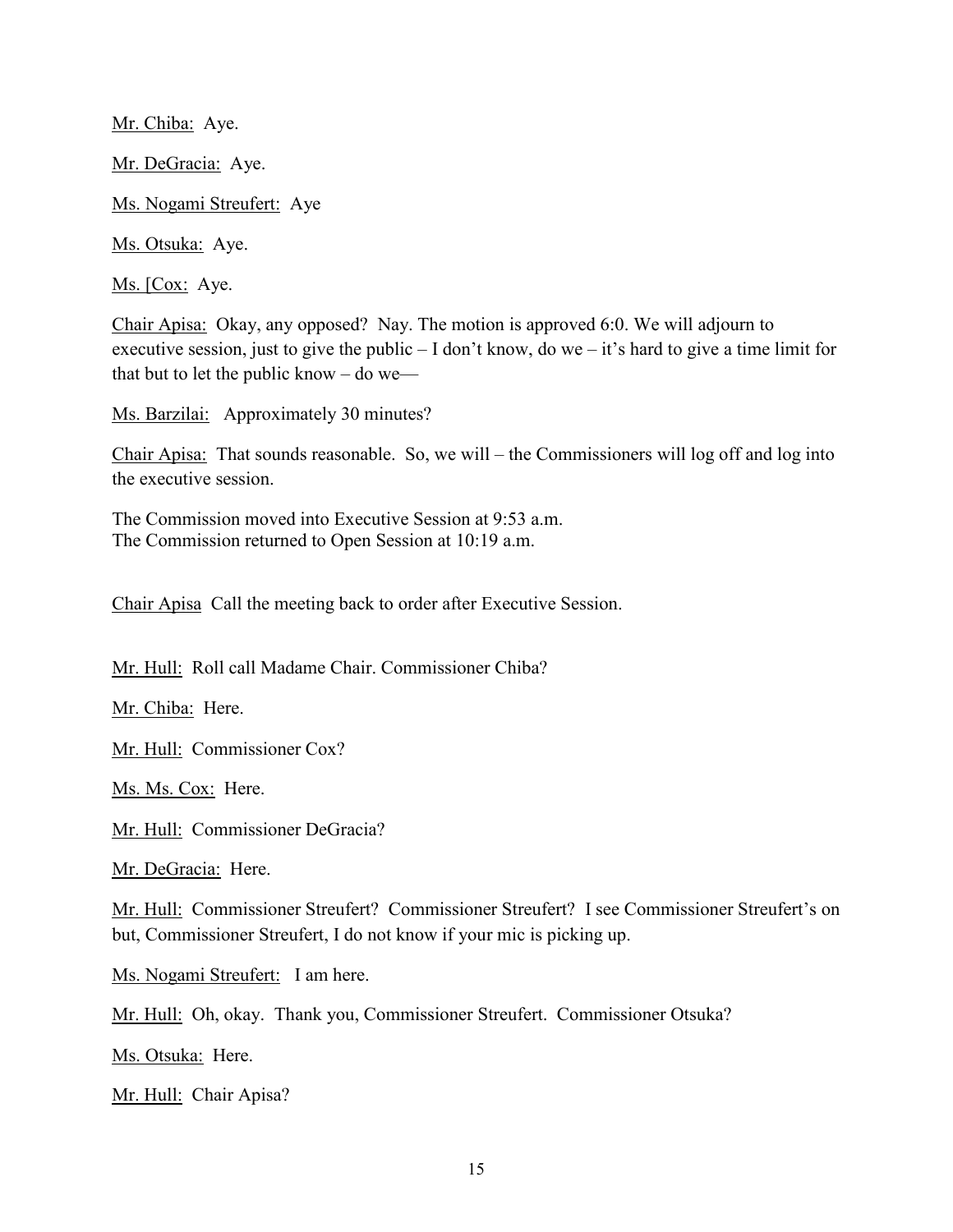Chair Apisa: Here.

Mr. Hull: You have the quorum and all six members participating, Madam Chair.

Chair Apisa: All right. Thank you. So, does any of the Commissioners have any further questions they would like to ask? I guess I have one for Ian Jung. Is the Moloa'a Hui 1 Association, I mean, still active and the president is still actively – um, is the organization still active I guess?

Mr. Jung: Yeah, the organ—

Chair Apisa: Because that is where the authority came from so I am just wanting to confirm that that is still an active organization.

Mr. Jung: Yeah, from what I understand, the Moloa'a Hui 1 Condominium Association is active. They are active in review- reviewing the actual permit applications 'cause as you would imagine, you know, in Moloa'a Hui 1, there is 44 units and in Moloa'a Hui 2, there are 18 units. So if it – it'd be fairly unreasonable if each time someone had to go before and get signatures of every single unit owner. It would be, you know, a pretty complex and cumbersome problem, and so the authority that was delegated to the president is where it resides now. And as you can see from our exhibits, A.1 and A.2, the acting president did sign off on our permit request.

Chair Apisa: All right, yes, we saw that. I just wanted to verify that it is still active so that that is still valid. Commissioners, any other questions?

Ms. Nogami Streufert: Just one. When –the – when this large property was divided or CPR'd into 1, 2, and 3, was it at that time was one of the Hui's at that point CPR'd into different units?

Mr. Jung: Yeah, so Moloa'a Hui 1 was controlled by the condominium government's documents through its own declaration, which that declaration has been updated through and created under the second restated declaration. And then Moloa'a Hui 1 – or sorry – Moloaa Hui 2, which is the exhibit 1.2, Mr. Van Buren's petition refers to the original declaration and I haven't looked up whether or not that has been actively updated or amended as a declaration. But the two are separate and operating under their respective declarations. What – what is – what Mr. Van Buren pointed out in his opposition or  $-I$  mean – sorry – in his petition was that there's no master association that coalesces between the two associations. And apparently they're trying to work on that and I have feeling this is why – one of the reasons there is this intervention now to try and get various unit owners to get there and try and create the master association. So I think what collateral damage so to speak.

Ms. Cox: Thank you.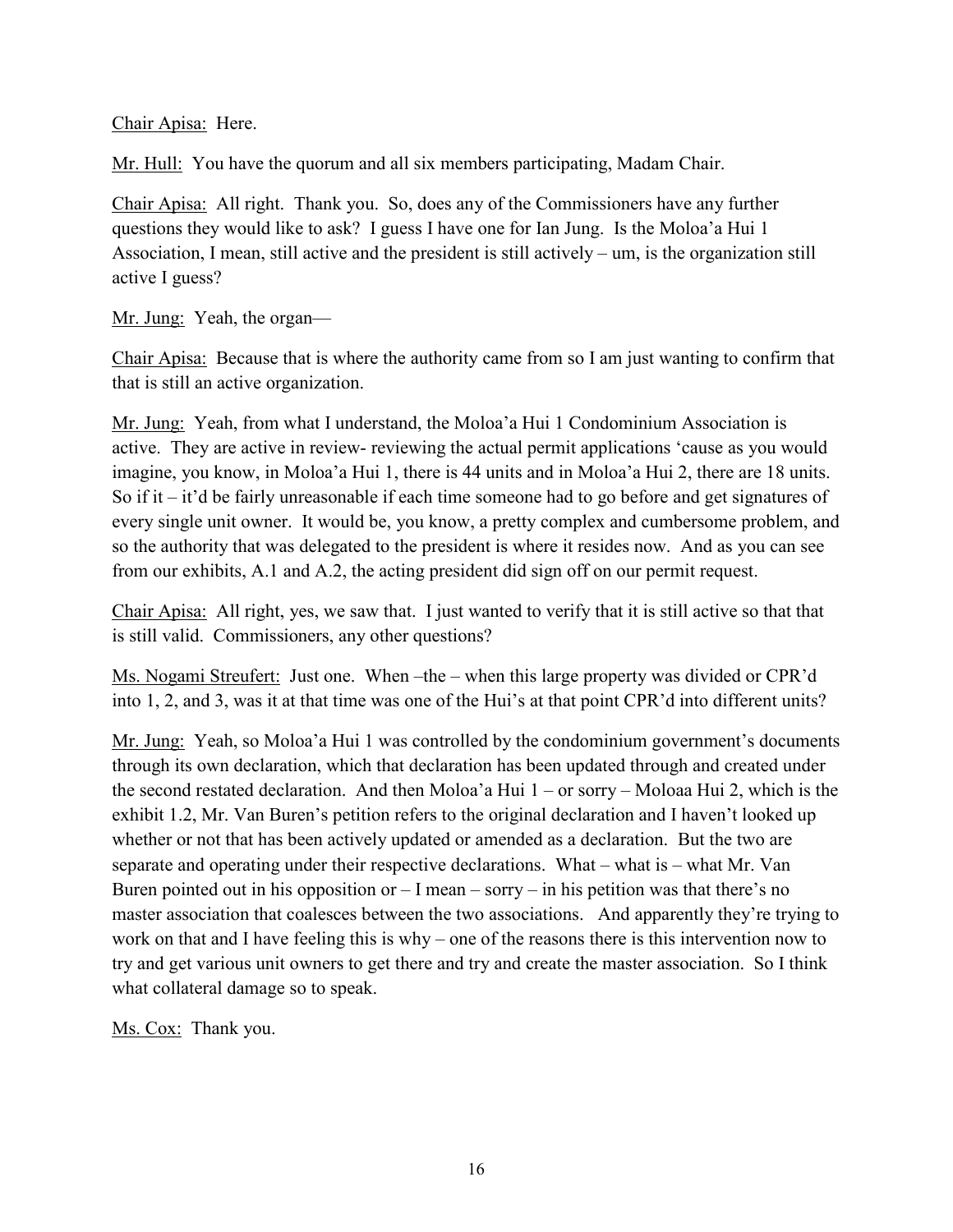Chair Apisa: If there are no other questions of – is there – you know, is petition ready to make a motion on this petition to approve, deny, or I guess we don't amend this but do we have any kind of motion?

Ms. Cox: I will make a motion to deny the memorandum of opposition to Moloa'a Farms, LLC, and Jeffrey Lindner's petition to intervene for Class 4 Zoning Permit Z42017-12, Use Permit 2017-10, Special Permit SP2017-5.

Chair Apisa: Do we have a second?

Ms. Otsuka: I second.

Ms. Barzilai: Excuse me, Madam Chair, could we have a clarification on Commissioner Cox's motion? Commissioner Cox, would you please restate your motion?

Chair Apisa: Yes.

Ms. Ms. Cox: My motion is to deny the intervention – the petition intervention.

Ms. Barzilai: Mahalo, Commissioner. I do believe you need a second.

Chair Apisa: And I think we were just – uh, who – who seconded it?

Ms. Otsuka: Lori.

Chair Apisa: Okay so we have a second. Is there any discussion on the motion? Motion is to deny the plea for intervention – the petition. Hearing none. I'll take the vote. All in favor?

Mr. Hull: Madam Chair, it may be appropriate to do a roll call.

Chair Apisa: Roll call, yes, please. Thank you. Roll call, please, on the vote.

Mr. Hull: Roll call, Madam Chair. Commissioner- and, again, this is for a motion to deny the intervention request. Roll call, Commissioner Chiba?

Mr. Chiba: Aye.

Mr. Hull: Commissioner Cox?

Ms. Ms. Cox: Aye.

Mr. Hull: Commissioner DeGracia?

Mr. DeGracia: Aye.

Mr. Hull: Commissioner Streufert?

Ms. Nogami Streufert: Abstain.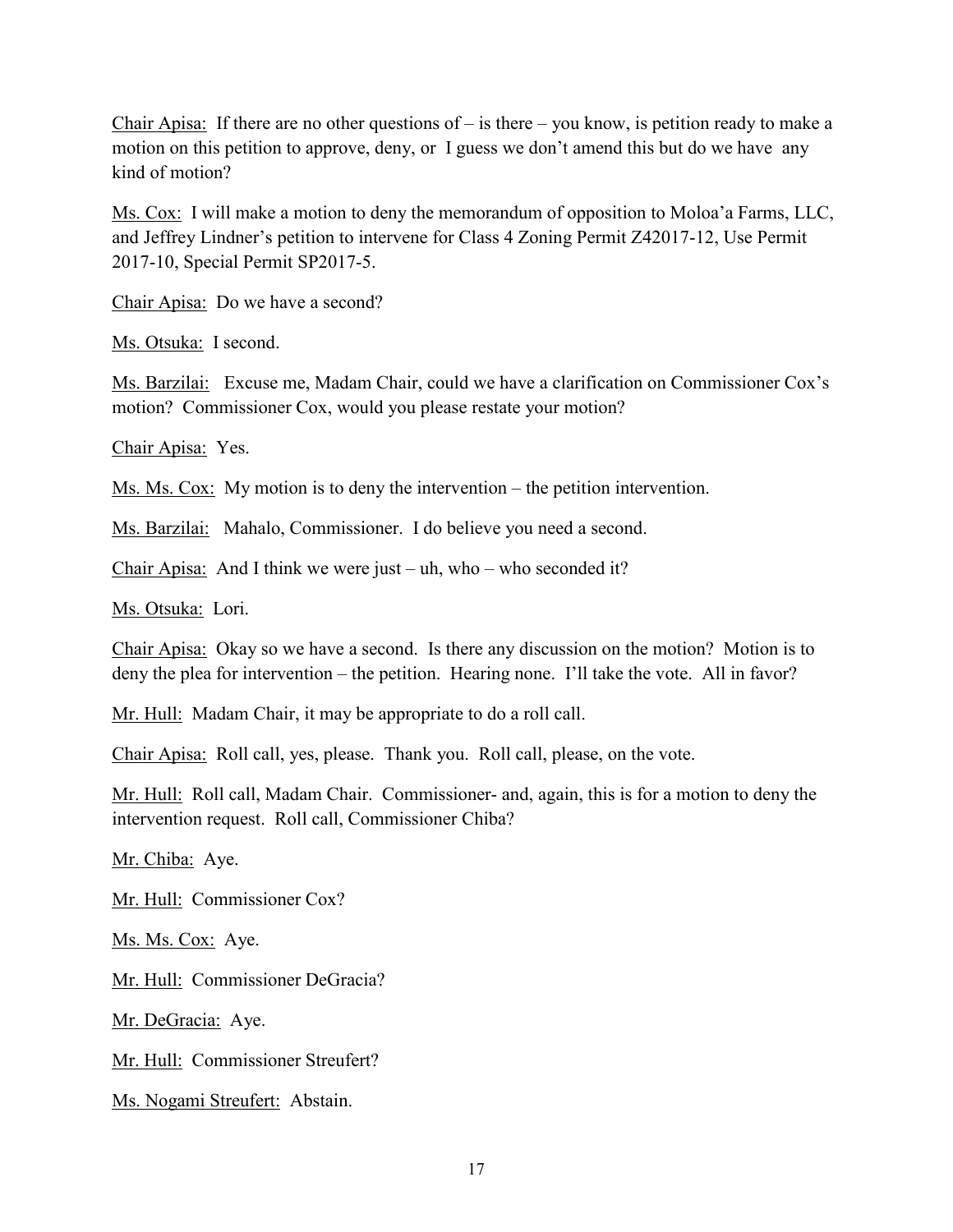Mr. Hull: Commissioner Otsuka?

Ms. Otsuka: Aye.

Mr. Hull: Chair Apisa?

Chair Apisa: Aye.

Mr. Hull: Motion passes 5: 1 abstain, Madam Chair.

Mr. Hull: With the denial of the petition to intervene, we will move directly back into the Agency Hearing. We heard all testimony during the opening public comment portion as well as you have number of communications of written testimony.

The Department would recommend closing the agency hearing.

Chair Apisa: We have a motion to close the Agency Hearing.

Mr. Nogami Ms. Nogami Streufert: I move to close the agency hearing.

Ms. Cox: I second that motion.

Chair Apisa: All in favor? (Unanimous voice vote).

Ms. Cox: Aye.

Mr. DeGracia: Aye.

Mr. Chiba: Aye.

Ms. Otsuka: Aye.

Chair Apisa: Is there any opposed? The motion is approved 6:0.

Chair Apisa announced the close the Agency Hearing.

New Business For Action

AMENDMENT TO CLASS IV ZONING PERMIT (Z-IV-2017-12), USE PERMIT (u-2017-10), and SPECIAL PERMIT (SP-2017-5) to allow construction of an office facility and two (2) storage buildings for the green waste composing operation involving Units 69 & 70 of the Moloa'a Hui 1 Condominium, on a parcel situated along the makai side of Kuhio Highway in Moloa'a, approximately 1,000 feet east of the Ko'olau Road/Kuhio Highway intersection, further identified as Tax Mao Key: (4) 4-9-009:012 (Por.), and affecting a portion of a larger parcel containing 281+acres= *Green Earth Matters, LLC*. [Director's Report received, 3/29/2021.]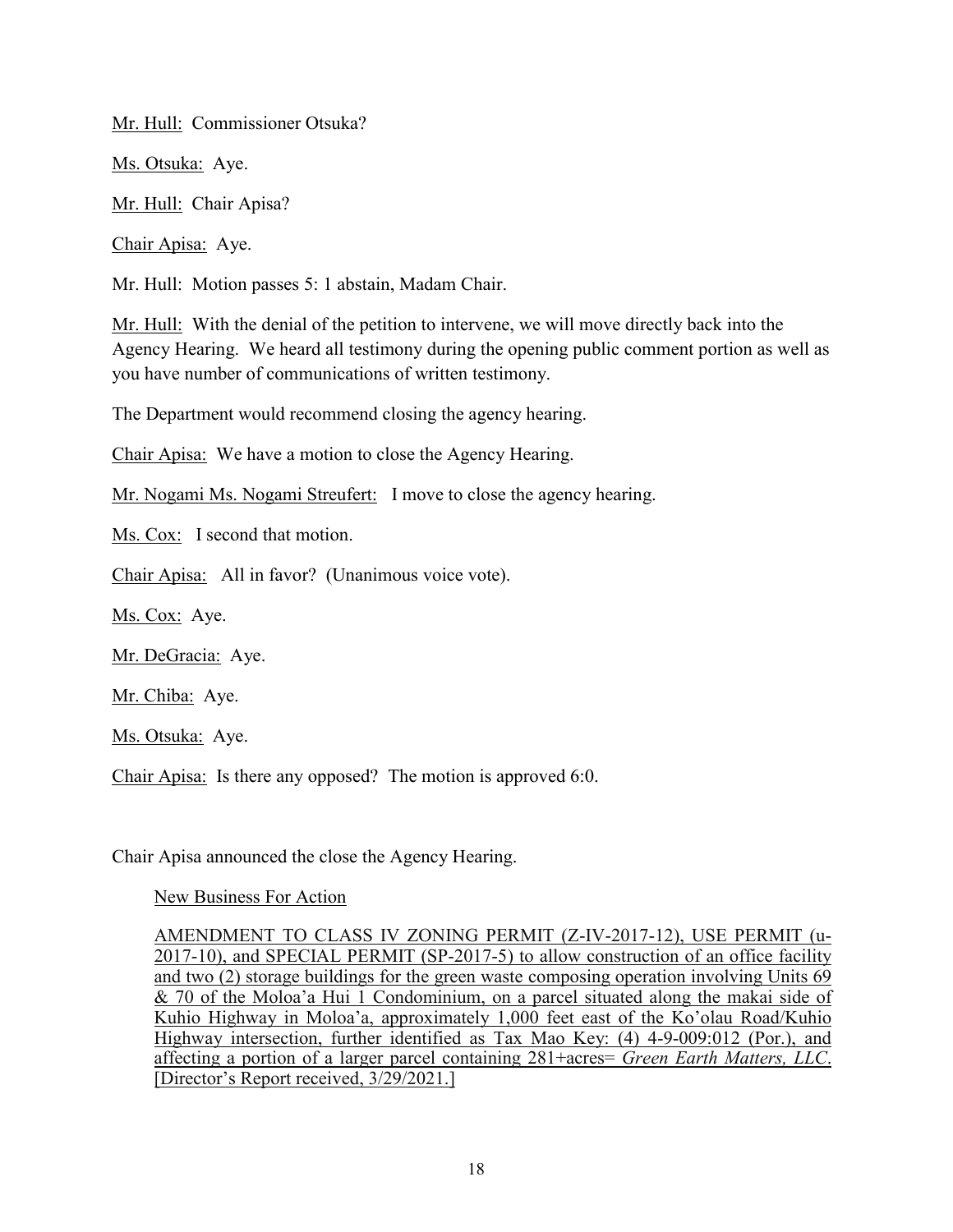Mr. Hull: Okay moving directly from the Agency Hearing for Green Earth Matters, we move directly into the For-Action Items. So, again, this is amendment to Class IV Zoning Permit Z-IV-2017-12, Use Permit 2017-10, and Special Permit SP-2017-5, to allow construction of an office facility and two storage buildings for the green waste composting operation involving Units 69 and 70 of the Moloa'a Hui 1 Condominium, parcel situation on the makai side of Kuhio Highway in Moloa'a, approximately 1,000 feet of the Koolau Road/Kuhio Highway intersection further identified as Tax Map Key: 4-9-009:012 and affecting a parcel of a larger parcel containing 281-plus acres. The applicant is Green Earth Matters, Incorporated. As previously stated, the Commission did receive the Director's Report via the clerk's receipt of it. I will hand this over to Dale Cua who is our planner for this agenda item.

Staff Planner Dale Cua: Good morning, Madam Chair and members of the Planning Commission. Um, moving on to the Director's Report, I will briefly summarize the Director's Report. It action required by Planning Commission, uh, consideration of applicant's request to amend Class IV Zoning Permit, Use Permit, and Special Permit to allow construction of an office facility and two storage buildings.

Mr. Cua read the Project Description and Use, Additional Findings, and Preliminary Evaluation sections of the Director's Report for the record (on file with the Planning Department).

Mr. Cua: The project is located approximately 1,400 feet east of the Koolau Road/Kuhio Highway intersection. At this time, this concludes the Director's Report of Findings. If you have any questions for me, I would be happy to answer them.

Chair Apisa: Thank you Dale. So can we hear from the applicant now?

Mr. Ian Jung: Yeah, sure. Good morning. Again, this is Ian Jung on the behalf of the applicant Green Earth Matters. Thank you for allowing us to continue this hearing today. I know it is a very complex issue with CPRs. But just from the outside, I know there are concerns risen from some of the testimony that was received regarding industrialization on the use out there but I do want – I do have Brandon Miranda with me who's the principal for Green Earth Matters and he can kind of dive further into the actual use of the facility. But, as you know from the staff report, the project was permitted in 2017 to allow for a green waste composting facility so the end-user project that's – or product that's derived from these uses actually do go toward agricultural uses and I think our letters of support do speak to that. So I would consider this as an agriculturaltype use.

The two proposed structures that are going up, one is a three-sided equipment shelter so that's to store some of the large equipment that moves the material around the site to create the windrows as they call it, and to rotate the material so it can get properly composted. The second structure that is proposed, that is a storeroom. One of the uses that has been established out there is Kelly Franklin runs a wood slabbing machine. So some of the green waste that gets taken are large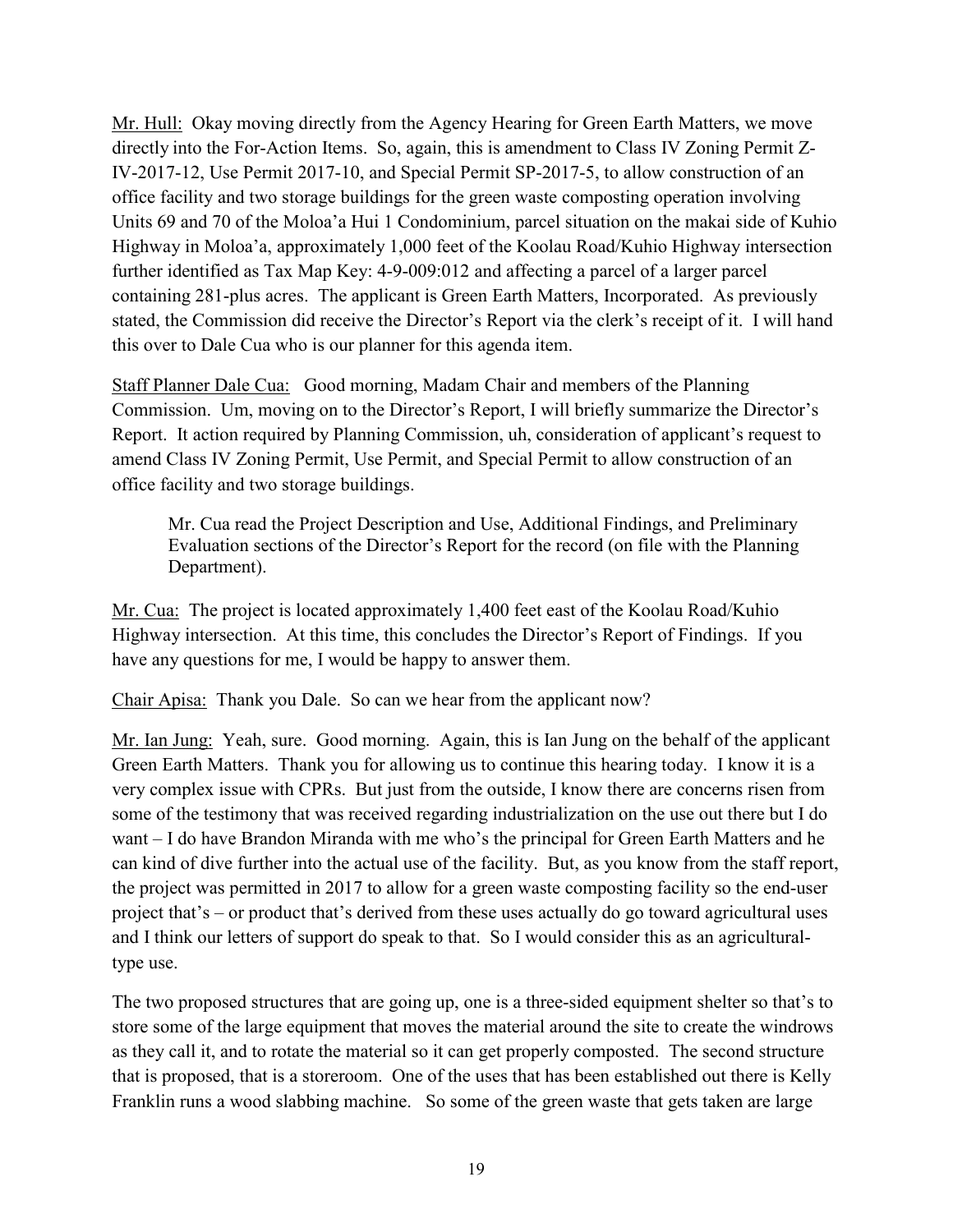trees from – as we all know from what happened with Wailua River, some of those Albizia trees can get moved over to the site – or other type of large trees and those trees would get slabbed out and create lumber for local carpenters and woodworkers and whatnot. So it kind of aids in this idea of agroforestry where it provides an opportunity for those who do cut trees or need to remove trees for whatever reason, a resource to actually use that wood rather than just grinding it up.

The issue that I think was brought up with regards to the office building, if you take a look at Condition No. 1, historically prior to what we refer to as the Somers and Kaplan drama, the Planning Director had an interpretation that you could amend site plans for certain projects provided there is the authority from the Commission. So in Condition No. 1, there's a provision that allows for the Planning Director to make an interpretive call on whether or not the – the use remains the same and if any additional structures could go on that wouldn't further impact the project itself. So it appears prior to Director Hull's tenure that the Planning Director at the time, approved of the office building to go on the site.

And so what we kind of worked through with, the – the staff planner is we needed to reconcile that approval through the building permit process on this massive site plan. So, that's why it's there on the proposed site plan now to be labeled as the existing office building. So I think there was confusion there from the use standpoint, because the use will remain the same. The office structure does facilitate for the green waste composting facility because there are scaling and material I'm sorry – and, um, machinery that goes into properly doing the scaling and it needs to be housed inside that area with office space and whatnot for the – for the employees that are there. so with that, I'll answer any questions and, again, with me is Brandon Miranda who's, the principal in – in both entities, Green Earth Matters and the owner and he can address any questions you folks may have.

Ms. Otsuka: I have a question.

Mr. Jung: Sure.

Ms. Otsuka: The petition to modify states that approximately two employees are on site on a consistent basis during, uh, operational hours and that the construction of an office is for management. I was wondering why a 3,240 square-foot office building was necessary for such a small employee count.

Mr. Jung: Okay, Brandon, do you want to speak to Commissioner Otsuka on the parameters of the operation out there?

Mr. Brandon Miranda: The recommendation was having minimal of two operators, on site and we've expanded the size of the amount of material coming in, amount of equipment that needs to be managed, and the in and out does take more than one operation – or one person. We have a scale house, which runs the actual scale and then also do the – the management of you know, the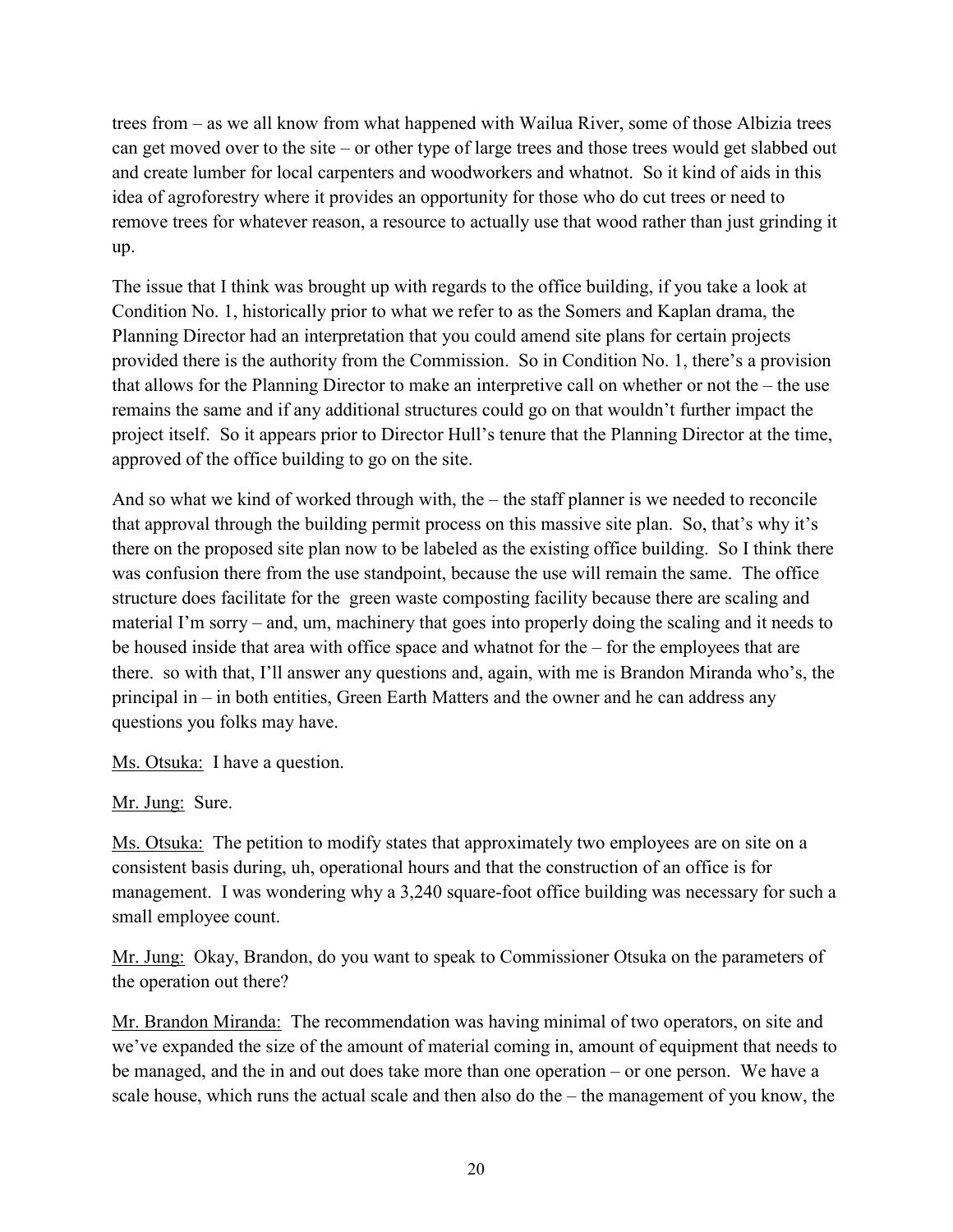bookkeeping, paperwork, and everything else is within – within the facility. So as far as why it was built bigger there was specific reason why other than the fact that – you know, to be more comfortable and having the flexibility of having more people as the facility grows.

Chair Apisa: Thank you.

Ms. Nogami Streufert: If I could ask a question. If the it's – my understanding is that the office building was approved (inaudible) building department (inaudible).

Mr. Jung: Yes, I looked up Commissioner Streufert, I looked up the building permit notes on this particular application and it appears planning staff did appear this – or approve this permit as well. The way the system works, it goes through electronic plan review and during that plan review process, and it was approved by the Planning Department Staff.

Ms. Nogami Streufert: Okay it was approved.

Mr. Jung: Yes.

Ms. Cox: So I have a question. Was the current request for the – the new tow buildings, was that also approved by the Farm Review Committee as suggested as required by the second amended declaration for Moloa'a 2?

Mr. Jung: The Farm Review Committee, I believe, looks at the Declaration and (inaudible) as it relates to the private covenants, but the buildings, because they're associated with agriculture – I'm sorry, I have a siren going by – related to agriculture, I'm not sure if Mr. Huber took that through them or not. But, he did sign the – as the president, the approval of the (inaudible).

Chair Apisa: So it would be up to him to decide whether it has to go to the Farm Review Committee.

Mr. Jung: I am not familiar with their internal workings, but if that is something we need to look into, we certainly can, uh, but he – you know, it is a private covenant issue. But I think if there is a dispute, then that would be with the actual CPR owners versus the Planning Commission.

Chair Apisa: Thank you. Commissioners, any other questions or comments? Do we have anything further from our Planning Director – I mean from our planner?

Ms. Nogami Streufert: (Inaudible) one of the Conditions, I share the concern about the size of the office building and the (inaudible) amount of current operations that are ongoing. Would it be possible to put a Condition in there that states that the office building cannot be used for overnight – for residents for overnight or for TVR or for any purpose other than office management or management of the property? I guess that is a question for Dale and for the (inaudible).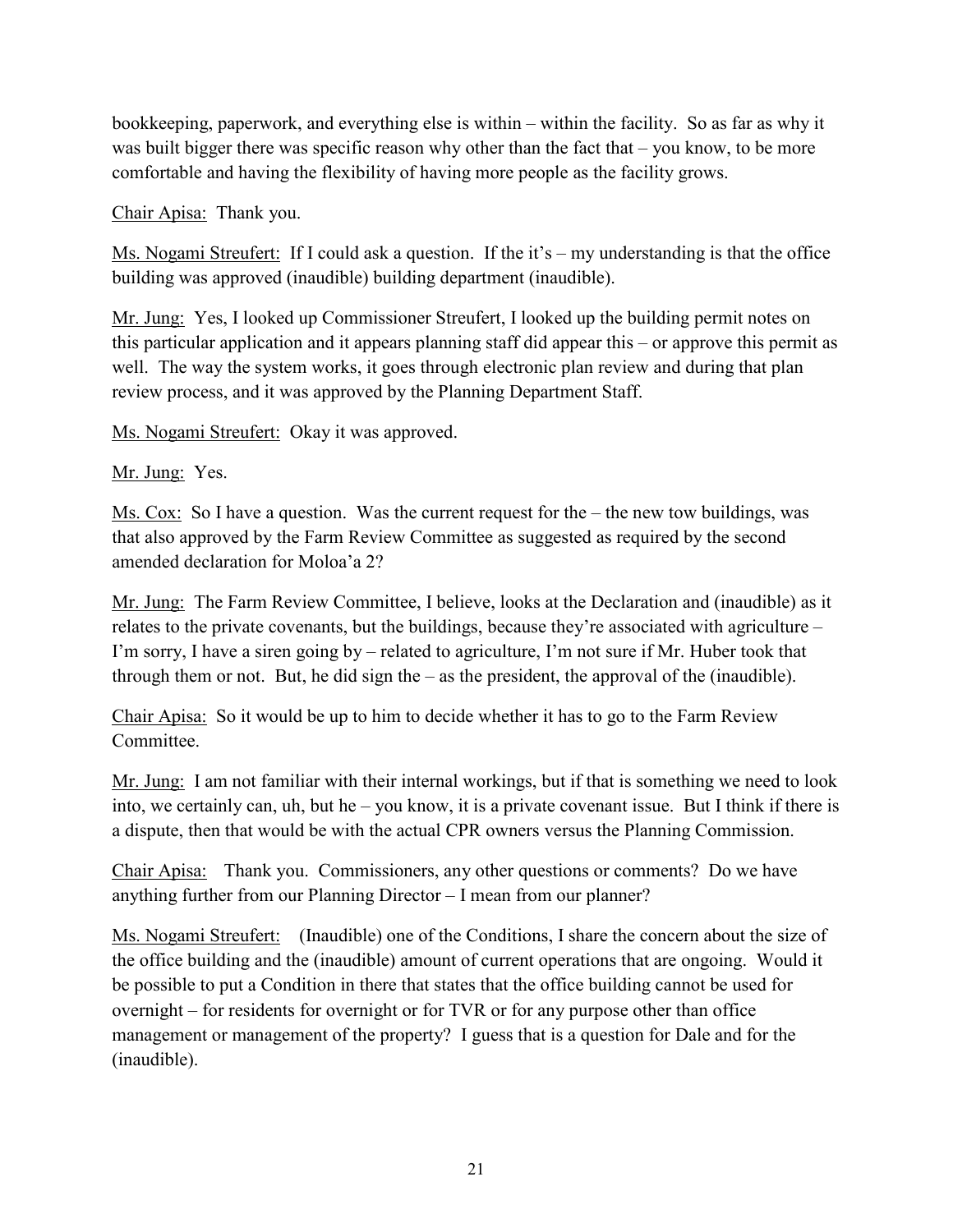Mr. Cua: In regards to the overnight accommodations. We can definitely include a Condition. Just noting that the project is situated outside of the visitor destination area so, utilizing this facility as a TVR would be you know, it would be in violation against current laws that exist today.

Ms. Nogami Streufert: Well (inaudible) in time be identified as a farm dwelling and thereby get around the whole process of farm (inaudible).

Chair Apisa: My understanding that, there is no farm dwelling allowed on these two CPRs and that it is strictly agricultural use. There is – there is no farm dwelling allowed on either 69 or 70, is that correct, Ian?

Mr. Jung: Yeah, if I could, Commissioners, interject on this, yes, so that's correct. The CPR documents in particular, the second restated declaration, does spell out which units do have density associated, uh, with – with the condo project. So these particular units do not have density. So the – the office building could never be used as a farm dwelling unit.

Ms. Nogami Streufert: Could it be used overnight for – or a – a short-term accommodation for farm – not a – not a dwelling meaning that they have to live there but that they stay for a period of time that does not include a (inaudible).

Mr. Jung: No, because it is outside the BDA so, you know, there's no special permits (inaudible) rental use on these two units so it would never be allowed to be used as vacation rental. Further, the – the operating hours have been controlled by the prior commission ac- or action of 7 a.m. to 5 p.m., there may be an instance where—

Ms. Nogami Streufert: Business hours – yeah, but it does not state that the office hours (inaudible) operations. I would assume that people who are working there may stay longer or (inaudible) be there, you know, on time so it's  $-$  it's a question.

Mr. Jung: Yeah.

Ms. Nogami Streufert: It is a very large build- building; it has everything that you need in order to make it a residence, that – therefore, we are just precluding it as opposed to (inaudible).

Mr. Hull: If I might interject, Commissioner Streufert, given your concern, the Department would be open to amending our recommendation to include Condition No. 23 which would state, "At no time shall this facility be used for overnight accommodations or habitation or dwelling purposes." Would that meet your concern, Commissioner Streufert?

Ms. Nogami Streufert: That would meet my – yeah.

Ms. Mr. Hull: Mr. Jung and Mr. Miranda, any objection?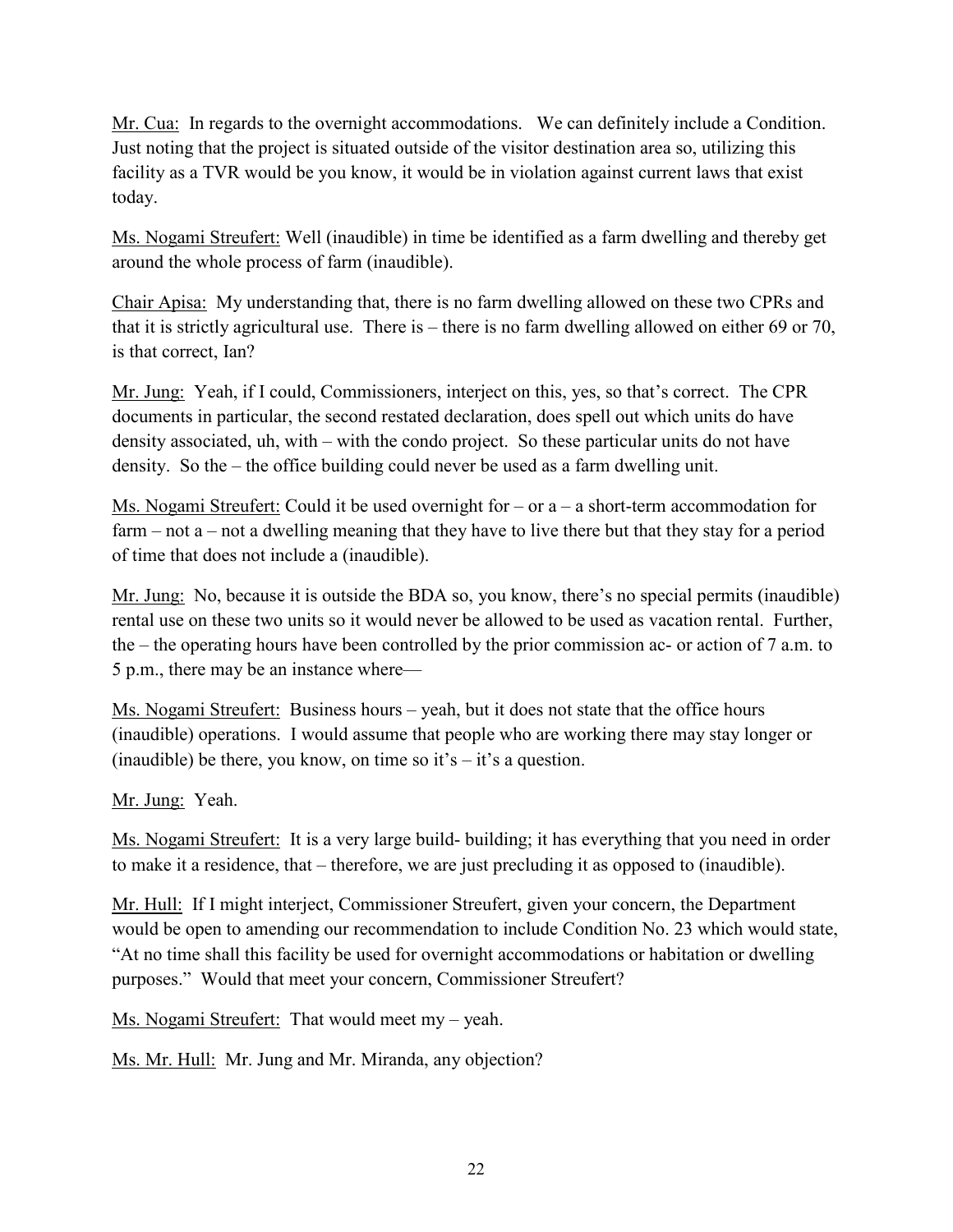Mr. Jung: The applicant – yeah, the applicant would have – we have no objection to that recommendation.

Mr. Hull: Okay so with that, Commissioner Streufert and members of the Commission, the Department would amend our recommendation for approval to include the previously established Condition 21 and 22 and now this new Condition 23 into our report.

Chair Apisa: Good resolution there. Any other questions? Thank you, Glenda. Any other questions?

Ms. Otsuka: Thank you, Glenda, because I was questioning that also. I feel this is a very large (inaudible).

Woman: Hi, good morning, (inaudible). I wonder if (inaudible).

Mr. Hull: Sorry, can the members of the public please mute your phones, please. Or I will mute all of the phones on our behalf. Thank you. Sorry, Commissioners, go ahead.

Ms. Otsuka: I appreciate the – Commissioner Streufert mentioning that cause I had doubts also and concerns so thank you, Glenda.

Chair Apisa: Any other Commissioner have any concerns or comments. So have we heard the final, um, recommendation? I think we have the final recommendation from our planner. Or anything to add from the planner?

Mr. Cua: Not at this time. There is an introduction of two Conditions, 21 and 22.

Chair Apisa: Okay.

Mr. Hull: And also, again, and then 23.

Chair Apisa: If there are no other questions, would anyone like to make a motion?

Ms. Nogami Streufert: I will give it a shot. I move to accept the Director's Report with amended or Director's Report with amended Conditions for Permit Class IV Zoning Z-IV-2017-12, Use Permit U-2017-10, and Special Permit SP-2017-5, Green Earth Matters.

Chair Apisa: Is there a second?

Ms. Cox: I will second.

Chair Apisa: Any discussion? I will opine I think we can do a roll call on this also please.

Mr. Hull: Sure thing, Madam Chair. Motion to approve as recommended, roll call. Commissioner Chiba?

Mr. Chiba: Aye.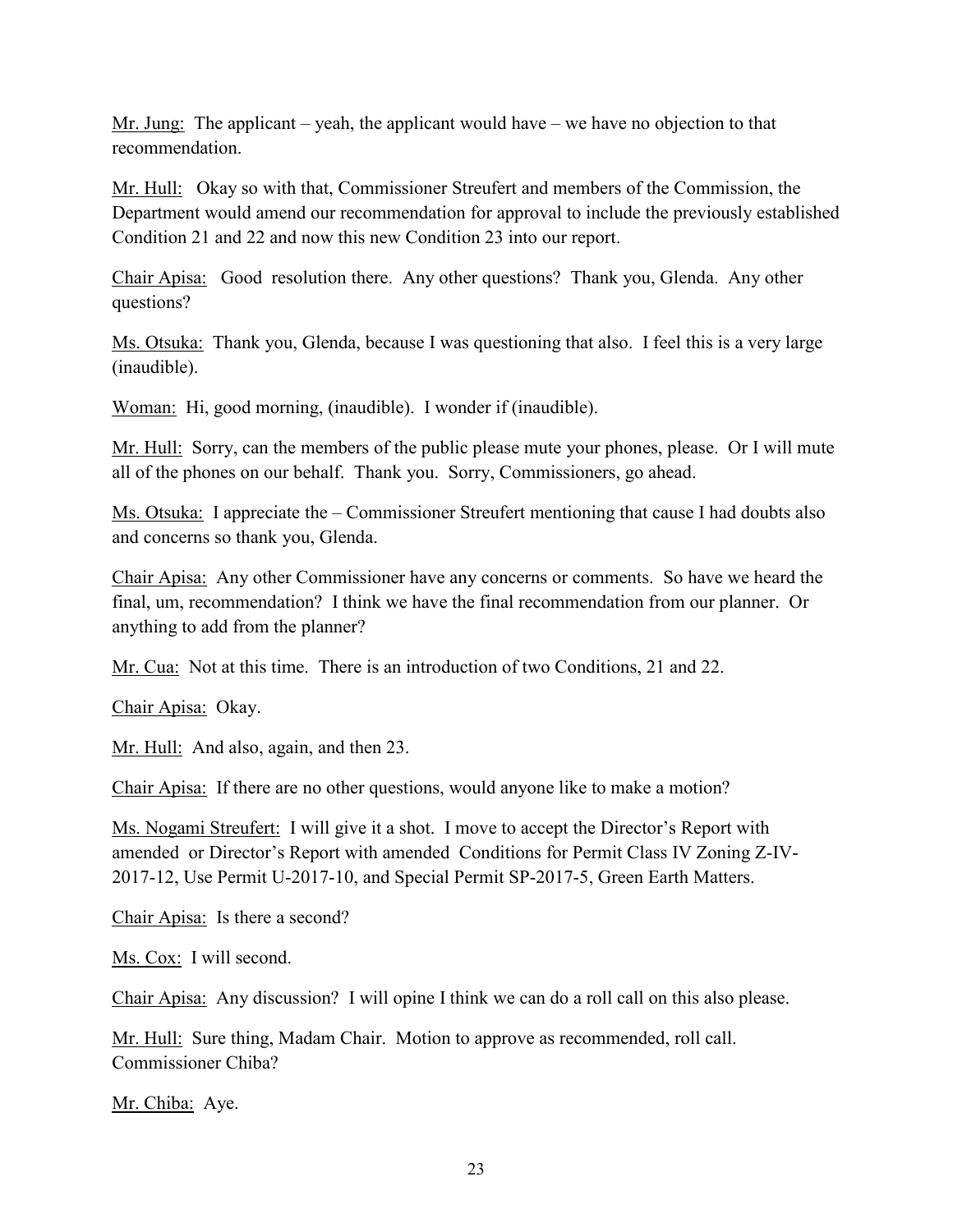Mr. Hull: Commissioner Cox?

Ms. Cox: Aye.

Mr. Hull: Commissioner DeGracia?

Mr. DeGracia: Aye.

Mr. Hull: Commissioner Streufert?

Ms. Nogami Streufert: Aye.

Mr. Hull: Commissioner Otsuka?

Ms. Otsuka: Aye.

Mr. Hull: Chair Apisa?

Chair Apisa: Aye.

Mr. Hull: Motion passes 6:0, Madam.

Chair Apisa: Motion – thank you.

Mr. Jung: Thank you, Commissioners, appreciate your time.

Mr. Miranda: Thank you, Commissioners.

New Agency Hearing

CLASS IV ZONING PERMIT (Z-IV-2021-8), and USE PERMIT (U-2021-7) for the construction of a farm dwelling unit and associated site improvements on a parcel located in Kilauea, situated approximately 1,700 feet from Kahili Makai road and 2,700 feet from the Kahili Makai Road/Kuhio Highway intersection, further identified as Tax Map Key: (4) 5-2-012:019 and containing a total area of 0.735 acre= *Michael A. Kaplan Revocable Trust*. [Director's Report received, 3/29/2021.]

Mr. Hull: Again, just as we move to the next Agenda Item, for those have called in or hear with teams, please mute your log in so we do not get any (inaudible) mute your call-ins. Moving on to the next agenda item, New Agency Hearing for Class IV Zoning Permit Z-IV-2021 and Use Permit 2020 – sorry – Class IV Zoning Permit Z-IV-2021-8 and Use Permit U-2021-7 for the construction of a farm dwelling unit and associated site improvements on a parcel located at Kilauea situated at approximately 1,700 feet from the Kahili Makai Road and 2,700 feet from the Kahili Makai Road/Kuhio Highway intersection, further identified as Tax Map Key: 5-2-012:019 and containing a total area of .735 acres. The applicant is Michael A. Kaplan Revocable Trust. Again, we corrected this to the Director's Report was received previously. We have a petition for intervention dated April 5, 2021, by Mauna Kea Trask, attorney for petitioners West Sunset 32 Phase 1, LLC, CS Development, LLC, and Charles Somers individually. We also have a letter from Rex Fujichaku of Bronster Fujichaku Robbins Attorneys at all. Excuse me, we also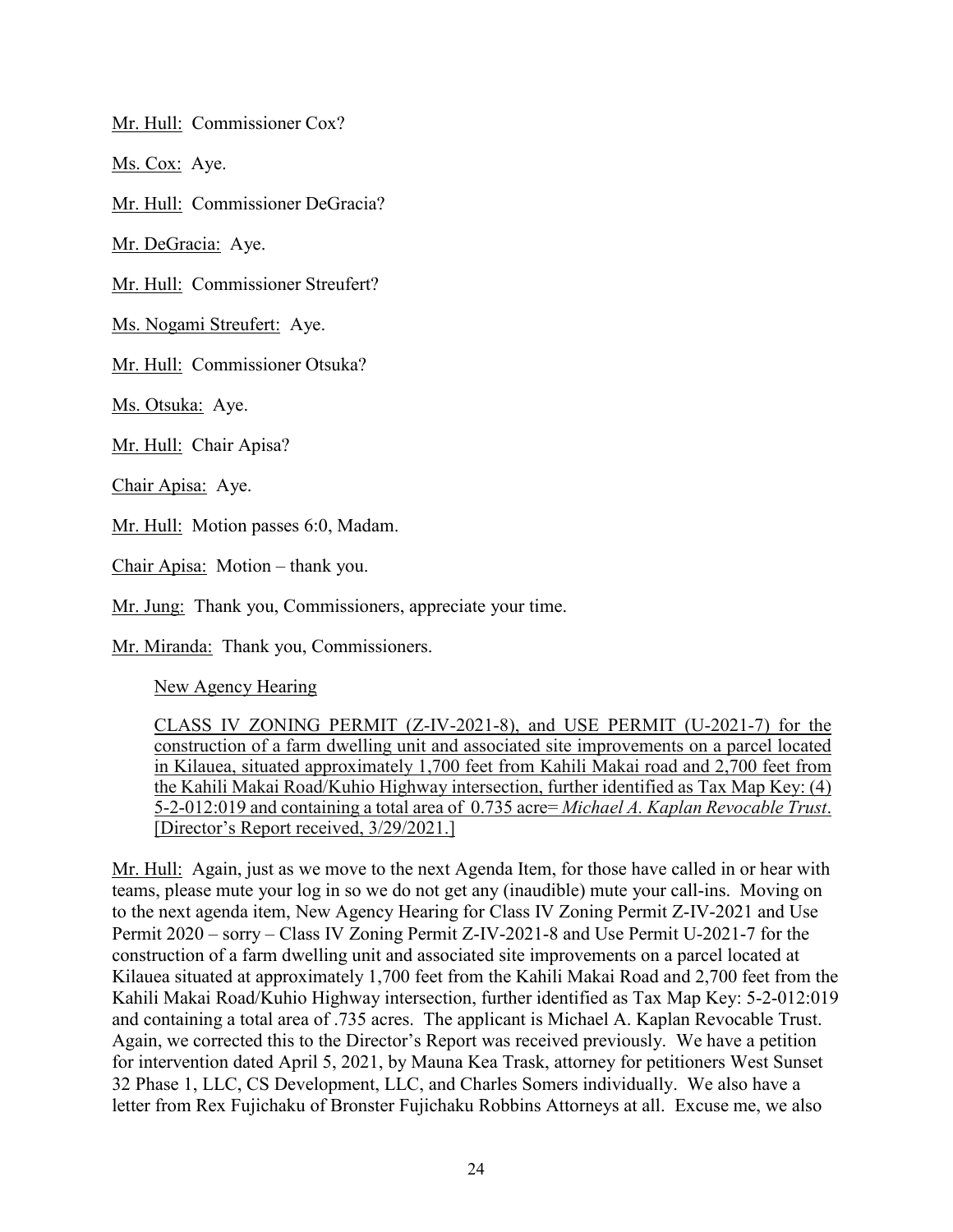have a letter from – applicant Michael Kaplan's objection to petition for intervention and request for hearing. As happened in the previous agenda item, it would be appropriate, Madam Chair, to entertain the petitioner's request for intervention and the applicant's opposition at this time.

Chair Apisa: Thank you very much, Kaaina. So we have the petitioner present to give a presentation?

Mr. Mauna Kea Trask: Yes, Chair, Mauna Kea Trask on behalf of petitioner for intervener's West Sunset 32 Phase 1, LLC, et cetera. May I begin?

Chair Apisa: Yes, please proceed.

Mr. Trask: Thank you, Madam.

Mr. Hull: Madam Chair, just for my tracking purposes, are you setting a timeline for this—

Chair Apisa: Yes, it could be—

Mr. Hull: Intervention request and opposition as well?

Chair Apisa: Yeah. Yes, thank you. I think it is reasonable to go with a 10-minute maximum for both sides and then a 5-minute, summary. But please go ahead Mauna Kea.

Mr. Trask: Thank you very much, Chair. Thank you, Commissioners. Today, Mr. Somers would like to, as is his right, just participate in this proceeding. That has always been his intent ever since the initial letter application submitted by Mr. Kaplan in March 2019 I believe. Mr. Somers is a large landowner in that area, as you all know. When his permits were granted in 2010, he was required to put 80 acres, within a conservation easement, which he did. Thereafter, he voluntarily put another 60 acres, in a conservation easement. And he is obligated under his permits, obligated under contract with HILT, the Hawaiian Islands Land Trust, and with this Commission of Kauai to protect and preserve that area. And as you heard from people today testifying the members of the public, people who he knows and he's met while he's lived over here part time, he is a contributing member to the community and he is sincere in his concerns to protect the environment as well as any native land culture resources that may be present.

So this is a very important, important piece of property that Mr. Kaplan is developing. It is the – we believe it's the last Kuleana in existence in the outfall of Kahili. The rest were consumed by the Kilauea Sure Company from the late 1800s until the, you know, as late as 1970s perhaps when they went out of business. Initially, when Mr. Hendrikis got his after-the-fact zoning permits to permit what was an illegal development by the previous landowner Mr. Saunders, all the community and the Commission knew was that there was (inaudible). Subsequent to that in 2011, it turned out to be a 69 (inaudible) Lo'i kalo site. So, essentially, you have – the resource that is there is Limahuli Gardens right in the middle of Kilauea. That is a very important aspect and it is a differentiating aspect with regard to this development. And the – the interesting thing is because of the timeline, no one in the public had known about this. In fact, we only found out in our attempt to get involved and bring this matter back to the Commission, when the previous,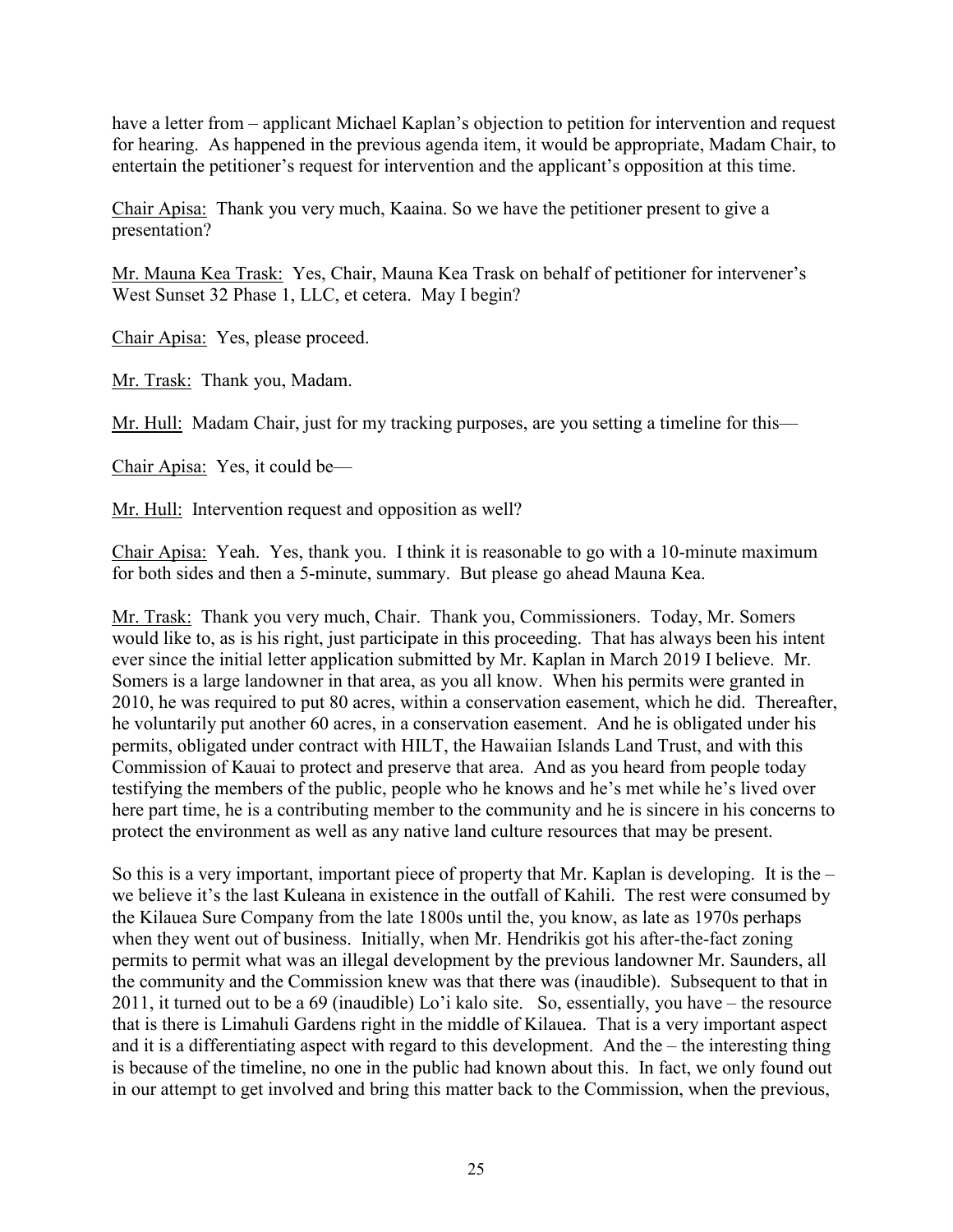uh, permits' extensions were granted. That is the SMA Use Permit, the Class IV, and the Use Permit in 2019.

So in effect what you have here is, you know, Somers was put through a development process. This Planning Commission mandated that he protect the property and he does it and when he tries to do it further, he is denigrated for trying to do it. His credibility is called into question, his sincerity is called into question, and, in essence, he is not being afforded the consideration that anyone else any other neighboring landowner would in this situation. And – and we just propose that that's wrong. Intervention in this case, it is an easy – it's an easy grant. He's – he's a nextdoor neighbor and part of the project site is within the, conservation easement. He may not be building the house in there but they are going to be landscaping if you look at it. This is Exhibit 5 for the petition. You can see that they're going to be planting trees in there and there's going to be – which would – may, in fact, be a violation of the conservation easement. I know it seems kind of counterintuitive but if you look at the conservation easement – this is Exhibit 8 Page 7 Section 4.1, the following acts and uses are expressly forbidden on over or under or in connection with the conservation easement and that's excavating, dredging, removing from the easement area any (inaudible), gravel, sand. Putting any temporary or permanent structures, and, you know, right – if you look at Exhibit I, the landscaping plan shows, not the entire easement area within that schematic – there may be temporary structures near the access easement area, uh, (unintelligible) of the driveway and/or (unintelligible) of it. Um, cutting or, uh, removing or otherwise destroying trees, grasses, or other vegetation is also prohibited in the conservation easement area. Placing, filling, storing, or dumping, uh, soil rec use – soil for rec use is not allowed, as is alteration of water courses and any unanticipated use or activity which would impair the conservation values.

You know, the interesting things is and one of the things to show the sincerity of it and how far Mr. Somers has come is the testimony of Maka'ala Ka'aumoana. You know, she testified in 2010 on her own accord in Hendrikis application that water quality was a concern. That's why Hendrikis on Condition 10 of these permits – the original permits – required water quality testing before, during, and after construction. And there's no evidence that we've seen that that ever occurred, you know, similar to what Ka'aumoana testified to. So, I mean, all these issues are very important. Now, what we are asking for, to be specific, right now is to participate in the process to have all this evidence be presented to you. That is just normal course. It's part of the development process. No one is being denied anything here. They are just being asked to follow the rules and we are being asked to be allowed to participate as is our right. And, you know, whether or not you ultimate – whatever your ultimate decision is, that decision can only be had after you review all the facts and circumstances, after you see all sides, and after you consider how this is – affects neighboring landowners and other interested persons.

Now, if you look at the Director's Report, it is really interesting. You know, it's  $-$  it's not  $-$  if you look at the first page, it says this report is being transmitted to the applicant and Planning Commission in order to satisfy the requirements in Section 9.0 of the County of Kauai SMA Rules and Regulations relating to the scheduling of a public hearing within 60 days. So even the Director's Report is inconsistent on whether or not public notice is required, under the SMA Rules, whether or not this development necessitates SMA review. We submit that it does. The applicant says that it does not. That's – and that is what the hearing is going to be for, that is what a contested case is about. And if it is, then nobody got SMA notice. There was no public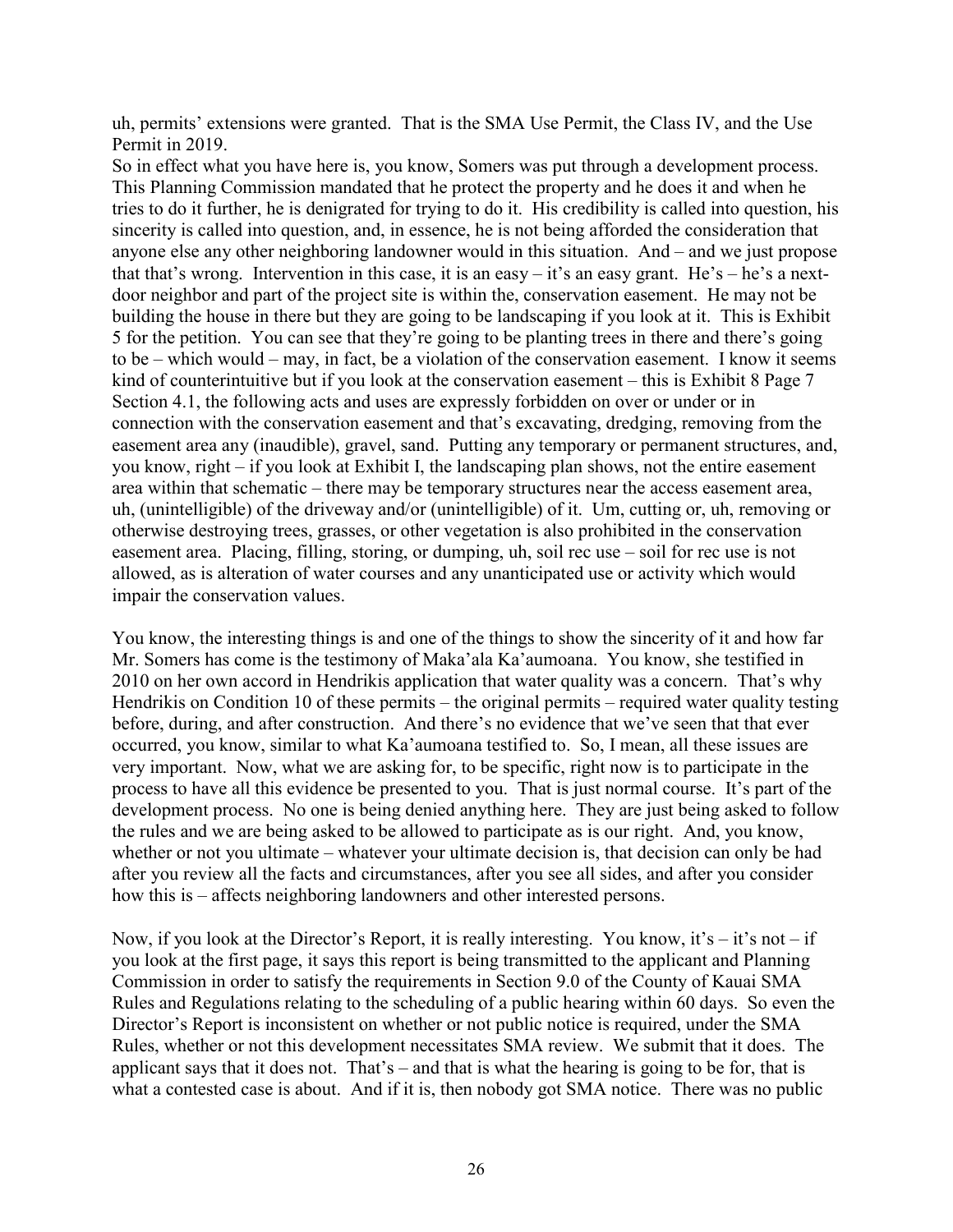hearing and again, you know, similar to the last hearing, and unrelated matter in Kilauea regarding Bruno's application, the public notice said public hearing but this is an agency hearing. So, you know, when you're looking at the development within the SMA – and as you all know, Kilauea is very, very diligent in these matters but there is no notice that  $SMA$  is  $-$  is (inaudible) this case or notice was given.

And, furthermore, if you look at the – also look at the Director's Report, this is Exhibit A, the only agency comment for reference is for Public Works and they say BM- you know, use BMPs, it's a very rogued standard response. But if you look specifically at the transmittal memo, it references a different TMK, it's Parcel 10 within the Kahili area, not 19 which is the subject of this application. And if you do a property search, Parcel 10 is the (inaudible) parcel of Kolo Road, you know, Kuhio Highway. It's nowhere near the – the SMA. Whereas this lot was right in the middle and within the Kilauea River band or you know, the Kilauea Valley. So there's questions as to whether or not this comment from Public Works is even relevant to this development. And these are the type of issues that – you know, they – they need to get sorted out and that is the process with which we do it is you have an interested person, you have a hearing, you have the applicant, and then you make your decision ultimately.

And, you know, if you look at the application and you look at the Director's Report, they say there will be no affected interest of the property landowners, this shouldn't affect anything. The only people that can tell you that are the interested persons. The only people that can tell you what affect this will have are the neighboring landowners. This is all very, again, important and part of the review process and it cannot be denied, it should not be denied. We are just asking for consistency, fair treatment, and the right thing, again, at this point, separate and apart from any ultimate decision. And, you know, it's just – in reviewing the application, it's really unfortunate that this, the discussion when it comes to Mr. Somers always veers towards his character or some kind of characterization as him as being some kind of bad person and I think Mr. Webb and Mr. Keno and Bruce Layman, they know him, they worked with him in the past couple years and they've seen him. They're credible people in the community. Mr. Layman is a long-time the rancher and the cattleman and knows all the local people and Somers does what he can to support in the way he can through resources.\

Mr. Hull: 10 minutes, Madam Chair.

Mr. Trask: Thank you. And just in summation, I'd just like to say that this should be a fait accompli. This is an easy grant. Intervention is proper. Mr. Somers is a neighboring landowner with interest and we can deal with all these details or- in an organized fashion appropriately in a contested case hearing. Thank you.

Ms. Margery Bronster: Good morning, Commissioners. I am Margery Bronster and I, along with Laura Loo, represent Michael Kaplan as trustee of Michael Kaplan Revocable Trust, the applicant here. Hopefully, you have received our opposition to the motion for intervention at this time and I want to highlight, some of the things that we put into our papers. Essentially, Mr. Trask said that Mr. Somers is only asking for the normal course, is asking for consistency. Well, that is what we are asking for as well. Consistency would lead you to conclude that intervention should be denied and it should be denied because the application here is for a single dwelling on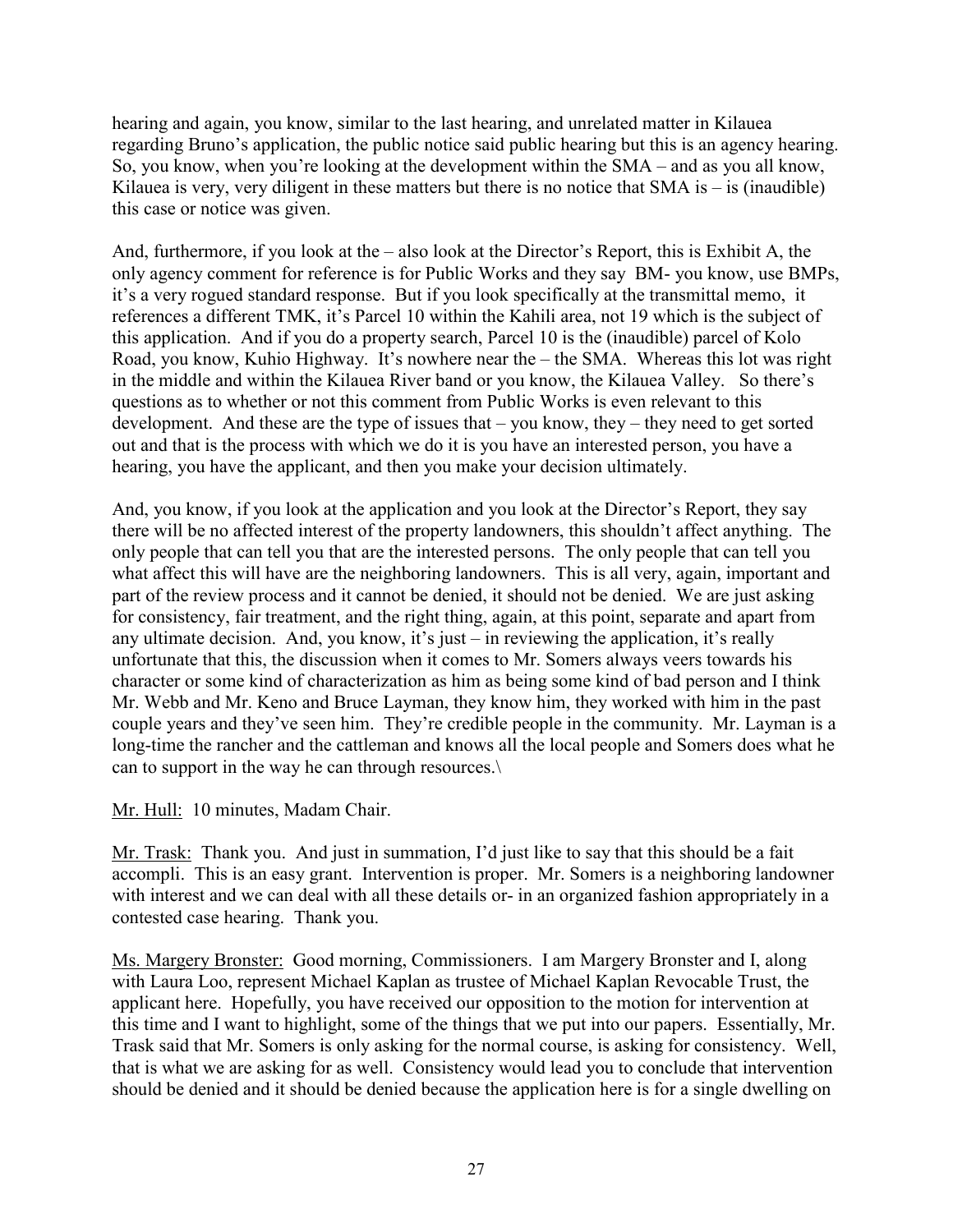a Kuleana lot. We are not aware of any other case in which intervention was granted when there was a single-family residence being built on a Kuleana. We believe that Mr. Somers has either misrepresented or misapprehended the application here. This application is not for a development. The entirety of the motion to intervene presupposes that Mr. Kaplan is now seeking to do the same development that he was once seeking in the prior permits but that is not the case. As we have stated in our papers, the prior permits were the subject of very extensive litigation. The court – the circuit court set those prior permits aside and we are not seeking to reinstate those prior permits.

The fact that Mr. Somers is trying to litigate the prior permits on a development is simply an improper use of this process at this time, and it would invade the process of the circuit court. And Mr. Kaplan has appealed it to ICA and that's not what this application is about. This application is a simple single-family application. So is he, Mr. Somers, eligible for intervention? And when you look at your own rules, it makes it clear that he is not. Basically, the standard is whether Mr. Somers can demonstrate that his interests are clearly distinguishable from that of the general public. But when you look at his declaration, what he is saying is that he is interested in supporting the environmental rights. Those are rights of the general public. When he talks about supporting Hawaiian rights, again, those are rights of the public, not of his own right, he is not asserting that he is a Native Hawaiian and what's and he also talks about seeking to protect archaeological rights. Well, Mr. Kaplan has completed a preservation plan. It has been submitted to (inaudible) and it has been approved. So all of the issues that Mr. Somers seeks to vindicate are issues that are issues of the general public and, as such, it does not give him the right to intervene.

But, more importantly, giving him the right to intervene will render these proceedings inefficient and unmanageable. And as your rules make clear, if it makes it inefficient or unmanageable, you have the discretion to deny his intervention. Mr. Somers has made it clear all along that what he would like to do is stop Mr. Kaplan from seeking any permit. In fact, um, not long ago, he went into circuit court and asked Judge Watanabe to prevent Mr. Kaplan from ever getting a permit for anything from the Commission and Judge Watanabe said, "No." So what he's attempting to do now is exactly what he attempted and failed to do in court. It would be a very dangerous precedent to allow every neighboring landowner to intervene on a simple application for a Kuleana lot. And when you look at where Mr. Somers is and how this development would impact the neighborhood, I ask you to look at the exhibits that were attached to our objection to the petition for intervention and particularly Exhibit No. 3. Exhibit No. 3 is a picture showing Mr. Somers' property and Mr. Kaplan's. Mr. Somers' property down here that Mr. Trask talked about – he said that when Mr. Somers did his development, he had to go through a hearing. Well, this is not a development.

The Department of Planning has already determined that this is not considered a development in contrast to what Mr. Somers did, which was literally 10 times the size of construction of what Mr. Kaplan is proposing here. This also shows that it – Mr. Kaplan's project is in a heavilywooded area not even visible from Mr. Somers. And Mr. Somers' assertion that somehow Mr. Kaplan is building a building, a single-family residence within the C1 conservation easement is simply wrong. The prior permits included development on the easement but this does not. And so I think when you look at what this application is, not what Mr. Somers says it is, not what the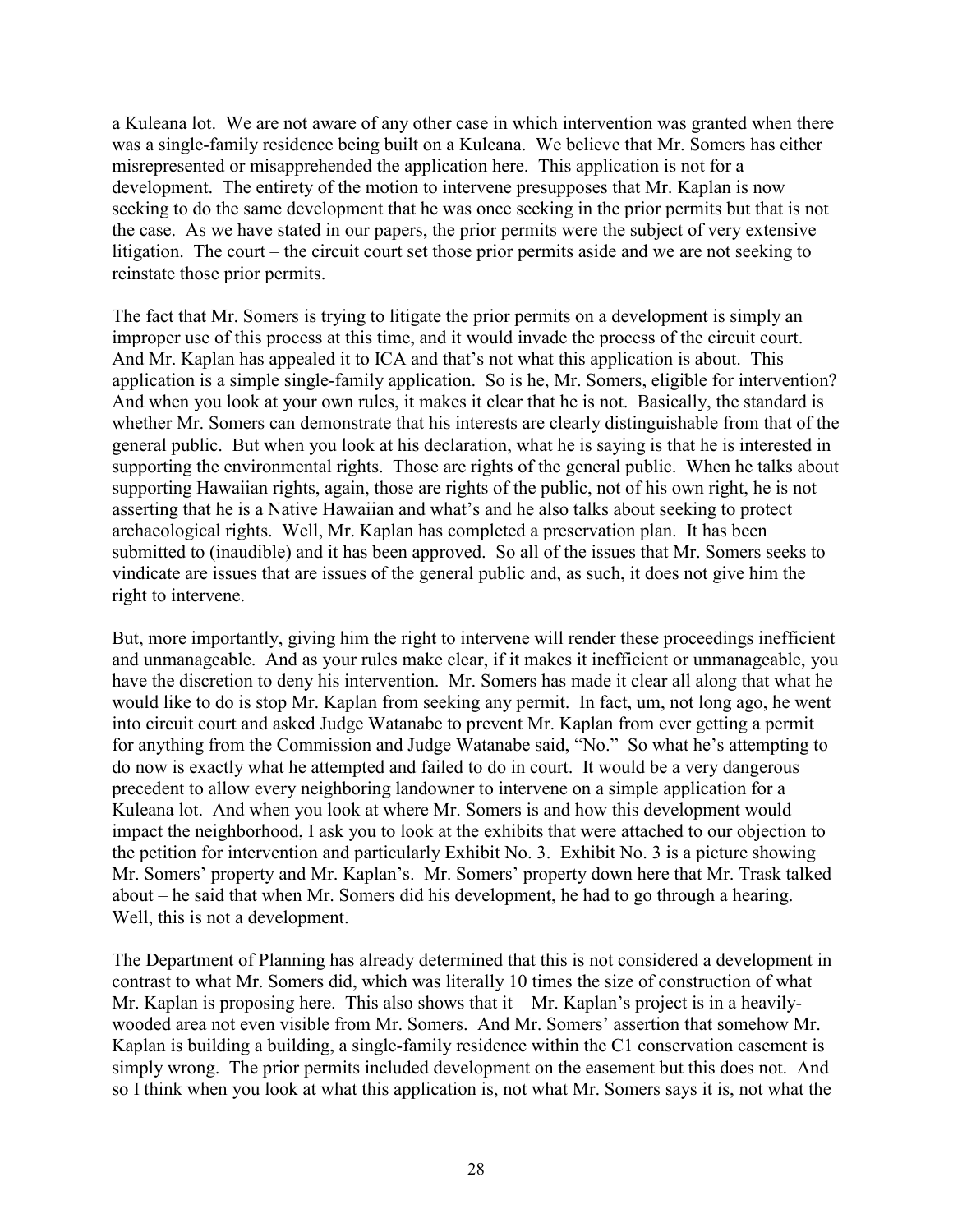prior permits are that are currently on appeal, but when you look at this application, you will see that this application does not implicate the easement, does not implicate Mr. Somers, and Mr. Somers should not be allowed to intervene.

I just raise for you the list of things that he would like to have a hearing consider. What he's really looking for is he's looking to supplant the Department of Planning and the Commission. The Department of Planning is tasked with looking at each of the 12 items that Somers says he's going to look at. That's not his job and it is, frankly, the job of the Department and the Commission to address these things, not the job of Mr. Somers who's trying to vindicate the rights of the entire Valley and prevent Mr. Kaplan from everything. The court would not allow him to stop Mr. Kaplan from seeking this permit and you should not allow him to extend, intervene, and extend and extend and extend what should really be a very simple consideration of a single house in a Kuleana lot. Accordingly, we ask that you deny the intervention. I am happy to answer any questions.

Chair Apisa: Do the commissioners have any questions? At this time I would go back and ask Mauna Kea, do you have any – any further comments and maybe limit it to five minutes each now to go back.

Mr. Trask: Thank you, Chair. Thank you so much. So, first off, this is development and the specific guidance (inaudible) SMA Rule 1.4.(f) and Chapter 2 of – I mean HRS (inaudible) 822 is development does not include the following – and this is one, permit (inaudible) construction or reconstructing of a single-family residence that is less than 7,500 square feet (inaudible) and is not part of a larger development. This is part of a larger development. In fact, the Planning Director's Report acknowledges that. If you look, it says, this is at the bottom of Page 2 – it is noted the applicant has commenced with construction of the residence through a previous application, SMA Use Permit SMA U-2011-1, Class IV Zoning Permit Z-IV-2011-1, and Use Permit 2011-1. The application involved the construction of the dwelling unit that is being proposed, as well as improvements on a neighboring parcel. The permits were invalidated court order. And as we discussed, that included construction of other illegal structures, relocation, building of a barn, solar panels, archaeological restoration, landscaping. That is a larger development, this is part of it.

Ms. Bronster: is right, we are in circuit court or we did go through circuit court and Mr. Somers won his circuit appeal currently before the ICA. And so let's let that process go through. And the court recognized that this was part of a larger development. As we noted in our petition on Page 5, the court ruled in its June 9, 2020, order of Section B Kaplan's request for the construction of a farm dwelling unit in addition to the preexisting development on the subject property, which is still there. You know, Kaplan is saying that we are misleading the Commission. Absolutely not true. They do not discuss the previous development at all. It's still there and the judge said an amendment  $-$  so  $-$  and add the amendment to modify the design of the previous permit of family residence, constitutes development pursuant to HRS 205-822 and Rule 1.4(f) thus requiring a SMA Use Permit. And Somers never in the circuit court asked a judge to prohibit any development. That's – that's false. If you look at our pleadings in that case, our reply at Page 4, it says Somers has not requested the court issue a permanent injunction prohibiting the County from approving any future permit applications, however, if Kaplan wants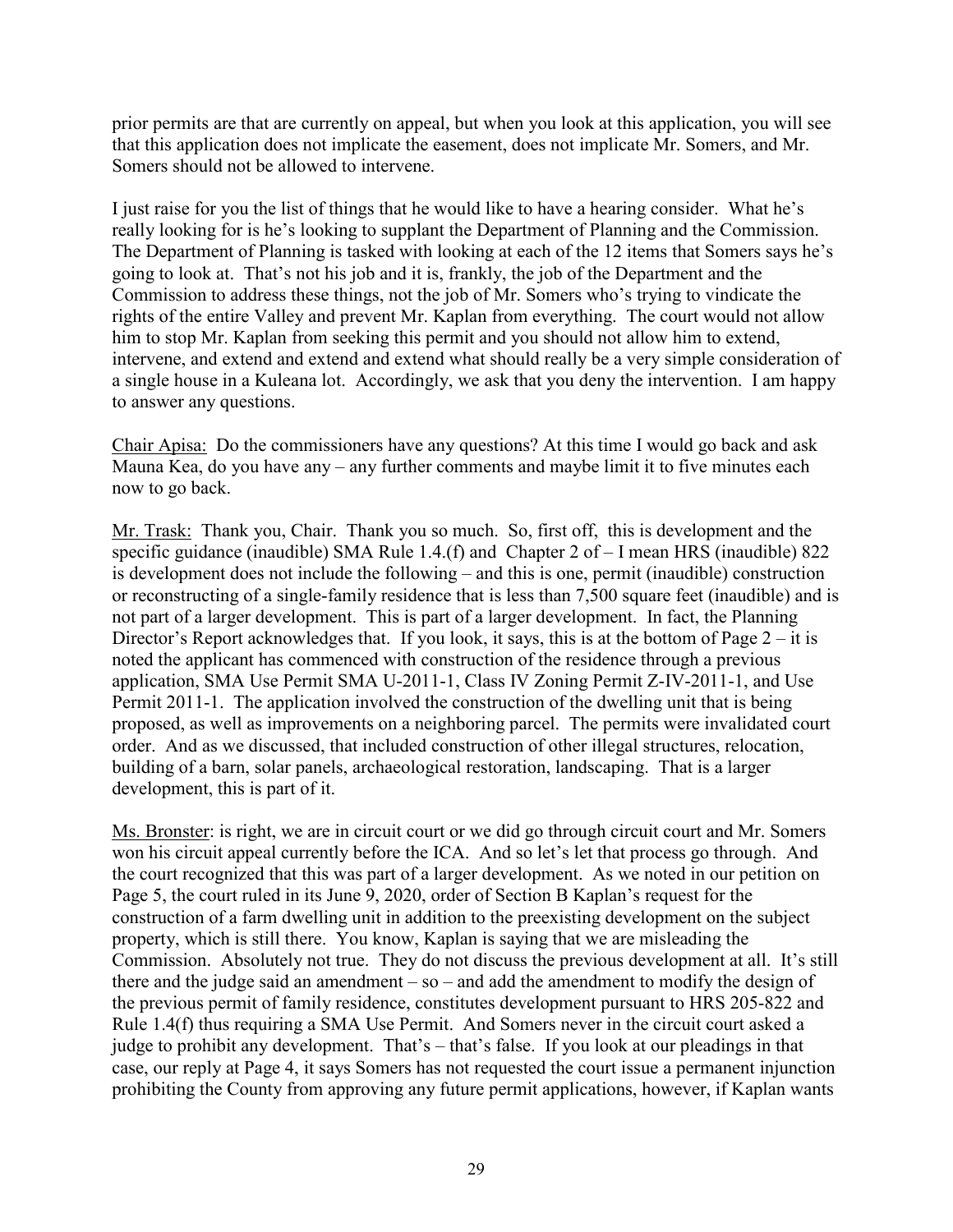to engage in any activities within the SMA, he has to comply with state law and the County's SMA rules concerning the submission of assessments, SMA permit applications, and any related rules regarding notice of holding of public hearings. And, furthermore, it's not just limited to the SMA issues. We also clearly state we want to ensure under the use permit evaluative criteria, and this is CZO 8-3.2.(e), 1 and 2 - that the Commission only grants this permit after making certain, excuse me findings including but not limited to its compatible use, it's not detrimental to health, safety, peace, morals, comfort, and will be, not be inconsistent with the intent of the chapter of the general plan. We are going to simply bring those issues forth. We are not asking for anything. We are looking for consistency. Mr. Somers was required and was intervened in a contested case hearing. We are asking for the same thing. He built nowhere near the historical, resources on his property. Mr. Kaplan, in contrary, is building right in the middle of it. Then, if you look at the previous archaeological inventory surveys and preservation plans, those pertain to Mr. Hendrikus's design, single-family residence, which as was stated by Ms. Ka'aumoana was post and pier. This is a concrete slab of foundation. There's been no evaluation on how that affects, if at all, the historical resources and it should be cause of the unique character and special nature of that lot.

You know, inefficient and unmanageable – it is really unfortunate that – to say that's an interested neighbor who wants to ensure that the law is followed is making something inefficient and unmanageable. That is just the process of development in Kauai generally and specifically in this special place which is within the SMA. It is just in the open zone and it is a special treatment resource area. It is just what it is. Mr. Kaplan knew that when he bought it. And if it wasn't an SMA development, why did he ask for an extension in March 2019 of the SMA Use Permit? Why wasn't it exempt then? Because it wasn't. It was part of a larger development and so these are the issues that we need to address. Um, and we submit the only reason why no one else is over here requesting intervention is because no one else knows because of the lack of public notice. I mean, did this get (inaudible). So, anyway, again, please – it is totally appropriate to grant intervention in this case, have all these issues come before you so that you can make the appropriate ultimate decision after hearing with the hearing office. Thank you so much for this opportunity (inaudible).

Chair Apisa: Thank – thank you very much. Margery, I believe you get a chance to respond.

Ms. Bronster: Thank you very much. I think Mr. Trask's comments really make clear the fact that he is attempting to have, Mr. Somers is attempting to have you look at the prior permits and what went on in the court, and that is not what is currently before you. What is currently before you is Use Permit No. U-2021-7. It is not the prior permits. All of the arguments that have been made address the prior permits not the single-family residence to be built on a Kuleana lot. And what he's try- what he's trying to do is Mr. Somers is trying to draw you into that confusion, having you intervene in what the...what is currently before the circuit court and the ICA. That is not the task before you. The task before you is the simple task of looking at the new application. Mr. Kaplan knows he cannot develop the prior permits unless and until the ICA reverses or he goes through a different process but according to your rules, he can seek a use permit for a single-family residence and that's what he's doing. Mr. Somers has said through counsel that he is simply trying to make sure the law is followed. That does not give him any particularized position. That is the job of the Planning Department and you, the Commissioners. You are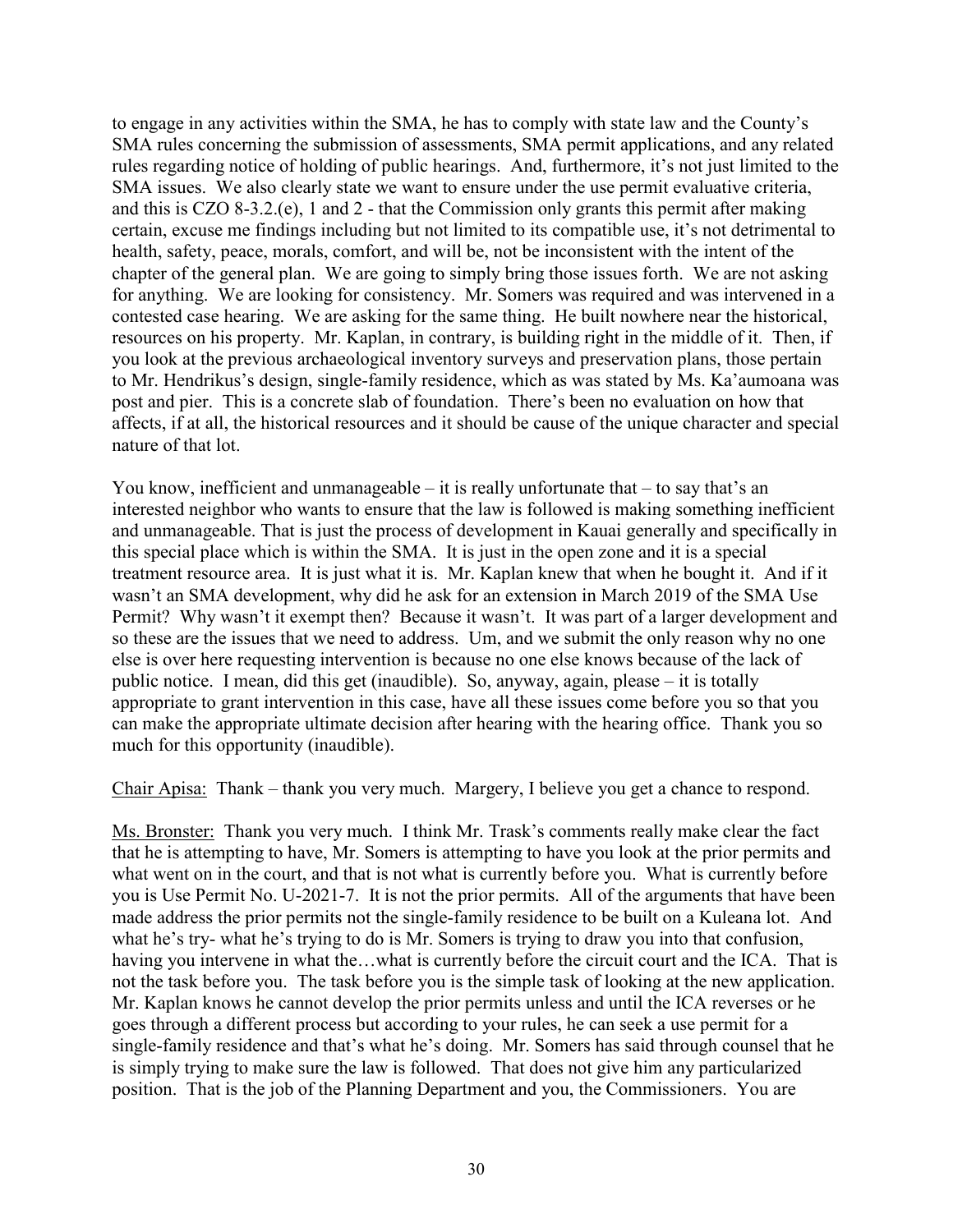following your rules and trying to make sure that the law is followed. You have adequate and competent counsel helping you do so. You do not need Mr. Somers and Mr. Trask, as able an attorney as he is, to tell you what – the general responsibility. It does not make Mr. Somers a special person with special provision. And he has not at all shown what his special harm is if any.

With respect to whether or not this is a development, I would ask you to look at the use permit application that is before you. Exhibit M, there is a letter from the Department, the Planning Department that says that the SMA determination dated October 19, 2020, the proposed singlefamily dwelling – that's this one, not the prior permits, that's this one – the proposed singlefamily dwelling would not – and the not is underlined – be considered development as defined in Section 1.4(f) of the Kauai County Special Management Area Rules and Regulations. So to say that this is a development in contrast to the prior permits simply is wrong and it, again, misstates or misunderstands the record on this narrow application. Accordingly, we would ask that Mr. Somers' application be denied – application for intervention be denied. And as Mr. Trask has said, Mr. Somers is currently litigating in the circuit court. You are not preventing him from litigating the prior permits. That is already happening but he should not be allowed to intervene here. Thank you.

Mr. Trask: You know, Chair, as the petitioners for intervention, we would request the final, surrebuttal because it is our petition and we believe we should have the last (inaudible) under the rules and – and just general rules of (inaudible).

### Chair Apisa: Okay go ahead.

Mr. Trask: Madam Chair, I will make it very brief. So, first off, it's the same development. That is why the other permits are being discussed. We are not trying to rehash anything before this Commission. This is a new permit request but it is the same development. It is the same single-family residence that he developed under the auspices of the previous permit – same one. And if you look at the Department's determination, it's saying that you know, it does not discuss, again, the larger development. So these are issues that – that are serious questions, there's – there's (inaudible) and, um, larger policy concerns that this brings up. And even under simply the SMA Use Permit Provisions, you would have an opportunity to intervene to ensure that those are followed. And so all we've ever wanted, again, with petition for revocation, the other proceeding, is to be a part of this review process before you 'cause that is true, you are the – the (inaudible) of whether or not this should be granted in the first instance and we want to participate in that and that's simply it. Thank you.

Chair Apisa: Thank you.

### **EXECUTIVE SESSION**

Pursuant to Hawaii Revised Statutes Sections 92-4 and 92-5(a)(4), the purpose of this executive session I to consult with County's legal counsel on questions, issues, status, and procedural matters. This consultation involves consideration of the powers, duties, privileges, immunities, and/or liabilities of the Commission and the County as they relate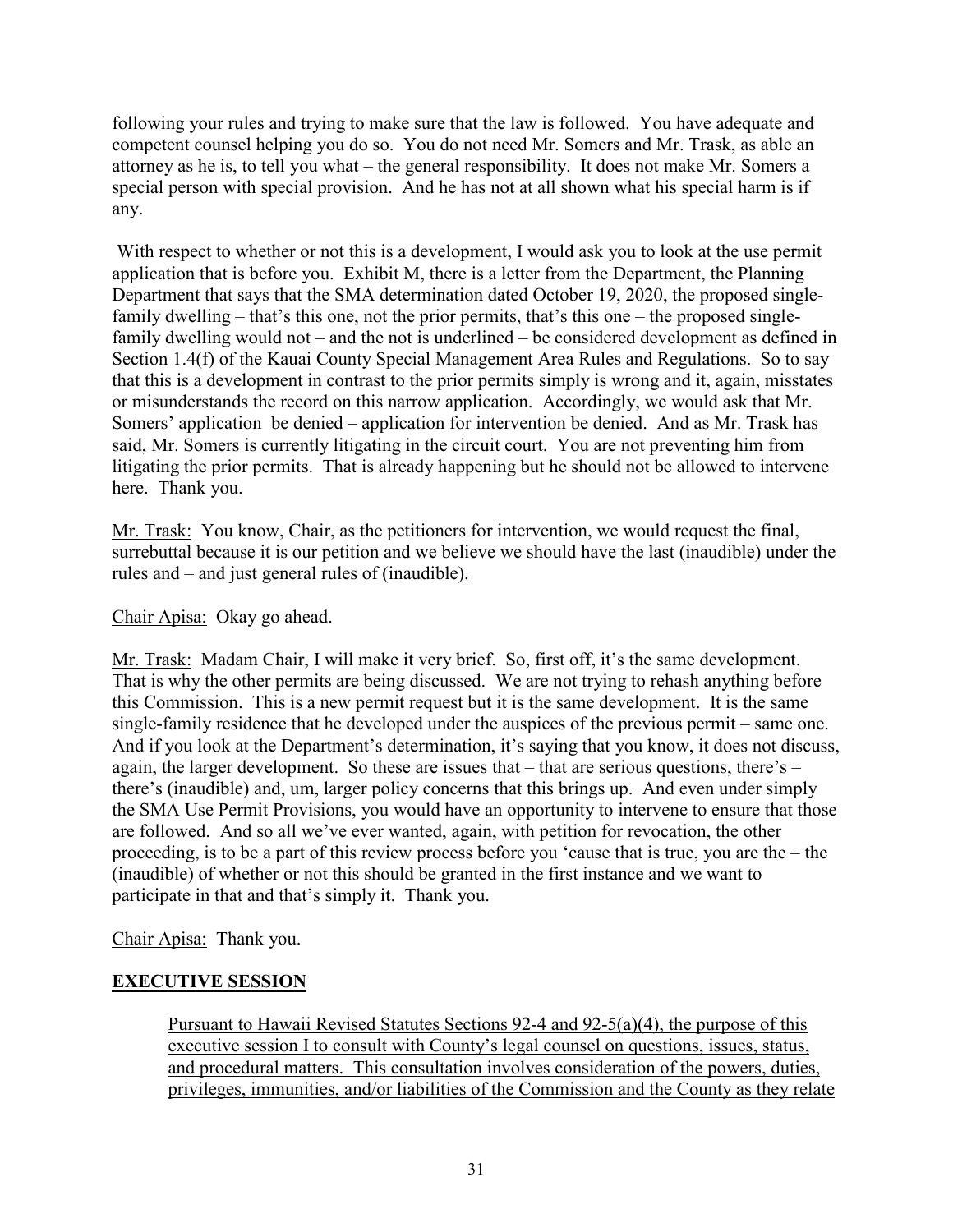to the matter of an application by the Michael A. Kaplan Revocable Trust for a Class IV Zoning Permit ( Z-IV-2021-8) and Use Permit (U-2021-7) for the real property identified as Tax Map Key: (4)5-2-012:019 and Petition for Intervention (4/5/2021) by Mauna Kea Trask, Attorney for Petitioners, West Sunset 32 Phase 1, LLC., and Charles Somers, Individually.

Chair Apisa: Commissioners, any questions or I will read the executive option here. Pursuant to Hawaii revised statute Section 92-4 and 92-5-(a) (4), the purpose of this executive session is to consult with the County's legal counsel on questions, issues, status, and procedural matters. This consultation involves consideration of the powers, duties, privileges, and unities and/or liabilities of the Commission and the County as they relate to the matter in the application by the Michael A. Kaplan Revocable Trust for a Class IV Zoning Permit Z-IV-2021-8 and Use Permit U-2021-7 for the real property identified as Tax Map Key: 4-5-212:019 and petition for intervention dated 4-5-2021 by Mauna Kea Trask, attorney for the petitioners, West Sunset 32 Phase 1, LLC, CS Development, LLC, and Charles Somers individually. So would the Commissioners like to go into executive session pursuant to that.

Ms. Cox: I make a motion that we move into executive sessionfor the reasons just stated.

Ms. Nogami Streufert: I second.

Ms. Otsuka: I second.

Chair Apisa: Any discussion? All in favor? Aye. (Unanimous voice vote).

Ms. Cox: Aye.

Ms. Otsuka: Aye.

Ms. Nogami Streufert: Aye.

Mr. Chiba:

Chair Apisa: Any opposed? Any opposed? Nay. Hearing none. Motion carries. 6:0. We will adjourn to executive session. Again, I would expect, uh, maybe 30 minutes, um, approximately. Okay thank you.

 The Commission moved into Executive Session at 11:23 a.m. The Commission returned to Open Session at 12:17 p.m.

Chair Apisa: Call the meeting back to order after Executive Session.

Mr. Hull: Madam Chair, I believe we have all the Commissioners' back and present if you rethe roll call for commencement of the meeting—

Chair Apisa: Yes, please.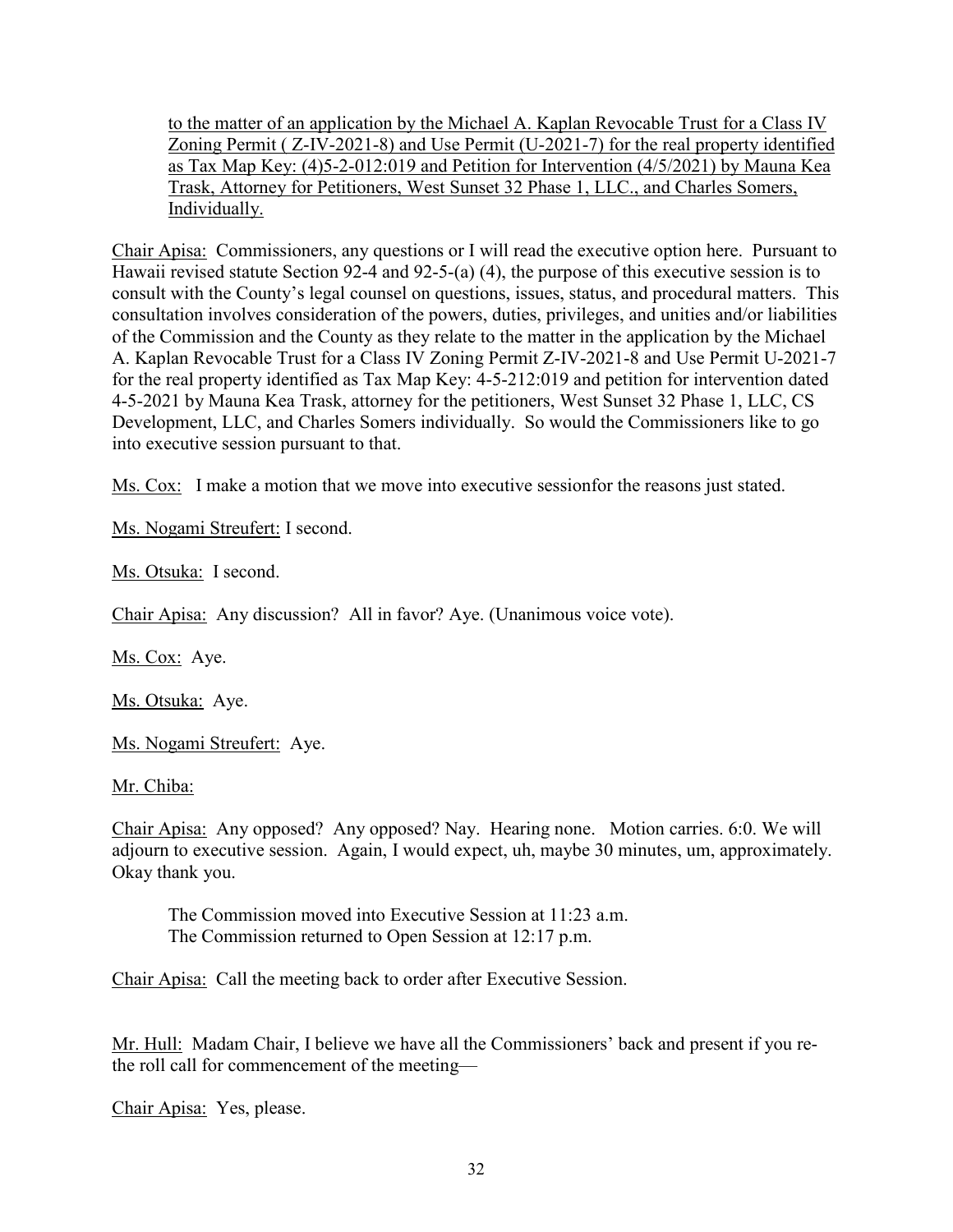Mr. Hull: Okay commencing the meeting. Roll call, Commissioner Chiba?

Mr. Chiba: Here.

Mr. Hull: Commissioner Cox?

Ms. Cox: Here.

Mr. Hull: Commissioner DeGracia?

Mr. DeGracia: Here.

Mr. Hull: Commissioner Streufert?

Ms. Nogami Streufert: Here.

Mr. Hull: Commissioner Otsuka? Commissioner Otsuka, sorry, did we not get Lori? I see Lori present but I believe she is muted. Commissioner Otsuka, are you there? Okay moving on, Chair Apisa?

Chair Apisa: Here.

Mr. Hull: You have a quorum, Madam Chair.

Chair Apisa: Okay we will proceed. So any other questions that the Commissioners have to ask at this time. Do we then proceed to vote? I guess I would ask procedurally.

Ms. Barzilai: Madam Chair, you would seek to entertain a motion at this time.

Chair Apisa: Yes. Yes, is a motion; would one of the Commissioners like to make a motion on how to proceed with the petition for intervention?

Ms. Nogami Streufert: Did we want to wait until Commissioner Otsuka is on? Or do we want to do this now?

Ms. Barzilai: We should wait for Commissioner Otsuka.

Chair Apisa: Has she come on?

Ms. Otsuka: (Inaudible) so many buttons, buttons galore. I apologize. I had the wrong; I had the wrong button on. I saw your lips moving but I did not hear you.

Chair Apisa: Okay we all six Commissioners are present. I would like to entertain a motion from one of the Commissioners on how to proceed with the petition for intervention.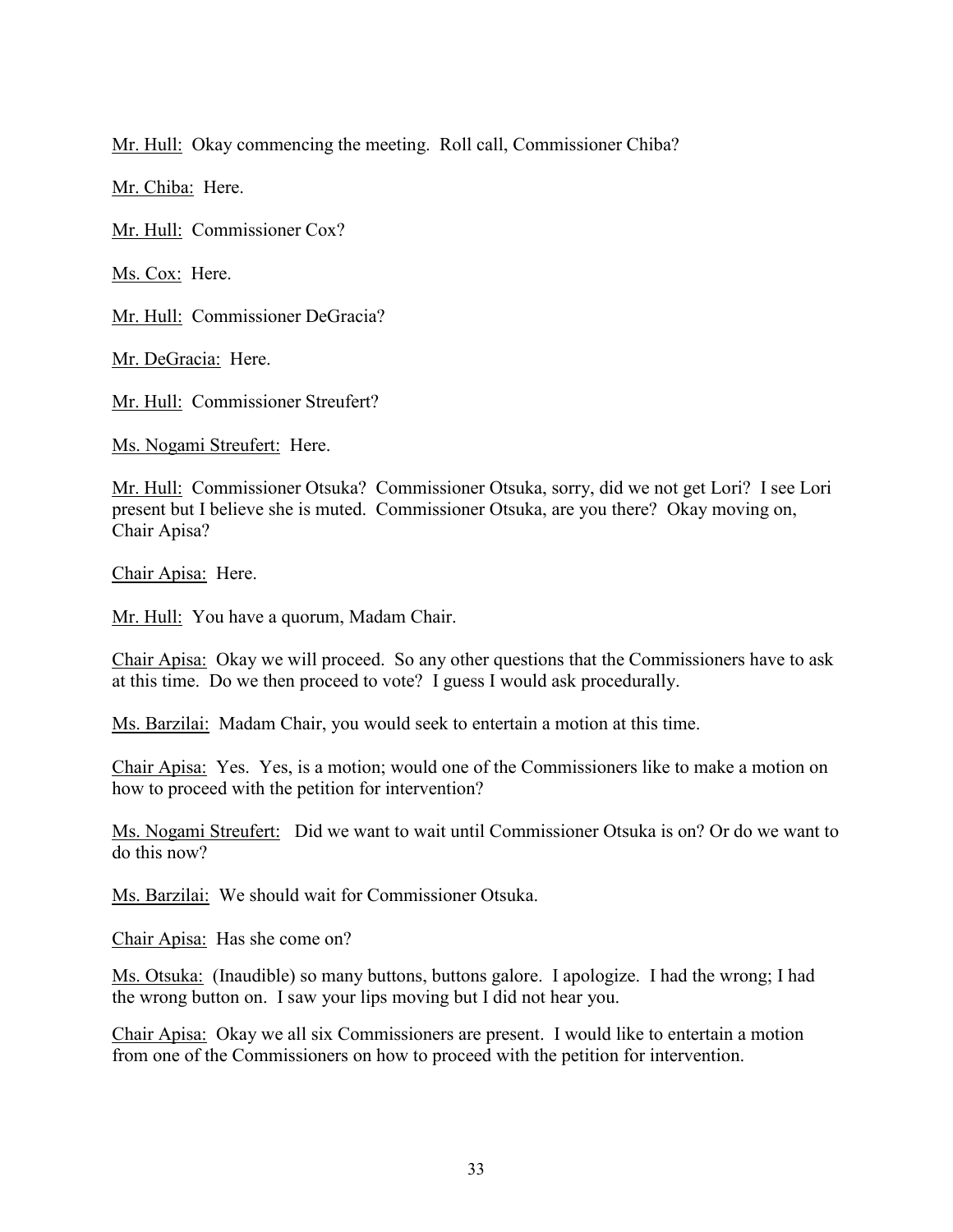Ms. Nogami Streufert: All right, I will try this; I move to deny the petition for intervention by Mauna Kea Trask, attorney for petitioners West Sunset 32 Phase 1, LLC, CS Development, LLC, and Charles Somers individually.

Chair Apisa: Is there a second?

Ms. Cox: I will second.

Chair Apisa: Any discussion on the motion? The motion is to deny the request. Hearing none. Kaaina, I'd like to take a roll call – a roll vote.

Mr. Hull: Roll call, Madam Chair. Commissioner Chiba?

Mr. Chiba: No.

Mr. Hull: Commissioner Cox?

Ms. Cox: Aye.

Mr. Hull: Commissioner DeGracia?

Mr. DeGracia: Nay.

Mr. Hull: Commissioner Streufert?

Ms. Nogami Streufert: Aye.

Mr. Hull: Commissioner Otsuka?

Ms. Otsuka: Aye.

Mr. Hull: Chair Apisa?

Chair Apisa: No.

Mr. Hull: Motion failed. 3:3. Madam Chair.

Chair Apisa: So where do we go from here? I will – to Laura, do you have guidance here?

Ms. Barzilai: I would ask Director Hull if it would appropriate to ask the applicant if they would be in agreement to an extension of time so that we can come back next month.

Mr. Hull: Yeah, I have a problem with that, Laura.

Mr. Trask: On behalf of petitioners, I believe that if a motion fails that it would be in the alternative granted and that, is that not the process?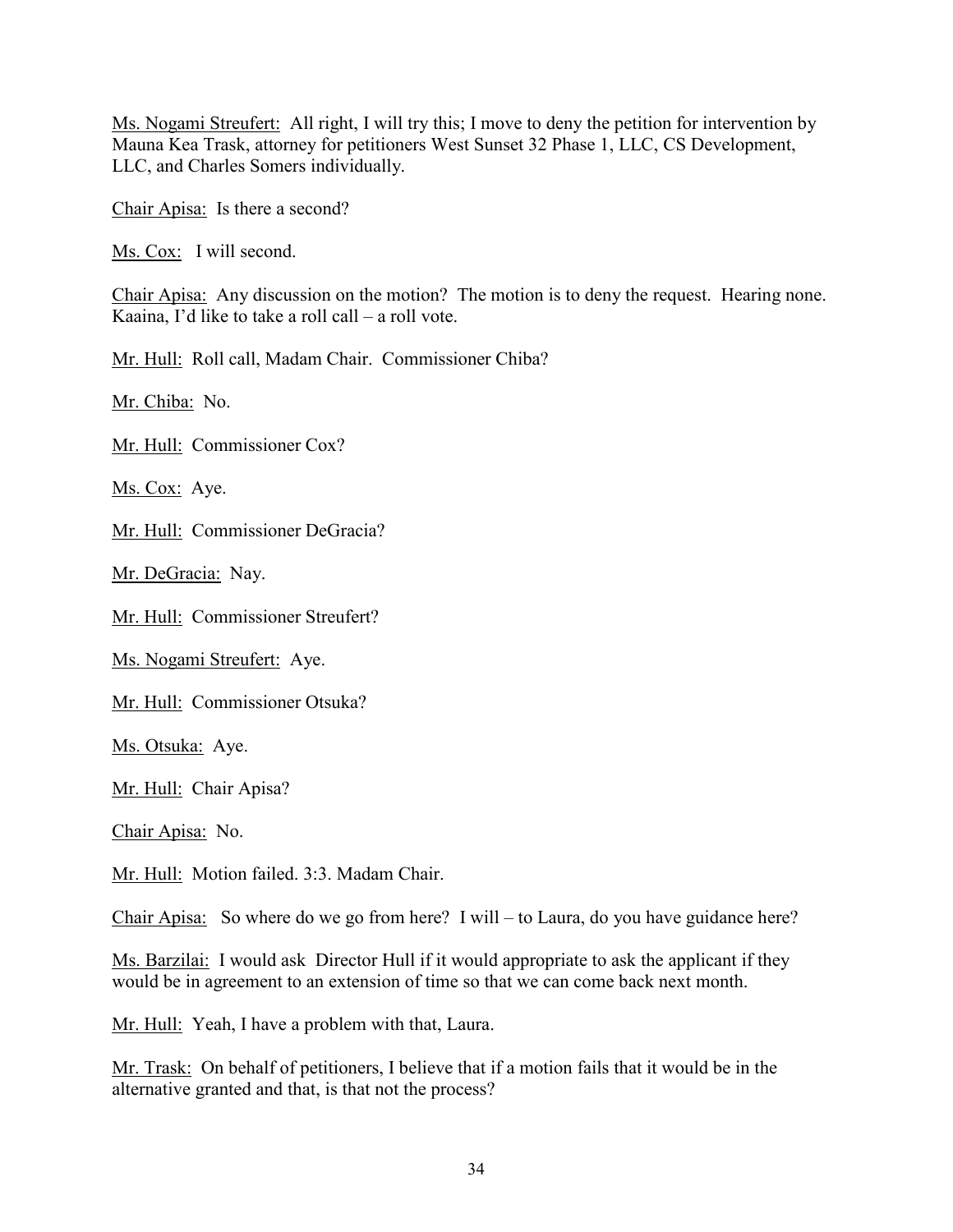Ms. Barzilai: I would ask, Mr. Trask, if you could refer to the rules.

Mr. Trask: Sure. (Inaudible). Hold on.

Ms. Barzilai: We currently only have Six commissioners.

Mr. Hull: Yeah, I believe – and I do not have the rules in front of me so I will defer to you Laura but I believe with a 3-3 vote, it is a no-action and I think it continues to the next meeting.

Ms. Barzilai: Failing, which there shall have been no action taken, I do not read it that the matter would be granted. I am looking at 1-2-4.

Mr. Trask: All right. Sorry. Sorry.

Ms. Barzilai: If we look to—

Chair Apisa: We have a tie on the decision on the decision.

Ms. Barzilai: Yeah.

Ms. Bronster: Ms. Barzilai, Madam Chair, this is—

Chair Apisa: Yes.

Ms. Bronster: Margery Bronster, if I may, I believe that since there are insufficient votes to deny the petition, the contra would also follow that there are insufficient votes to grant the petition, accordingly, the petition cannot be granted with a tie vote.

Mr. Trask: We would – we would submit, then, if that – we do not know that and if that motion were to be made there may be another result. And—

Chair Apisa: Could we grant – could we stay this for the next meeting in May? Would everybody all the (inaudible) here and maybe we would get more information or I don't know if that would help to resolve this.

Ms. Bronster: Well, we would – we would be happy to answer any additional questions that you have but I would simply suggest that Mr. Somers has been trying to delay Mr. Kaplan's, opportunity to get a petition. I mean get  $a - a$  permit in any way that he can and, unfortunately, by postponing it, it simply grants Mr. Somers precisely what he wants, which is hamstringing Mr. Kaplan in his efforts to build and complete a single-family dwelling on his property. It, basically, takes away his ability to utilize his property and that's why, you know, we trying to set the develop aside and simply go for a simple single-family home. We would submit that there are inadequate votes to grant the petition to intervene and, accordingly and the Commission should proceed on the hearing of the application on its merits.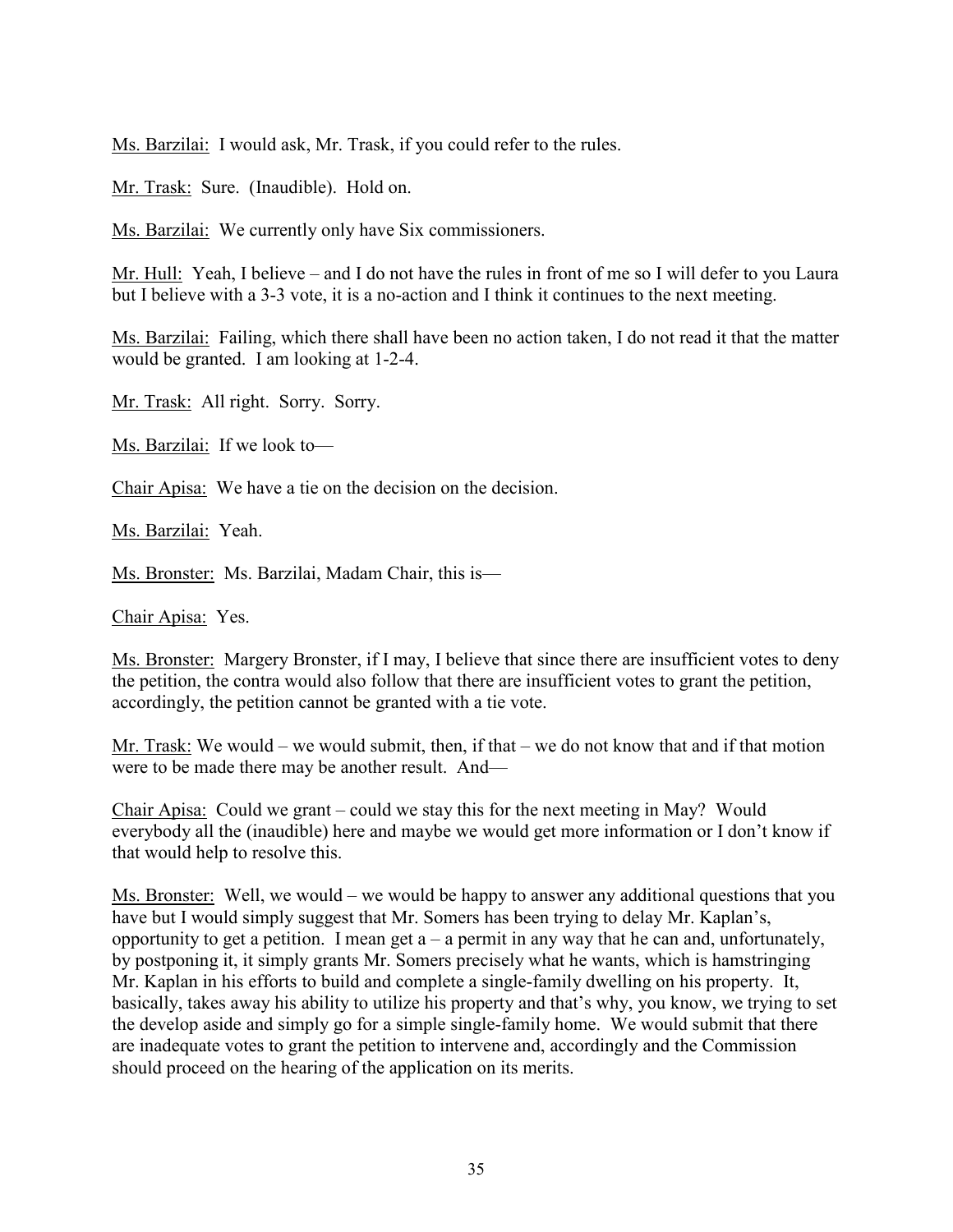Mr. Trask: And Chair (inaudible) Commissioners, that's absolutely not the case. The motion to deny failed and so that does not grant their petition and furthermore, again, we – all we want to do is participate in this process. If Mr. Kaplan would stipulate we can go and get involved in this process, then we can go address this as soon as possible, we can (inaudible) and – and that's all we want to do. You are going to make the ultimate decision so we would just object (inaudible) the mischaracterization of Somers' motives. Mr. Kaplan does not know (inaudible).

Ms. Barzilai: Madam Chair, it's Laura, I appreciate argument of counsel but, I think at this time, you know, clearly within the rules, no valid action has been taken. You can entertain another motion on the floor at this time if you would like if someone would like to reframe, we can recess in order to allow me an opportunity to research this further. But right now we are stalemated and I do not read the rules allowing for either the granting or the denial of the petition. Would any Commissioner like to reframe the motion?

Ms. Nogami Streufert: How are you anticipating reframing the motion?

Ms. Barzilai: Well, I think that motion that was on the floor was—

Mr. Hull: Sorry. So, Laura, if I could interject real quickly. Just for a procedural issue. So because my understanding is under 1-2-5, Continuation of a Decision Making – of Decision Making, any matter voted on by the Commission which fails to be validated by a majority concurrence of the Commission shall be continued to the next subsequent regular meeting at which time it should be made with a special order or the day. So at least my understanding from previous practice is that, being that there was no actual majority in the opposition or in the affirmative of a motion, we now have a situation to validate a majority concurrence. And, therefore, this would move into the special order of the day in the next scheduled Planning Commission meeting which is, in fact, May.

Ms. Barzilai: I am in agreement.

Mr. Trask: That seems to be what the rule says, I have it in front of me.

Chair Apisa: Okay I will (inaudible) follow up. Is there any Commissioner who wishes to make some other formal motion or do we defer this to May? Speak up if you want to or have any questions or make any statement.

Ms. Barzilai: Madam Chair, I believe that under the rule that Director Hull has cited that this shall be carried to next month.

Chair Apisa: Okay.

Ms. Barzilai: Did not have a vote of four.

Ms. Nogami Streufert: Can we ask for additional information or when we defer—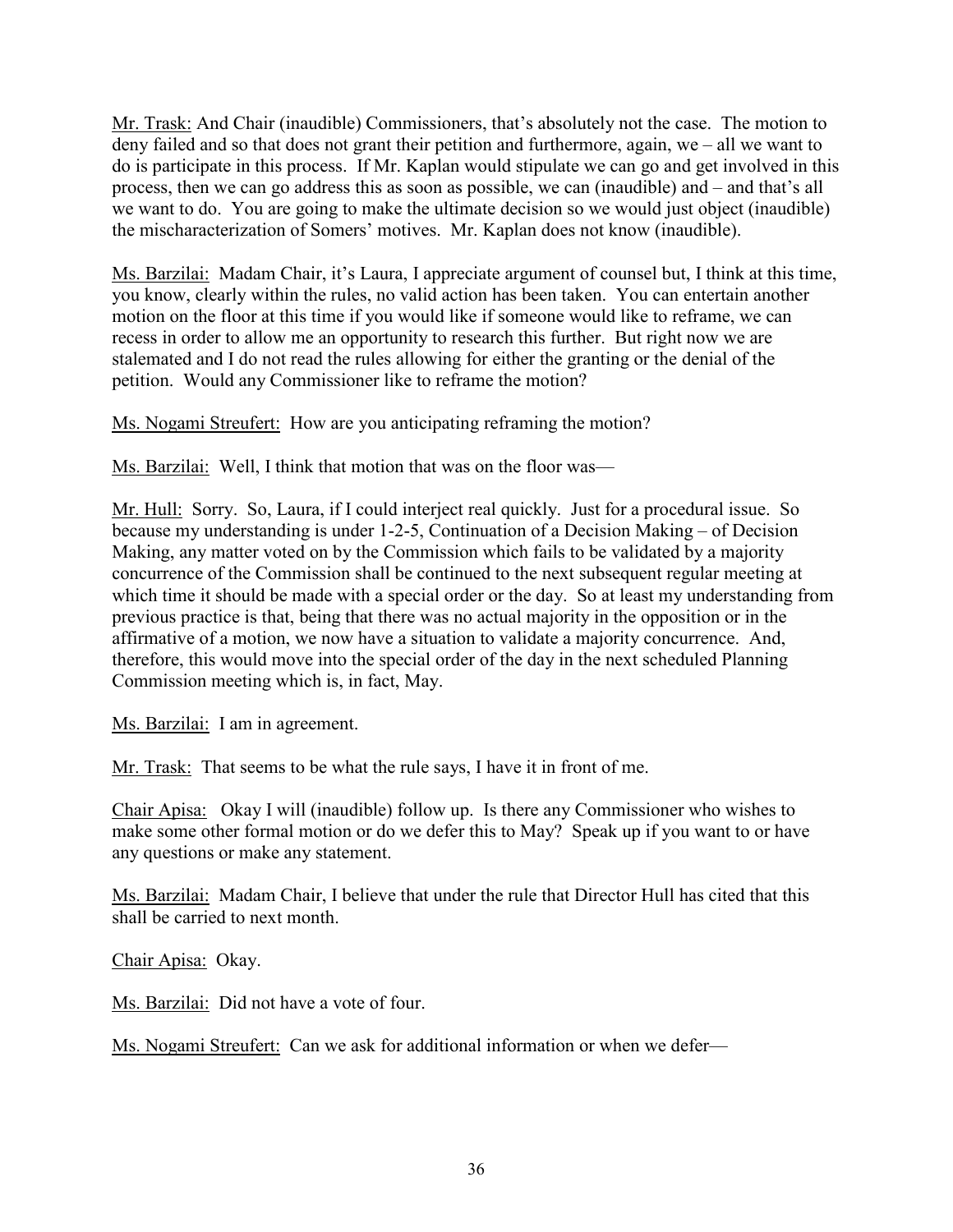Ms. Barzilai: It is not the recommendation of the County Attorney's Office that any additional information on intervention be accepted from either party at this time. We might have another Commissioner next month.

Ms. Nogami Streufert: Okay got it. Got it. Thank you. The decision has been made so we will defer until next month.

Mr. Trask: Mahalo, Commissioners.

Chair Apisa: Thank you.

Ms. Barzilai: Mahalo, Counselors.

Chair Apisa: We will see you.

Mr. Hull: And just for my clarification to the deferral of the petition – or sorry – the referral by action of a majority consent pushes it to the special the first order of business on the May meeting. By virtue of the fact that this intervention request is connected to the actual Use Permit, then also the Use Permit itself, also, will be moved to the to that first May meeting as well. So just for clarification on that because the action for – the lack of majority consent was specifically for the petition request but because we can't move further on the use permit until the petition request is resolved, both action items can move to the first meeting in May.

Chair Apisa: Thank you for clarifying that. So where—

SHORELINE SETBACK VARIANCE PERMIT (SSV-2021-1) to deviate from the shoreline setback requirements involving the construction of perimeter fencing for a parcel situated on the makai side of Pe'e Road in Po'ipu, further identified as 1661 Pe'e Road, Tax Map Key: (4) 2-8-020:030 and containing a total area of approximately 3.867 acres= *Associate of Apartment Owners of the Makahuena at Po'ipu.*

Mr. Hull: Thank you, Commissioners, and Counsel. Moving on to Shoreline Setback Variance Permit – or should I say to Agenda Item F.2.C. Shoreline Setback Variance Permit SSV-2021-1 to deviate from the shoreline setback requirement involving the construction of preliminary fencing for a parcel situated on the Makai side of Pe'ee Road and Po'ipu, further identified as 1661 Pe'e Road, Tax Map Key: 2-8-020:003 in containing a total area of approximately 3.867 acres. The applicant is associated apartment owners of the Makuhuena at Po'ipu.

Also, we received the Director's Report pertaining to this matter previously via the County Commission clerk. We also have a communication from Rosalyn Cummings in an email dated April 7, 2021. The Commissioners are also in receipt of a letter from Council member Felicia Cowden, dated 3-23-2021, an email from Maka'ala Ka'aumoana, dated April 4, 2021, a letter from the Koloa Community Association dated April 7, 2021, a letter from Maka'ala Ka'aumoana again, dated April 13, 2021 – sorry not Maka'ala (inaudible), just Ka'aumoana. My apologies for that error another file plan dated submitted No. 1702 (inaudible) adjacent access, a letter undated from Sarah Sloan the general manager (inaudible), a letter, from Edward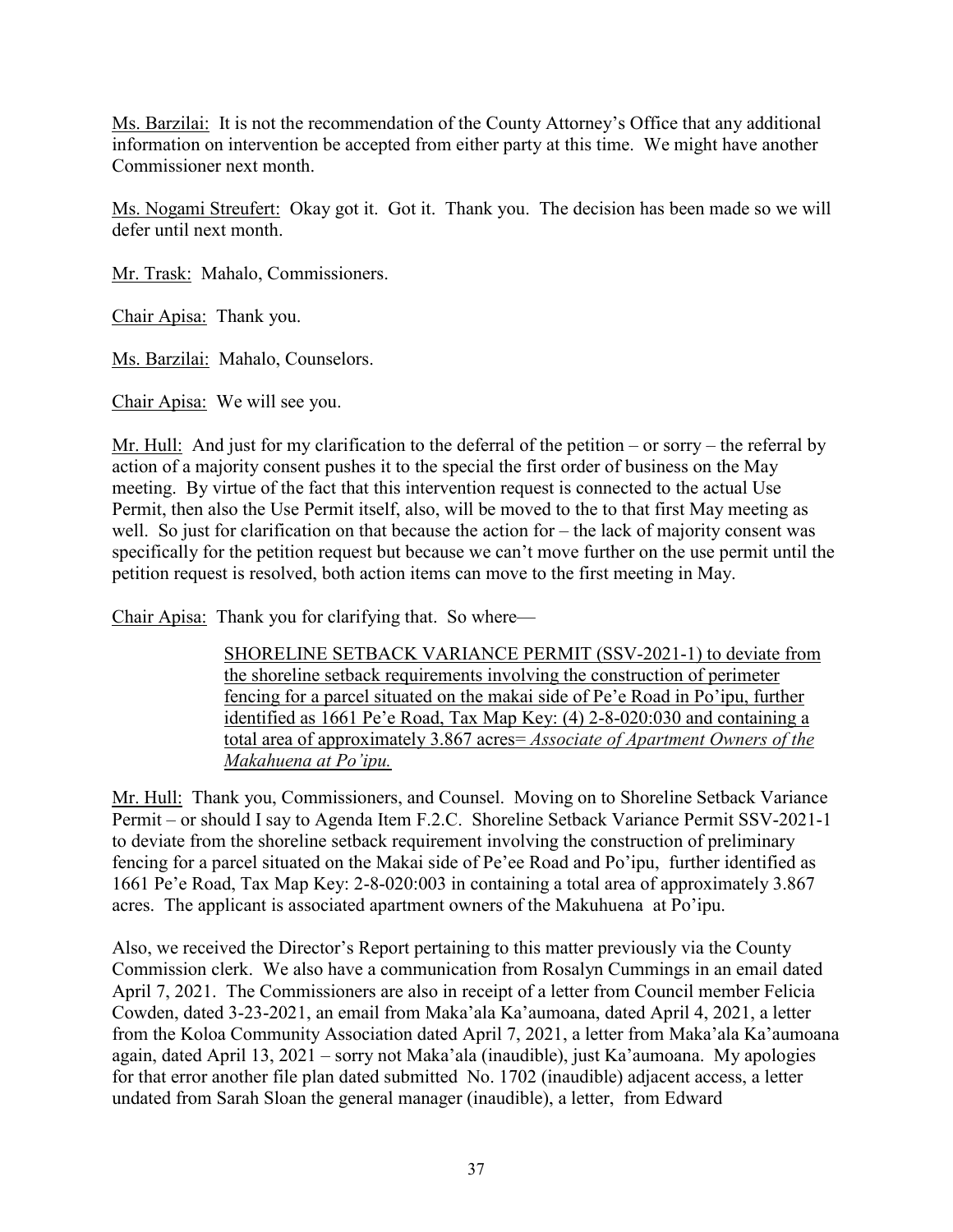Shimmelfinginik undated, also another letter from Christopher Bartlett and Lindsey Nakamura, undated. Another letter from Judy Faas, undated with receipt of April 9, 2021, and shockingly we have no intervention request for this so we can actually move directly into the director's report. I will turn this over to Romeo Idica who is our planner for this project. Staff Planner Romeo Idica: Good afternoon, Madam Chair, and good afternoon, Commissioners. For your consideration Shoreline Setback Variance Permit SSV-2021-1 for the construction of a fence with the shoreline setback area.

Mr. Idica read the Project Description and Use, Additional Findings, and Preliminary Evaluation sections of the Director's Report for the record (on file with the Planning Department).

Mr. Idica: That concludes my brief summary and before I read the Planning Department's recommendations, I would like to pause at this time for any questions for myself or the applicant. Thank you.

Chair Apisa: Thank you very much, Romeo. Is the applicant present?

Mr. Ian Jung: Yeah, good afternoon or I think we are – yeah, in the afternoon now. Commission Chair and members of the Commission, Ian Jung on behalf of applicant, Po'ipu at Makahuena. Thank you to Romeo for the brief explanation of the project. I think what would be helpful, if I could share my screen – I don't know if you folks have allowed this before but we could take a little journey on a photo montage of the location because I understand that there has been some questions of – of what the access is currently out there and where the fencing will be. Is that okay for whoever's managing the sharing screen? I will just try (inaudible). Can you folks see my screen?

#### Chair Apisa: Yes.

Mr. Ian Jung: Okay so I am sorry I did not blow this up further but we did submit it as an attachment. But what we're looking at here is the File Plan 1702 which was a part of the subdivision action, the Planning Commission back in 1981 required public access over this particular lot. So as indicated by the staff planner, we have vertical access along the boundary on the adjacent property in yellow here. Some people refer to that as the "Siri Project" but it's referred to as the Makahuena Estates on title. So that comes along here on the western – I mean – sorry – on the eastern corridor, which then comes down to the rock bluff and Easement B highlighted in pink illustrates the existing easement that follows the rock bluff, um, just below, uh, the grassy bluff up where the project is located. So that goes along here and then on the specific Lot 1, which is the subject property, there's Easement A, that is – comes across the subject property into another vertical easement that's on the adjacent property which is referred to Po'ipu Makai.

 And so looking at this, this is the – the map that comes down with the site infrastructure and comes along the eastern corridor and comes along here. The fence will be just along these two structures as I will show in a minute, but the access will still be maintained along the fishing corridor. And so I was out there last Sunday and took some photos of the existing parking lot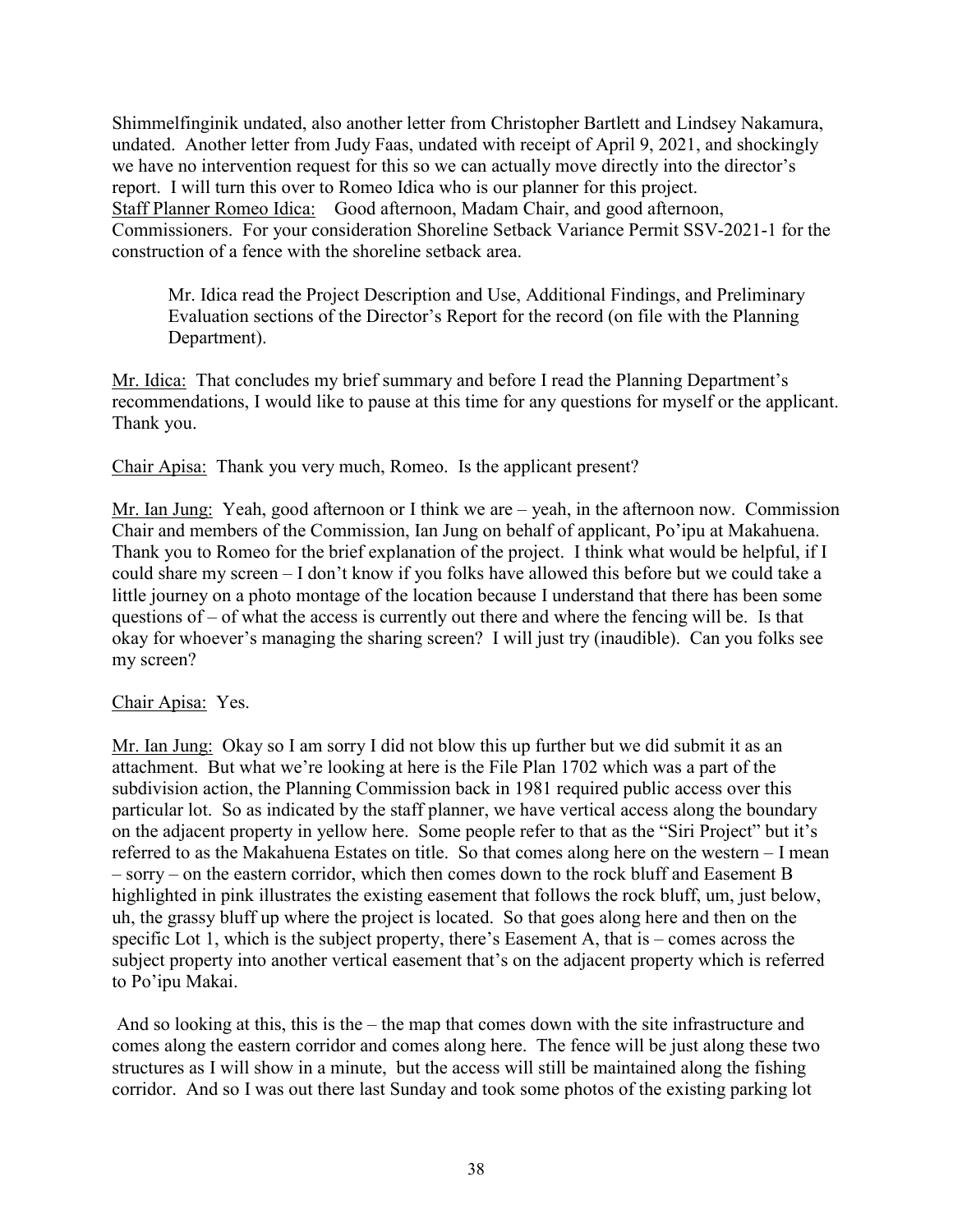that was required as a part of the (Siri) or Makahuena Estate so that is currently open and people are parking there. So looking – starting on the western side, if we walk down, this is that public beach access that can take you straight to the shoreline and you can either go to the right towards the point at Makahuena or go to the left along the Makahuena Estates project. So this is the project that or the access that planks our project just to the east. And then as you get down, onto the rock bluff, this is where the fence line will go. You can see the orange fencing. It's up on top of the cliff, so it won't be blocking the existing access corridor that's down here. And this cliff here is relatively steep and heavily vegetated. So as we walk a little further – this is the same angle but pulled back a little bit – uh, the fisherman access comes down here along this orange fence. You can see the light pole that was a former lighthouse location. That will displace you here onto the rock bluff where people travers to go fishing in the various fishing spots along there. And, again, the orange fence illustrates where the protective fencing will go.

So looking down here, this is another view of where you come down along the rock bluff. You can see from a sizing and scale perspective, those are two nine-year-old boys that were with me on the hike but they were looking down and still traversing along the public beach access noted as Easement B. So as you continue on this is one – a good illustration of where the replacement fence will be. If you can see it, if you can (inaudible), there is an existing little rock wall here. The fence will actually go a little more mauka off the shoreline, um, up on top of this little (inaudible) as it's starting to deteriorate here. But the access continues along here and you can walk through this corridor. And then further down as you get to the end of the property, this is the western side of the boundary but this whole area remains property of the Makahuena but there's – this is the Easement B that takes you right up to the staircase to get you onto the Poipu Makai property that will provide – that provides public beach access down on this side of the flanking west side of the property.

 And here's an illustration of the, uh, staircase that goes up that's unblocked. One of the issues that's been raised in some of the letters is the fence that will go around the pool associated with the private residence on the property. This is the existing fence but primarily the focus is to get the fence along this corridor here, on top of this existing rock wall and for any visitors or children going and wandering into this pool. I will stop sharing my screen now and then we can get back into it. So, you know, I if you have read this testimony, this is a unique application because it is the first shoreline setback variance, uh, as it relates to a fence going in the shoreline setback area. As many of you understand now, the shoreline setback area is what we refer to as the no-build zone, however, there is the variance procedure that allows you to go through a pretty stringent process, uh, to allow for the construction of minor improvements in that area.

So as indicated by the staff planner, we had to do – prepare an environmental assessment, um, publish that as a draft, and then also republish it as a final. We addressed a lot of the Planning Department's concerns, in that environmental assessment. We addressed the height location and maintaining exist- existing access. We also did consult with; various (Inaudible) individuals out there who have practice rights to this area. There is no intent at all to block any existing pubpublic access there. The primary focus of this application is to try to create a safety perimeter fence along the – the front area Makai section of the – of the bluff so nobody will fall into the cliffs you just seen illustrated on those photos. So, again, happy to answer any questions. I do have with me on a call Ms. Sarah Sloan is the property manager and she can answer any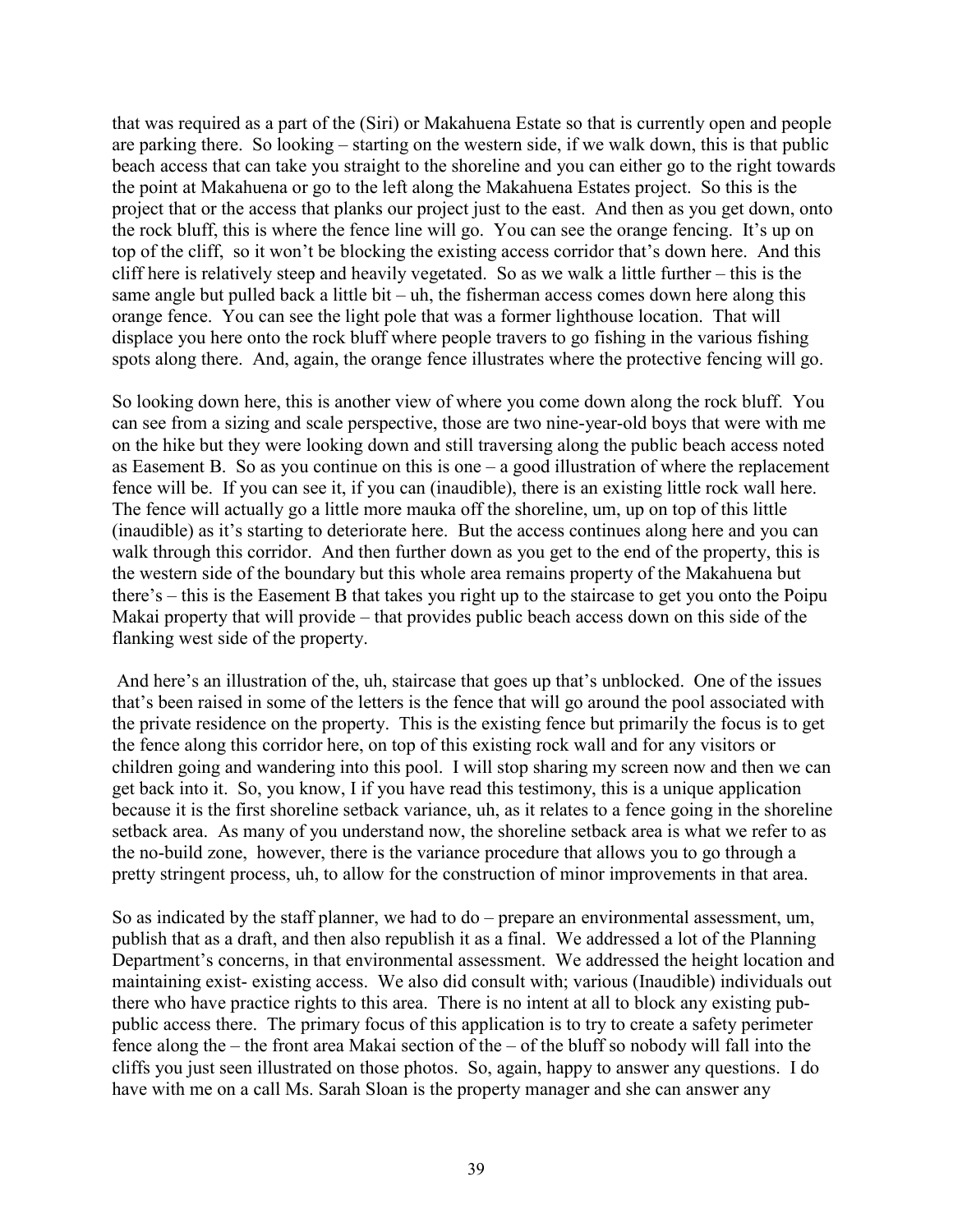questions that may be relatable to any incidents that may have happened in the past or, you know, why the project is being requested.

Chair Apisa: Thank you very much, Ian. Any questions from the Commissioners?

Ms. Nogami Streufert: I have a question, but not necessarily about the fence but about the application that was sent in.

Mr. Jung: Yes.

Ms. Nogami Streufert: It says on Page 5, that you have it is a 79-unit condominium project, 1.3 ownership.

Mr. Jung: Yes.

Ms. Nogami Streufert: But then on Page 7 – on Page 7, it says the existing structures – there is 77 units and one single-family dwelling. So that's 78. Where is the 79?

Mr. Jung: Okay that might have been my typo. I know that the structure was built in 1979, I am looking at—

Ms. Nogami Streufert: It was established in 1981 and then the single-family residence was approved in '82.

Mr. Jung: Okay so what I see on record here it's a 77 multi-family apartment building complex and a series of complexes and then one single-family residence which was immediately mauka of the pool I just reference on that so from my calculation, it would be 78 units.

Ms. Nogami Streufert: Okay so the first – on Page 5, then, that should be ownership – it is by 78 as opposed to 79, is that correct?

Mr. Jung: Yeah. Yes.

Chair Apisa: Mauna Kea, there is an office. I do not know if that has a separate office number.

Ms. Nogami Streufert: Or the community building?

Mr. Jung: Yeah, there may be – there may be – it might be a 79-unit condo project with one of the condos being some of the community amenities related to the project. That may why the 79 number, uh, was referenced in my application but, um, Sarah Sloan are you available to comment on that.

Man: I can comment as an owner. We have 78 residential condominium units and one commercial unit which is the gathering area behind the office so there's a total of 79, one commercial, 78 residential.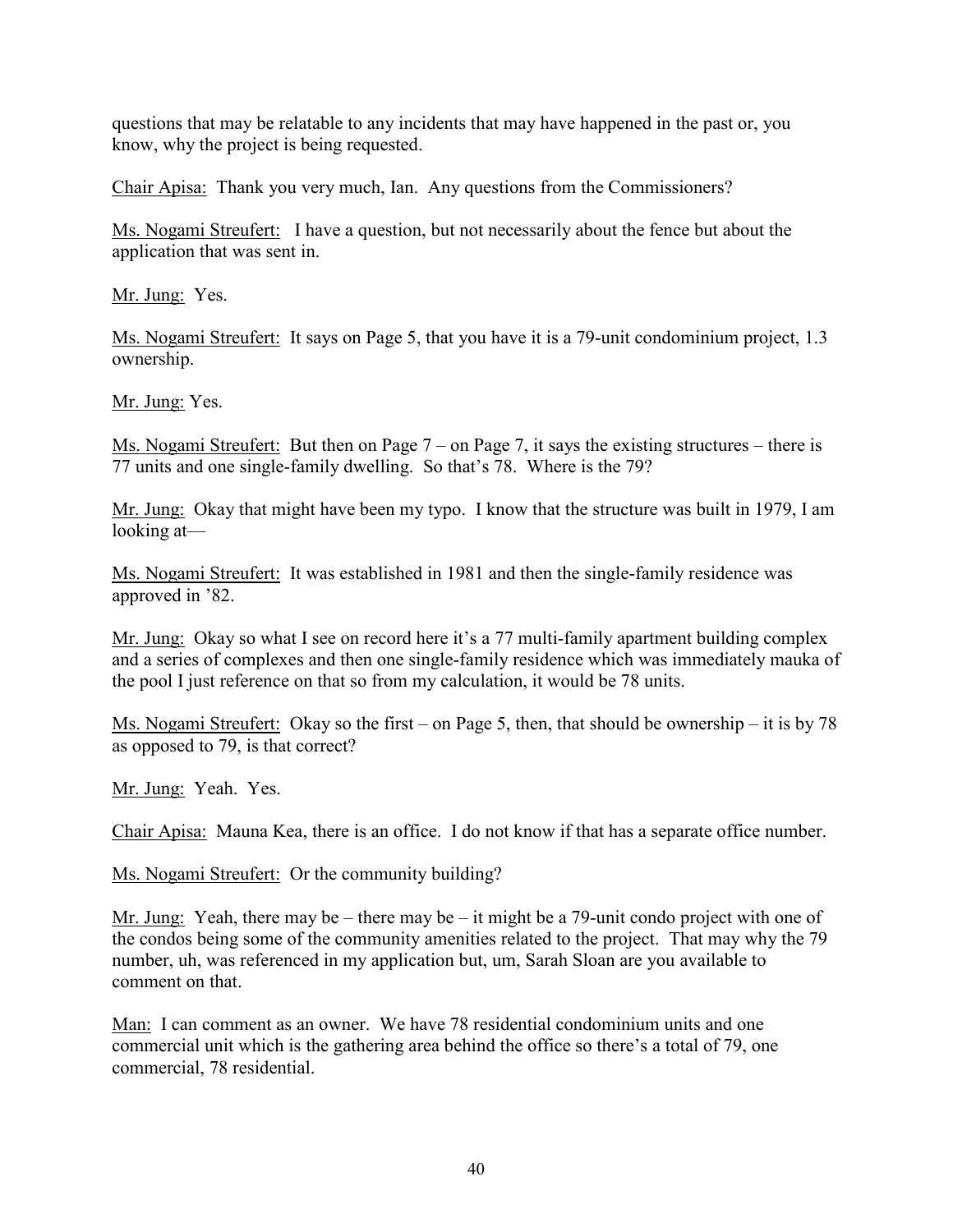Ms. Nogami Streufert: Got you. Thank you.

Man: You are welcome.

Mr. Jung: My apologies for that, that error (inaudible).

Chair Apisa: Now the act- actually, 79 is the total number of condos here, 78 residential. Any other questions? A good catch there, Glena. We – uh, any other questions? You know, would you or someone like to elaborate on the request, I mean, if there had been accidents or flooding or – just to get a little history on that?

Mr. Jung: Sure. Yes, so some of the – you know, the existing fence that's there serves and sort of protects some portions of the property and as you see from the photos, it's just deteriorating and needs to be replaced. Unfortunately, at the time when the application was going through, it's preview and pre-consult and some of the areas for where the fencing was proposed to be new, we had to go through this process so we wanted to just capture all the new fencing in a master site plan so it can be secured moving forward as an existing location for the fencing. From what I understand, there have been no, uh, significant incidents but there is the potential for it to happen and, as you know with all condominiums, they are required to carry insurance and I'm sure the insurance carrier would appreciate the fence going up to limit the liability.

Ms. Nogami Streufert: One of the (inaudible) of the public was whether it could be brown to fit better into the environment. Um, is that a possibility or to – or to plant vegetation either – on either side of it so that it – it's not a gray fence that's right there, is that a possibility either painting it brown or building it brown or planting vegetation so that it wouldn't be seen as an eyesore?

Mr. Jung: It is – it is prefabricated but I think if –Richard, if you're on for – he's been working through this for the last four years from what I understand. I am trying to – trying to work through this but I do not know the color of fencing and but if Richard, if you could chime in on that. I guess we do not have him, but that's something we can certainly look into. You know, the vegetation, as you can see, is does crawl up so it probably would crawl into the fence. Um, one of the alternatives in the environmental assessment was for us to look into doing a rock wall, um, but obviously that comes at a greater expense and may add heavier weight onto the existing bluff so we tried to avoid going that route but if the Commission requires a certain color, we can certainly entertain that.

Ms. Nogami Streufert: I am just responding to a comment that was submitted by the public. Any further questions or comments? If none, I guess we would be ready for the conclusion from our planner, Romeo.

Mr. Idica: Okay, based on the foregoing evaluation and conclusion, it is hereby recommended Shoreline Setback Variance SSV-2021-1 to be approved with the conditions of approval stated within the Director's Report. Thank you.

Chair Apisa: Thank you.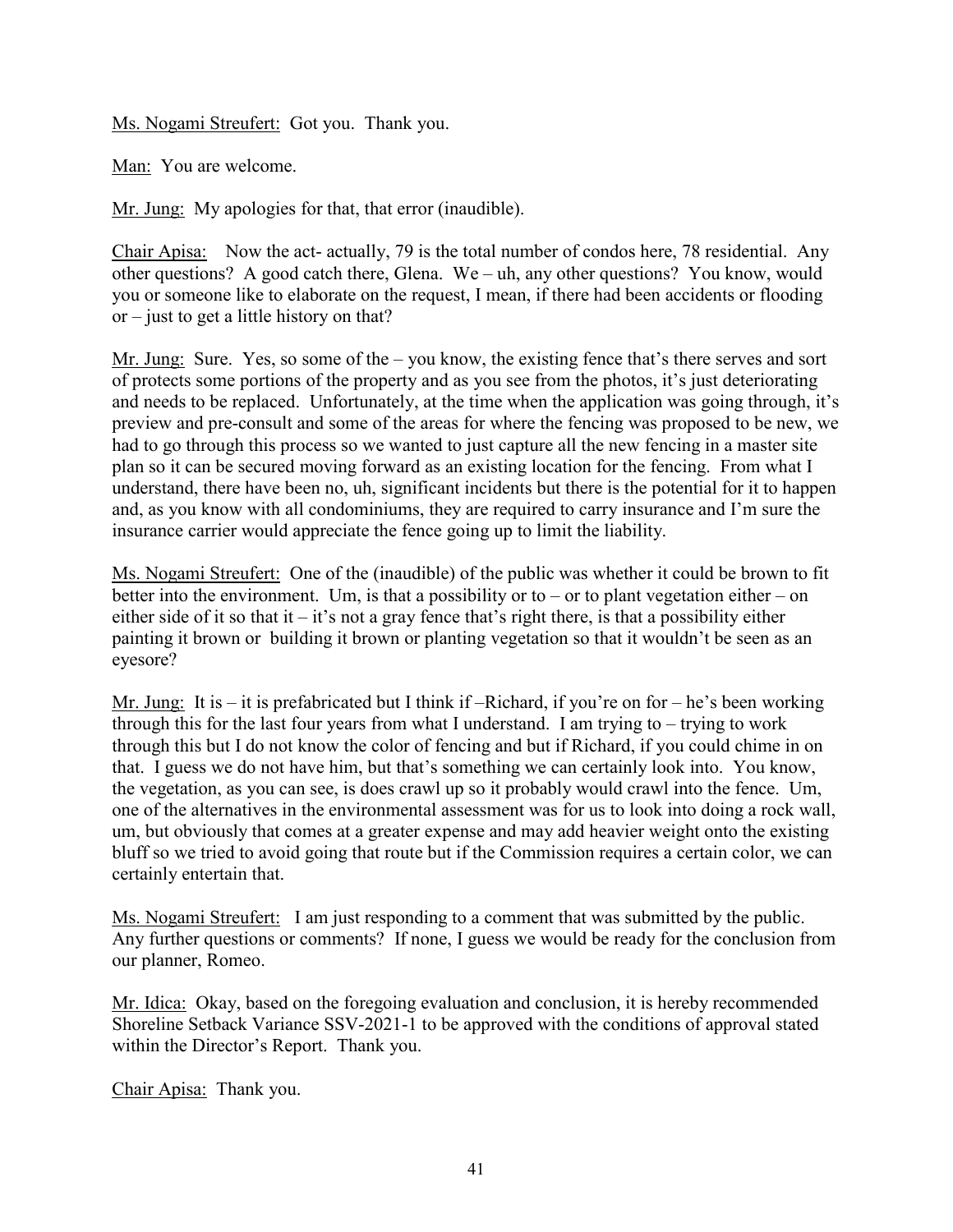Mr. Jung: If I could – Chair, if I could just interject real quick, I did look very closely at the Exhibit D.2 and the color is matte black, so I hope – I hope that helps.

Chair Apisa: I guess that's sort of a rock wall color. Any – any other questions or comments or would someone like to make a motion? Any – any – would someone like to make a motion?

Mr. DeGracia: Yes, I move to approve Shoreline Setback Variance Permit SSV-2021-1 with the Conditions listed in the Director's Report.

Chair Apisa: Do we have a second?

Ms. Nogami Streufert: Second.

Ms. Cox: Second.

Chair Apisa: Any other discussion on the is- on the matter? Okay all in favor, say aye. I think we can do a – just a regular vote. All in favor? (Unanimous voice vote).

Ms. Cox: Aye.

Ms. Nogami Streufert: Aye.

Ms. Otsuka: Aye.

Chair Apisa: Did everyone vote?

Ms. Cox: That did not sound like all the ayes.

Chair Apisa: Is everyone with us? Any – any opposed? Motion carried. 6:0.

Mr. Hull: Madam Chair, I would just ask just for clarification's sake and a clean record and not having to come back to you folks, would – would you like to do a full vote on this?

Chair Apisa: Yeah, that would be – let's do a full vote. Thank you.

Mr. Hull: Okay roll call on the motion to approve Shoreline Setback Variance SSV-2021-1. Commissioner Chiba?

Mr. Chiba: Aye.

Mr. Hull: Commissioner Cox?

Ms. Cox: Aye.

Mr. Hull: Commissioner DeGracia?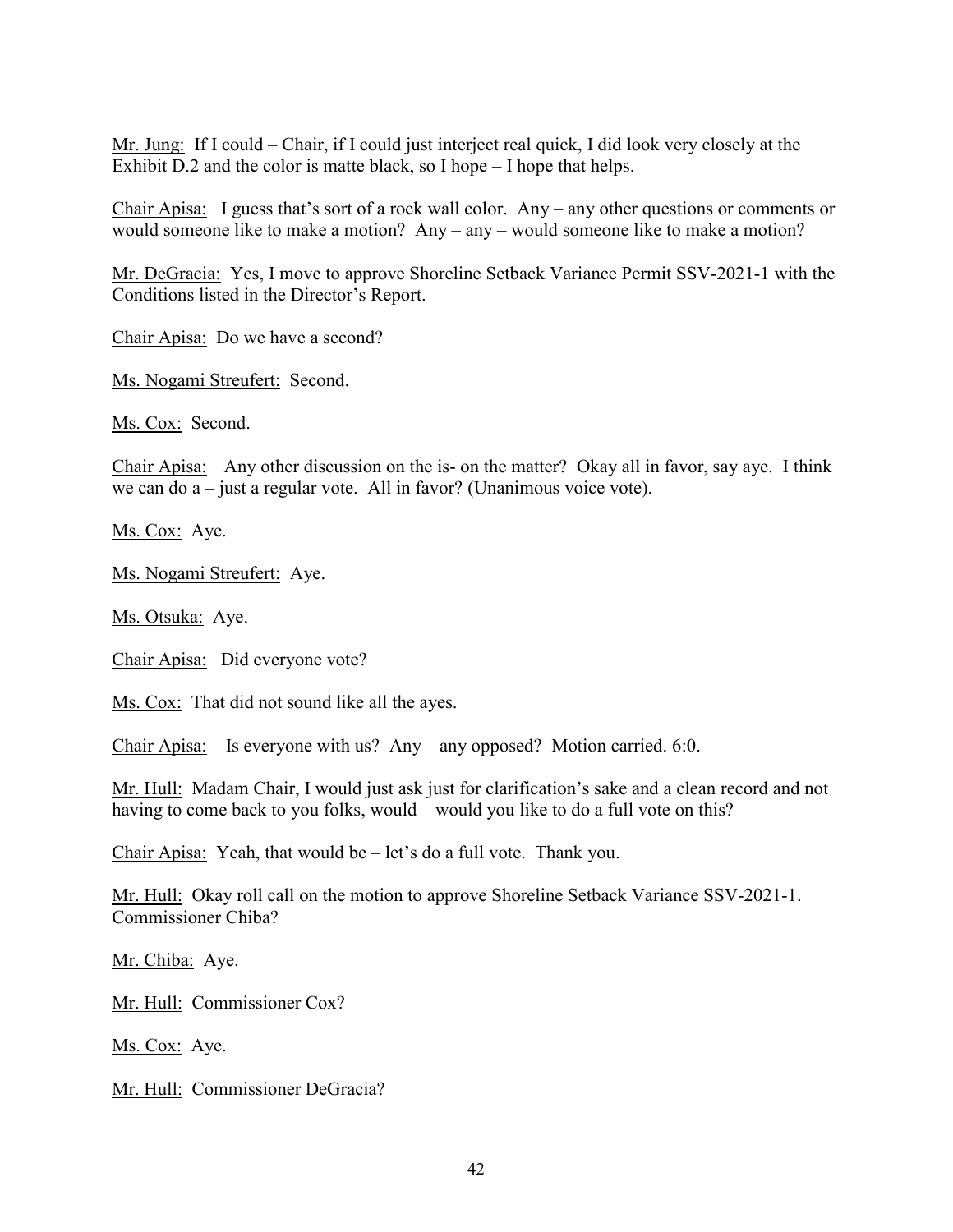Mr. DeGracia: Aye.

Mr. Hull: Commissioner Streufert?

Ms. Nogami Streufert: Aye.

Mr. Hull: Commissioner Otsuka?

Ms. Otsuka: Aye.

Mr. Hull: Chair Apisa?

Chair Apisa: Aye. Motion carried.

Mr. Hull: Motion passes 6.0, Madam Chair.

Mr. Jung: All right thank you, Commissioners.

Continued Public Hearing

 Proposed Amendments to the "Interpretive Administrative Zoning Rules and Regulations (2014) of the Kauai Planning Commission, Relating to Chapters 8, 9, and 10 of the Kauai County Code (1987), Relating to Development Standards for Guest Houses= *County of Kauai Planning Department.* [Director's Report Received, hearing continued 3/9/2021.]

Mr. Hull: Moving on, we have  $-$  let me just do a roll check. I believe the next two agenda items will be relatively quick but I know we are closing in on lunch. Is the Commission okay with proceeding forward or would you folks like to take a break? I will leave that at your folks' discretion.

Chair Apisa: I think we could wrap this up quickly. Is everyone okay with proceeding?

Ms. Otsuka: I am okay with proceeding.

Ms. Nogami Streufert: I am fine.

Mr. Hull: Okay thank you all. Moving on to the next agenda item, Item 3.a, Continued Public Hearing, there's a continued public hearing for proposed amendments to the interpreted administrative zoning rules and regulations of the Kauai County Commission relating to Chapters 8, 9, 10 of the Kauai County Code relating to development standards for guest houses, County of Kauai Planning Department. Just very briefly, this is the proposed administrative rules that we had before you folks last month concerning guesthouses. As some of you recall, the Council last adopted an ordinance that allows kitchens in guesthouses and these – and previously they were not and were a constant source of, I will say, enforcement action. These rules help clarify under what parameters the kitchens can be provided and how to interpret the 500 square feet maximum that guest houses have. We did receive one letter of testimony from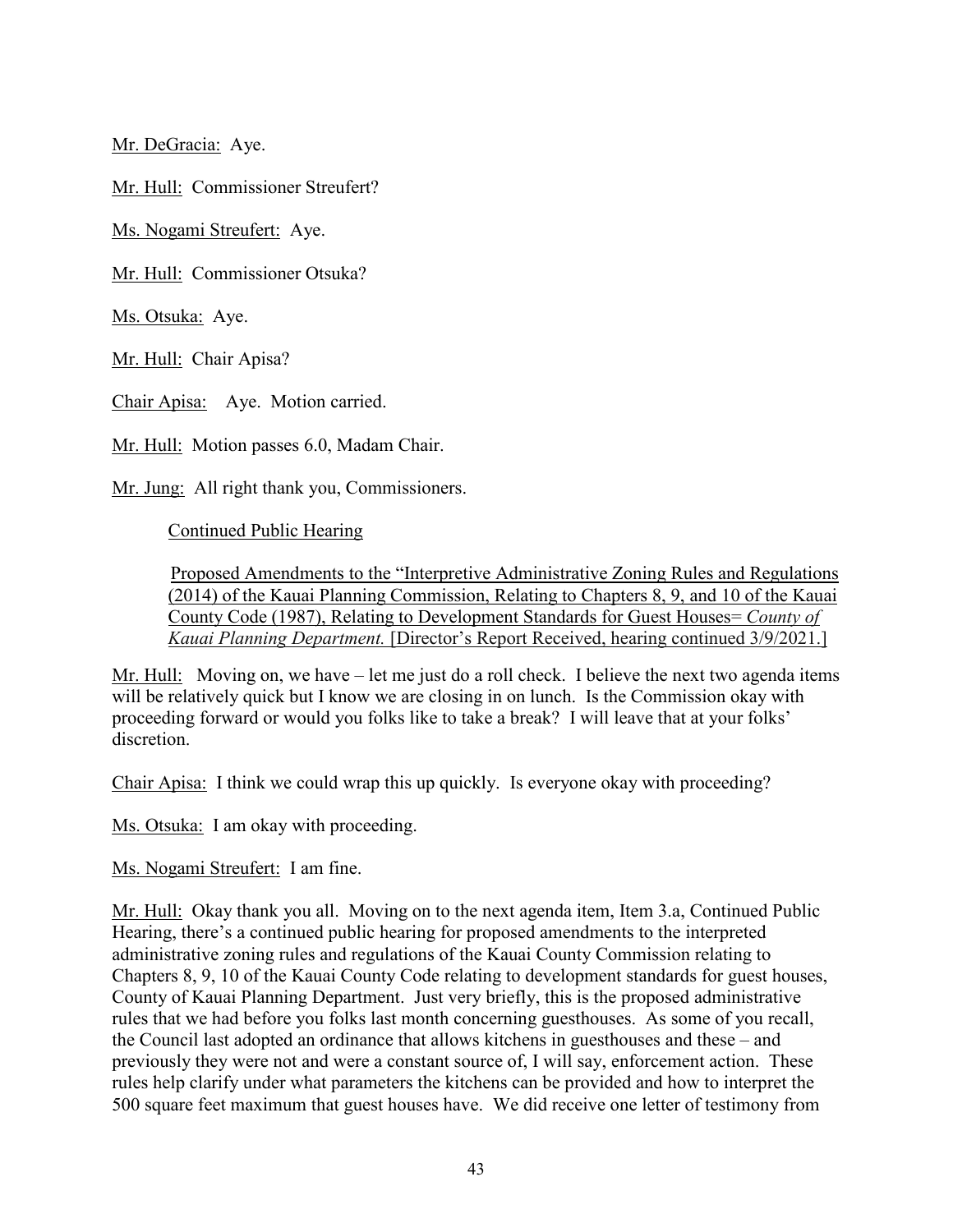Kukui'ula, a letter dated April 12, 2021 from Dave Hutchinson, Vice President of (inaudible), LLC, concerning these administrative rules. The Department (inaudible) just continue the hearing; Brittany Ludington-Braun is here with us from our staff, if the Commission has any questions about the administrative rules.

Chair Apisa: I just would like clarification. Like, the definition says a floor area of no more than 500 square feet because I have seen guest houses that sometimes put a loft in so that – would the loft be considered floor area?

Ms. Otsuka: Yes, it does count to floor area.

Chair Apisa: Okay, I expected it would but thank you for (inaudible).

Mr. Hull: If there are not any other questions – administrative rules are a bit different from applications for permits. There is still a series of reviews that, we go through before the Small Business Regulatory Review Board. We are anticipating hopefully, being on their agenda in the next month or two. So until we get through the Small Business Regulatory Review Board, the Commission really cannot actually take action. So if there aren't any further questions, the Department would request that this item be deferred to July 13th, for that Planning Commission meeting and we hope have resolved any issues with the Regulatory Review Board by then.

Chair Apisa: Do we have a motion to defer this matter? Can I have a motion please?

Ms. Otsuka: I make a motion to (inaudible) regarding that the Commission Comprehensive Zoning Ordinance guesthouse and deferred to, July – July—

Chair Apisa: 13th.

Ms. Otsuka: 13, 2021, meeting.

Chair Apisa: Do we have a second? Second?

Mr. Chiba: I second.

Chair Apisa: Any discussion? All in favor? Aye. (Unanimous voice vote).

Ms. Cox: Aye.

Ms. Nogami Streufert: Aye.

Ms. Otsuka: Aye.

Mr. DeGracia: Aye.

Mr. Chiba: Aye.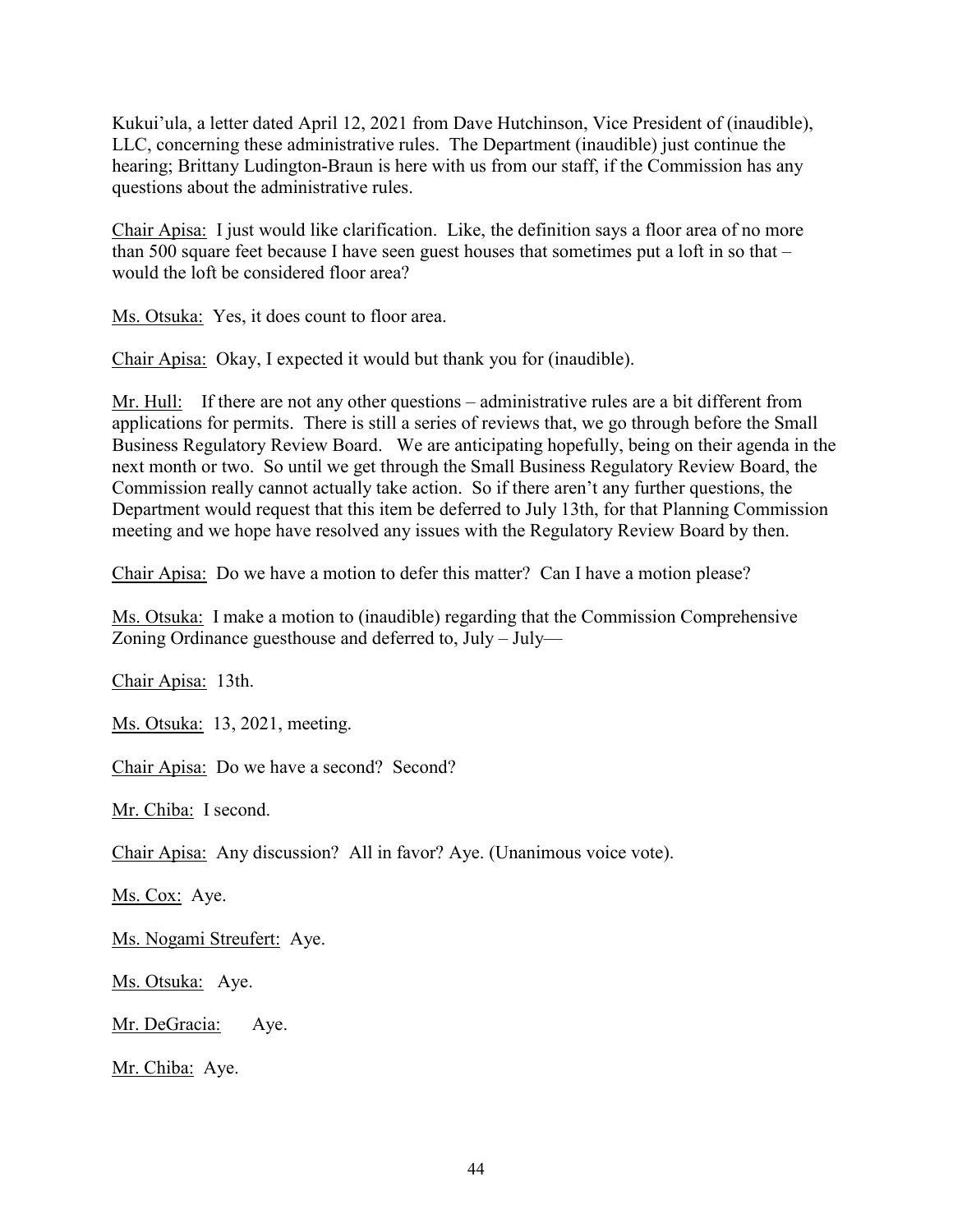Chair Apisa: I think I heard a unanimous – do you want to do a roll call again, Kaaina or are we good?

Mr. Hull: Absolutely, Madam Chair. Hold on one second. Sorry. Roll call on deferral. Commissioner Chiba?

Mr. Chiba: Aye.

Mr. Hull: Commissioner Cox?

Ms. Cox: Aye.

Mr. Hull: Commissioner DeGracia?

Mr. DeGracia: Aye.

Mr. Hull: Commissioner Streufert?

Ms. Nogami Streufert: Aye.

Mr. Hull: Commissioner, sorry, Commissioner Otsuka?

Ms. Otsuka: Aye.

Mr. Hull: Chair Apisa?

Chair Apisa: Aye.

Mr. Hull: Motion passes 6:0, Madam Chair.

Chair Apisa: Thank you.

New Public Hearing

All remaining public testimony pursuant to HRS 92 (Sunshine Law)

#### **CONSENT CALENDAR**

Status Reports

Director's Report(s) for Project(s) Scheduled for Agency Hearing.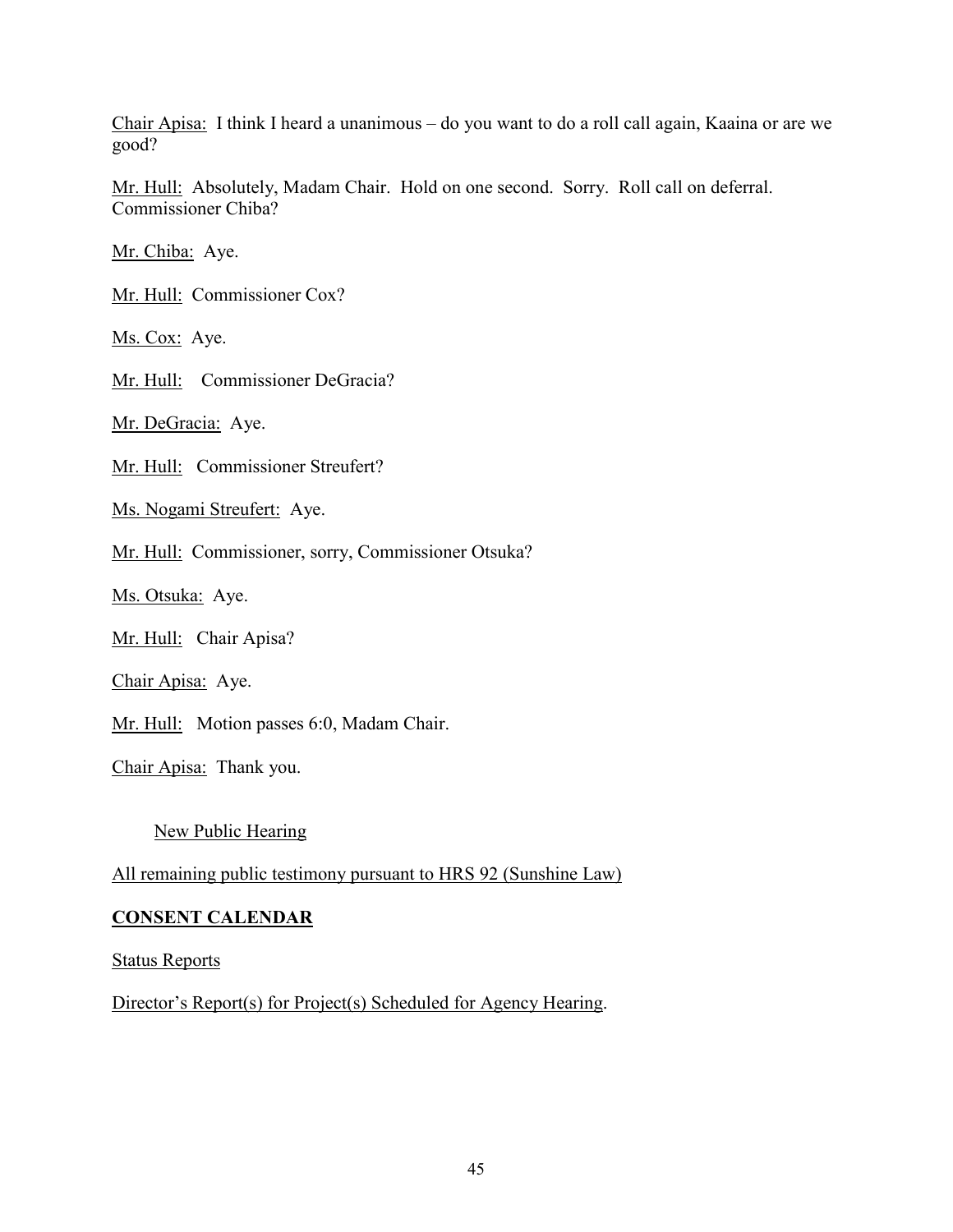## **GENERAL BUSINESS MATTERS**

AMENDMENT TO CLASS IV ZONING PERMIT (Z-IV-2020-1), AND USE PERMIT  $(U-2020-1)$  to amend Condition No. 8 to allow completion of the project to construct a new branch office building and associated site improvements on property located within Kilauea Town, situated immediately across the Kilauea Post Office facility and immediately adjacent to the Kilauea Lighthouse Shopping Center, along the northern side of the Kilauea Lighthouse Road/Keneke Road intersection, further identified as Tax Map Key: 5-2- 005:023, and affecting a portion of a larger parcel containing approx. 179.439 acres *= Gather Federal Credit Union.* 

Mr. Hull: Next we have on the agenda apologies, General Business Matters I.1, (inaudible) for Zoning Permit Z-IV-2020-1 and Use Permit U-2020-1 to amend Condition No. 8 to allow completion of the project to construct a new branch office building associated site improvement of some property located within Kilauea Town, situation immediately across the Kilauea Post Office facility and immediately adjacent to the Kilauea Lighthouse Shopping Center along the northern side of the Kilauea Lighthouse road and connecting road intersection further identified as Tax Map Key: 5-2-005: 023, affecting a portion of a larger parcel containing approximately 179.439 acres. The applicant is the Gather Federal Credit. I will turn it over to Dale who has the Director's Report pertaining to this matter.

Mr. Chiba: Madam Chair, this is Mel Chiba. I would like to declare a conflict of interest and recuse myself from any discussion.

Chair Apisa: Accepted. Thank you, Mel that was (inaudible).

Mr. Chiba: Thank you.

*Commission Chiba recused himself from the meeting.* 

Staff Planner Dale Cua: Good afternoon, Madam Chair and members of the Planning Commission. Again, it is consideration of applicant's request to amend Condition No. 8 of Use Permit 2020-1 and Class IV Zoning Permit Z-IV-2020-1 to allow completion of the project.

Mr. Cua read the Project Description and Use, Additional Findings, and Preliminary Evaluation sections of the Director's Report for the record (on file with the Planning Department).

Mr. Cua: In order to accommodate a timing extension, it is necessary to amend to Condition 8 to allow a reasonable period to accommodate the construction activities for the proposed branch facility. The Department's evaluation and recommendation is contained in the report that you have before you. If you have any questions for me, I would be more than happy to answer them.

Chair Apisa: Are there any questions for the planner? Is the applicant here? Is the applicant, present to make a presentation?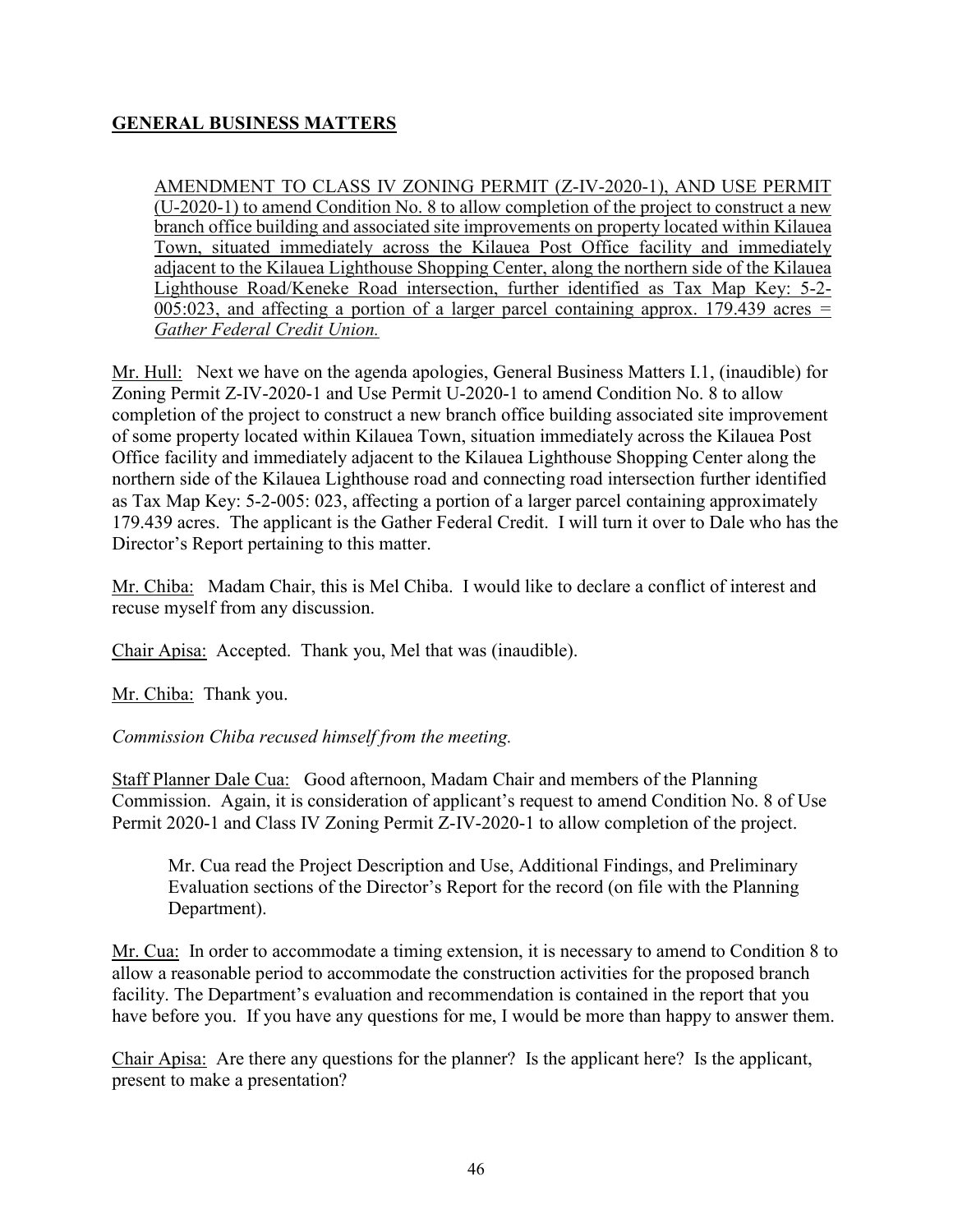Mr. Sherman Shiraishi: Madam Chair and members of the Commission, my name is (Sherman Shiraishi and I am the attorney for the applicant. I submitted two letters in support of the request for an extension and the letters are attached to your packets. And my latest letter, April 8, 2021, which gives a chronology of the timeline of which the Credit Union acted and, you know, the delays are beyond the Credit Union's control. You know, we have to wait until final subdivision approval to get title to the lots and you know, to get the building permits, prepare it, and file it. So, I want a moment to go into the details of my letter but if the Commission has any questions, I'm I'll be ready to answer them and if I cannot, the, CEO of the Credit Union is also I believe, involved in this meeting along with Architect, Mark Ventura.

Chair Apisa: Are there any questions from the Commissioners?

Ms. Nogami Streufert: I guess the question is where are you now, in this building process and what's the status of your (inaudible)?

Ms. Otsuka: Is a one-year extension enough time?

Ms. Nogami Streufert: He has got a two-year ex- a three-year – well, the question (inaudible).

Mr. Shiraishi: So, I am sorry, what is the question?

Ms. Nogami Streufert: The question is, what is the status of the credit union building at this point. I'm just looking at your timeline that you're saying that you would get this completed by (inaudible) where you are you in your – whether that's enough time to actually get everything completed.

Mr. Shiraishi: We ask for two years. The scheduled closing date I believe is May 1, 2021, so at that time we'll get title to the lot and Mark Ventura has already been developing plans to submit to the to the Building Division and Public Works for approval. We anticipate delays during the approval process. You know, speaking for myself, when I built the building that I am in right now, it took me over a year to get a building permit. So once we get the building permit, the credit union is prepared to commence construction, you know, immediately.

Ms. Nogami Streufert: Because I am just looking at the 2024 date that you presented and if that is sufficient, I do not have a problem with it. The question was really, you know, is that enough time based upon where you are if you have not even closed on the land yet?

Mr. Shiraishi: You know, I am – I am going to defer to Mark Ventura on the construction process but I would hope that from the time that we obtain final approval for the permits, then we can – we commence construction and finish it off within, you know, maybe about a year and a half. But, Mark if you could jump ii.

Mr. Mark Ventura: Hello? Hello? Can you guys hear me?

Chair Apisa: Yes.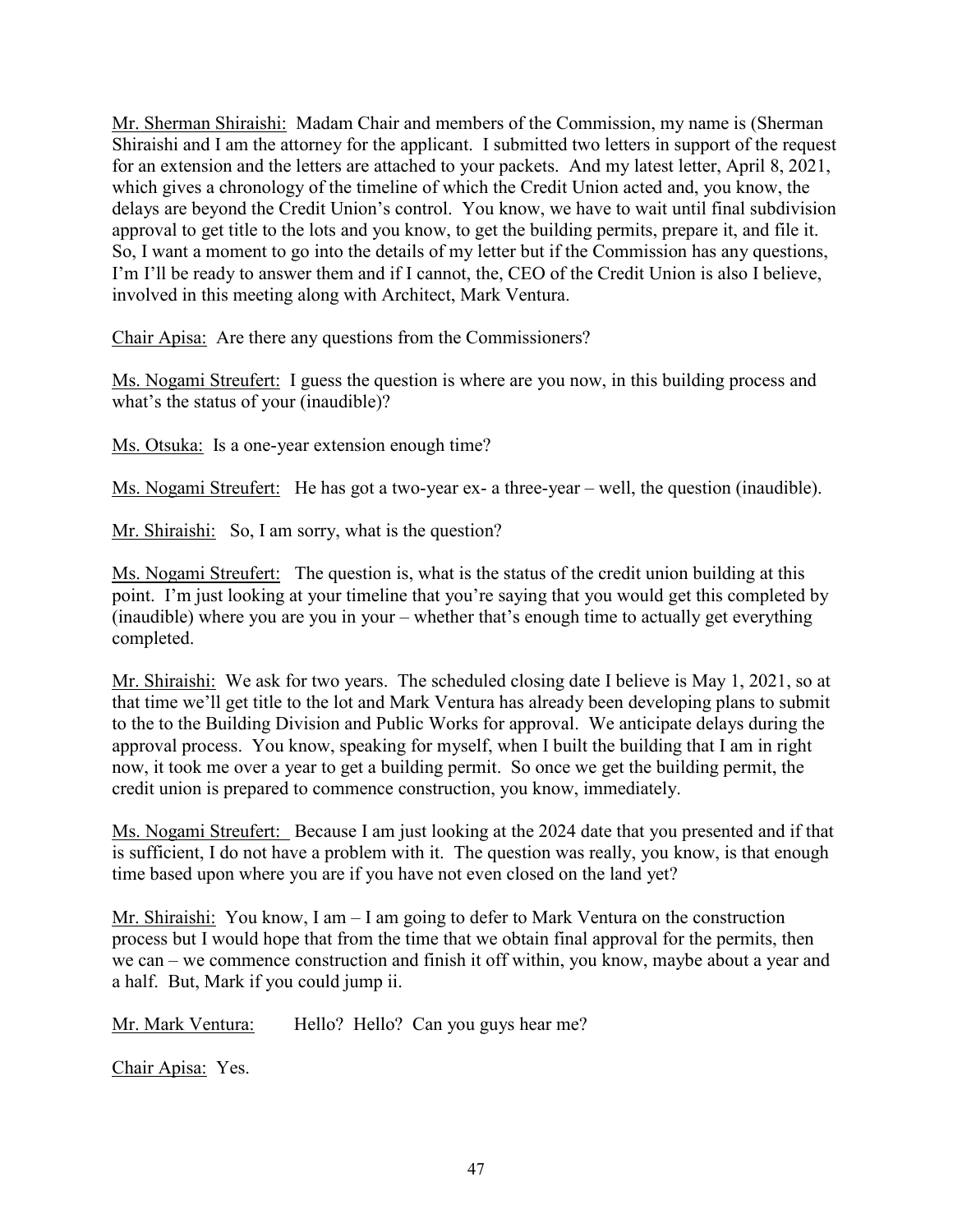#### Ms. Nogami Streufert: Yes.

Mr. Ventura: Okay. Okay this is Mark Ventura. Good afternoon Madam Chair and Commission members. We have been working with the Crichton Group, probably (inaudible) about three years on this particular project. And we have recently commenced, um, engineering. The concept has been developed and presented; we have met with the community and so on and so forth and essentially have an approved concept. We, the credit union understandably rather held us up from developing the permit plans with the subdivision not yet complete and property ownership not complete. We have in the last month or so been greenlighted to move forward with the engineering, which we are doing now. Our civil site development or our structural mechanical and electrical engineering and we are anticipating a permit set get – pulling a set together in the next couple of months to submit for the building permits. Uh, that process may take anywhere from three to, I'd say, six months but in the meantime, we are planning on, um, bidding and getting contractor bids together and, um, commencing with construction hopefully sometime this year, which I think is, um, certainly a realistic target.

I anticipate we will be able to complete this project within 12 months. I think, though, with COVID and still ongoing and uncertainties, uh, that could take up to maybe a year and a half which would probably put us through mid-2023 I think, um, pretty conservatively. Um, so that to me would be sort of an accurate representation of the timeline but we are moving forward with developing the plans. The credit union is about to take a little bit of a risk just because the closing, hasn't happened yet but after so – so much time, I think they're reasonably confident that that – that'll happen. So we – we've been contracted for probably two years, assuming that the process was going to go a little bit quicker but here we are today but now we're actively engaging in moving forward. And, like I said, I think we're – our plan is to get permits submitted in the next couple of months.

Chair Apisa: So it sounds like two years is sufficient.

Mr. Ventura: I think it should be but could you just clarify the actual date of ex- you know, when that trigger timeline starts or started. If that is a two-year, extension from now, that should be sufficient.

Chair Apisa: Dale can you verify would that be two years from today?

Mr. Cua: Sure, the way the Department's recommendation is essentially to amend Condition No. 8, so essentially they need to construct, commence construction no later than August 13, 2022, and complete the project by August 13, 2024. That's basically the—

Chair Apisa: All right.

Mr. Cua: Recommendation.

Chair Apisa: Well, that's, actually, yeah, over three years?

Mr. Cua: Yeah.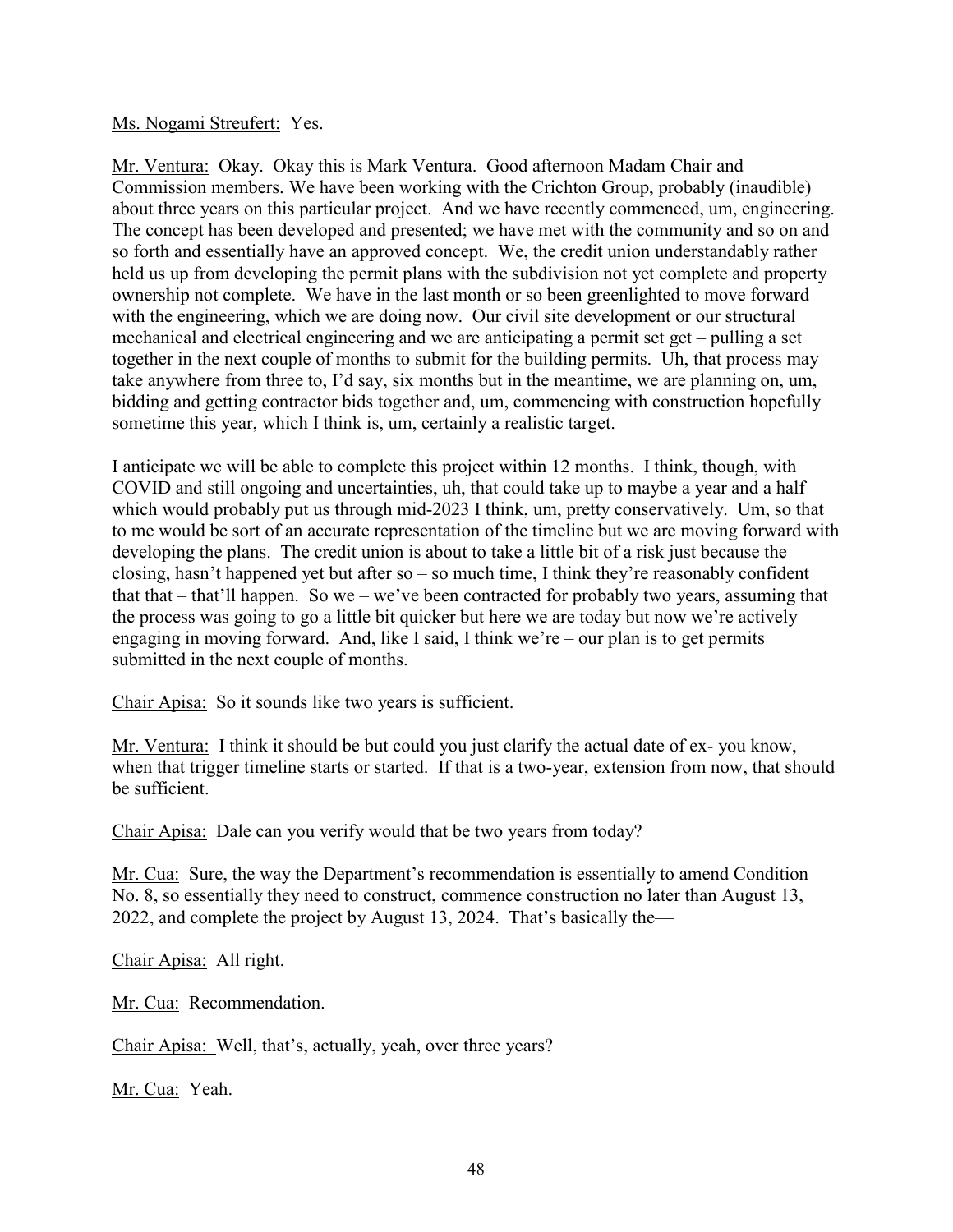Ms. Nogami Streufert: To completion but not to start so that is what the question was to (inaudible).

Mr. Cua: Yeah, to so to commence construction, um, they would need to, that date would be August 13, 2022.

Ms. Nogami Streufert: Right. Is that enough time I guess?

Mr. Ventura: I think that is reasonable. I would think, you know, on our current track, barring no major surprises with (inaudible), yeah, there should not be – that should – that should be achievable (inaudible).

Chair Apisa: So that you do not come back again, I mean, you are comfortable with those dates, correct.

Mr. Ventura: As the architect, I would say yes, but I would defer back to the client, you know, assuming that they are willing to keep it all moving forward (inaudible) that should – those dates should work for us on the design team and to get construction started by August of 2023.

Chair Apisa: Thank you.

Mr. Ventura: I my understanding.

Ms. Otsuka: You know, my – my concern was, uh, currently with COVID, the shipping – shipping for construction materials can take some time.

Mr. Ventura: That is a good point, yeah. I believe I would sort of define maybe commencement or construction. We would have a contractor signed up onboard but I believe we can get our plans, permit, and we bid and execute a contract with a general contractor and then the timing of the material and the extent of that – that – that is a good point (inaudible) efficient contractor that can get on top of getting those things on – on order early.

Chair Apisa: Yeah. Okay so, do we – um, any other discussion or is someone ready to make a motion? Wait, we need the conclusion from our planner I think.

Mr. Cua: Sure, I can move on to the conclusion and recommendation of the report. Actually, I will just read the evaluation since (inaudible).

 Mr. Cua read the Recommendation and Evaluation section of the Director's Report for the record. (On file with the Planning Department).

Mr. Cua: Furthermore, the applicant is advised that all applicable Conditions of this approval shall remain in effect. And that concludes the Department's evaluation and recommendation. Thank you.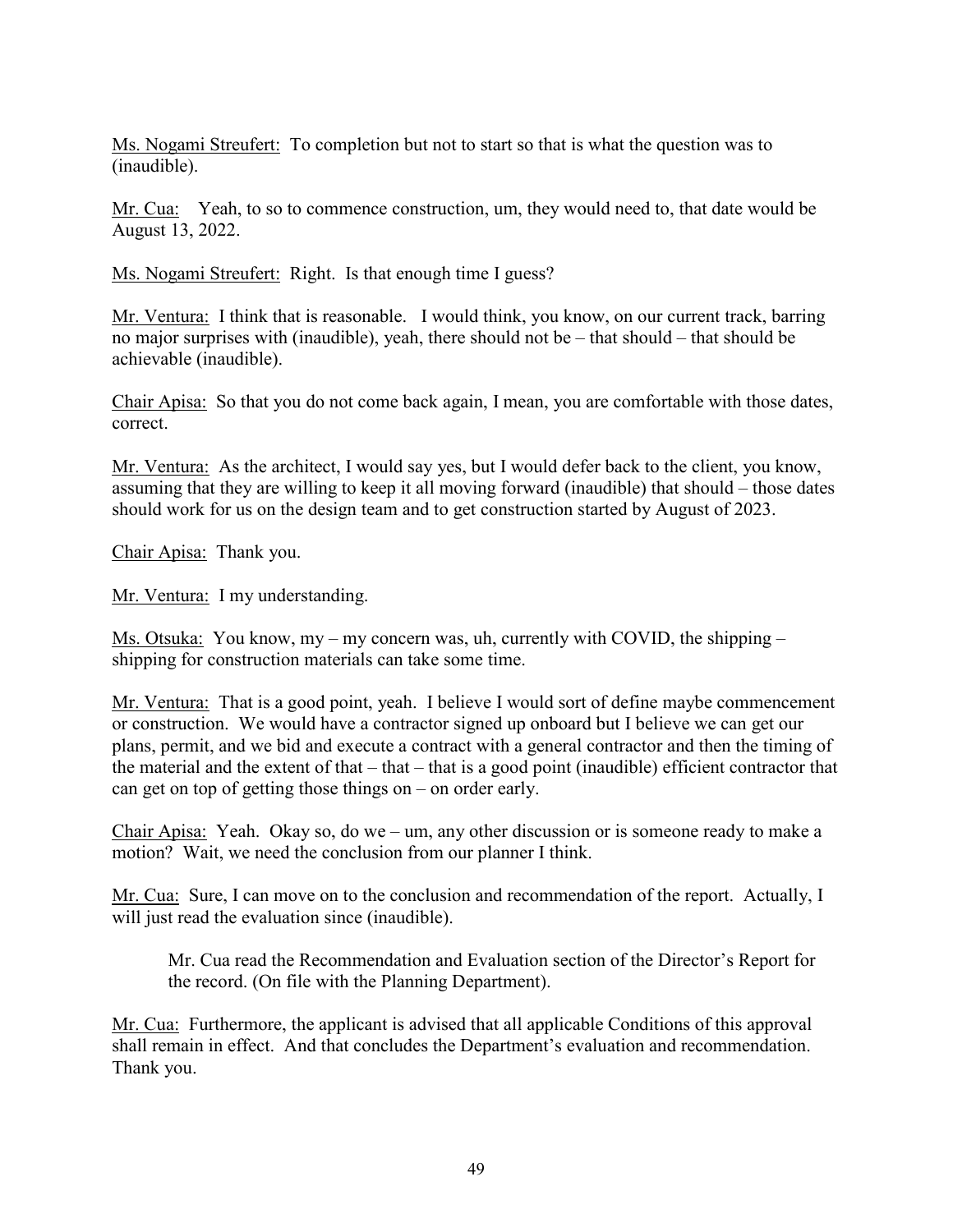Chair Apisa: Thank you very much, Dale. Any further questions or comments or would someone like to make a motion to… whatever you would like to make?

Ms. Cox: I'll make a motion that we accept the Director's Report and recommendation to improve the extension of time for the Class IV Zoning Permit Z-IV-2020-1, Use Permit 2020-1 that will change the read commence construction no later than August 13, 2022 – 2022 and complete construction by August 13, 2024.

Chair Apisa: Thank you. Do we have a second?

Ms. Otsuka: I seconded.

Chair Apisa: All right all in favor? Aye. Let us take a roll call again right now. Let us just do a roll call.

Mr. Hull: Sounds good, Madam Chair. Roll call on motion to approve the request for Amendment to Class IV Z-IV-2020-1 and Use Permit U2020-1. Commissioner Chiba? Oh, sorry.

Chair Apisa: No, he has recused himself.

Mr. Hull: Commissioner Chiba is recused. I apologize for that – Commissioner Cox.

Ms. Cox: Aye.

Mr. Hull: Commissioner DeGracia?

Mr. DeGracia: Aye.

Mr. Hull: Commissioner Otsuka?

Ms. Otsuka: Aye.

Mr. Hull: Commissioner Streufert?

Ms. Nogami Streufert: Aye.

Mr. Hull: Chair Apisa?

Chair Apisa: Aye.

Mr. Hull: Motion passes 5:0, Madam Chair.

#### **COMMUNICATIONS (For Action)**

Mr. Hull: Moving right along, we have no Communications for Actions.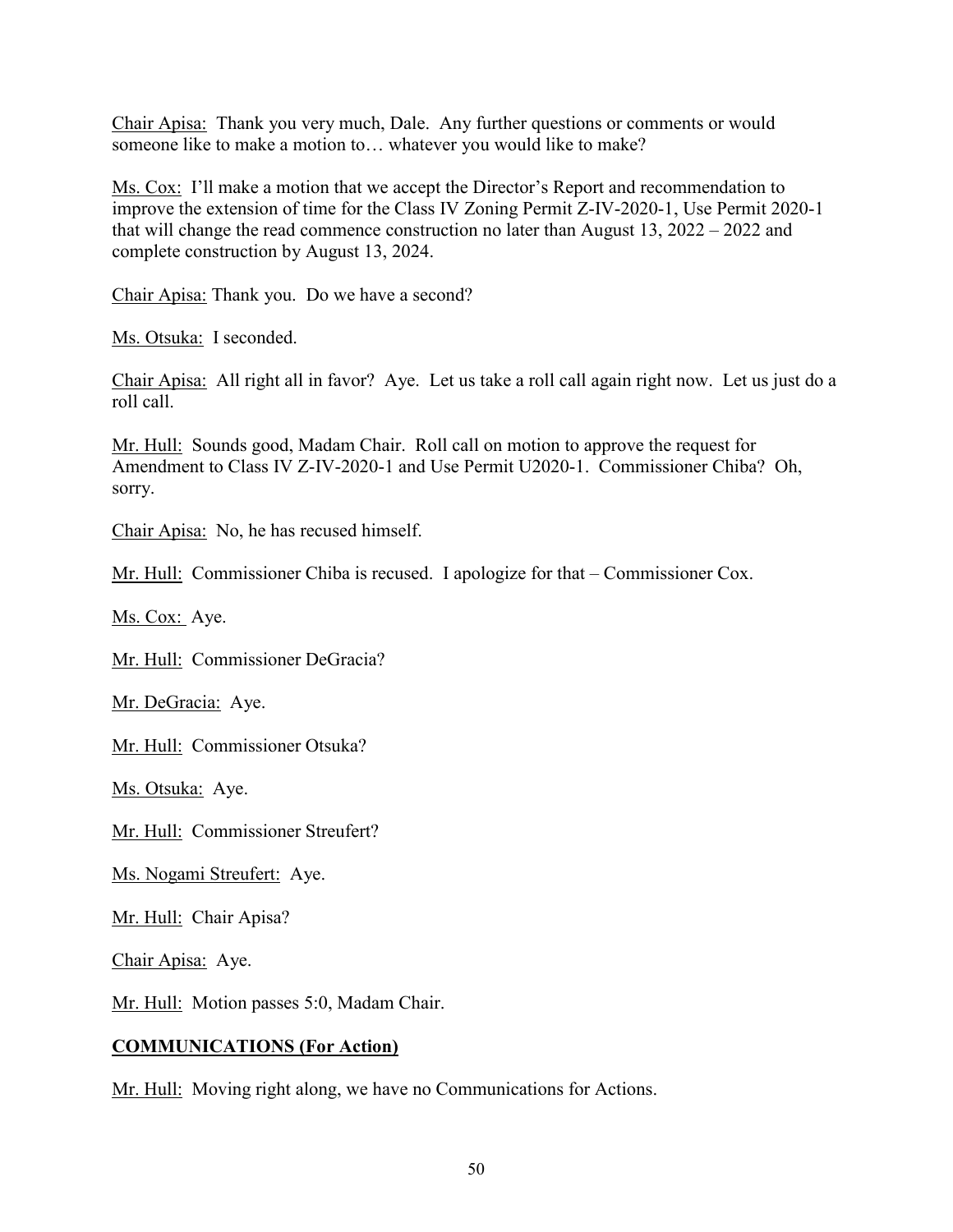# **COMMITTEE REPORTS**

### Subdivision

#### *Commission Chiba reentered the the meeting.*

Mr. Hull: Moving on to the next agenda item, we have no further communications so on to Item K, Committee Reports. K.1 Subdivision, I will turn it over to Subdivision Committee Chair, Commissioner DeGracia.

Mr. DeGracia: Great. The Subdivision Report, Commissioner Chiba and myself attended for July 14, 2020. Received a Tentative Subdivision Extension request or a Subdivision Application No. S-2019-4 Tim Beckman & Mira Hess was approved, Subdivision Application or Tentative Subdivision Extension request also for Subdivision Application No. S-2020-9, Baird Family Limited Partnership, was also approved. That concludes my report.

Ms. Nogami Streufert: I move to accept the Subdivision Report.

Ms. Cox: I second the motion.

Chair Apisa: I think we can do an all in favor on this one.

Ms. Nogami Streufert: Aye.

Mr. Cox: Aye.

Mr. Otsuka: Aye.

Mr. DeGracia: Aye.

Mr. Chiba: Aye.

Chair Apisa: Okay, Motioned passed. 6:0. (Unanimous Voice Vote) Thank you.

#### **UNFINISIHED BUSINESS** ( For Action)

Mr. Hull: Moving on, there is no Unfinished Business.

#### **NEW BUSINESS**

Mr. Hull: We have no New Business as we handled the New Business; we took the action on New Business.

#### ForAction - See Agenda F for Project Descriptions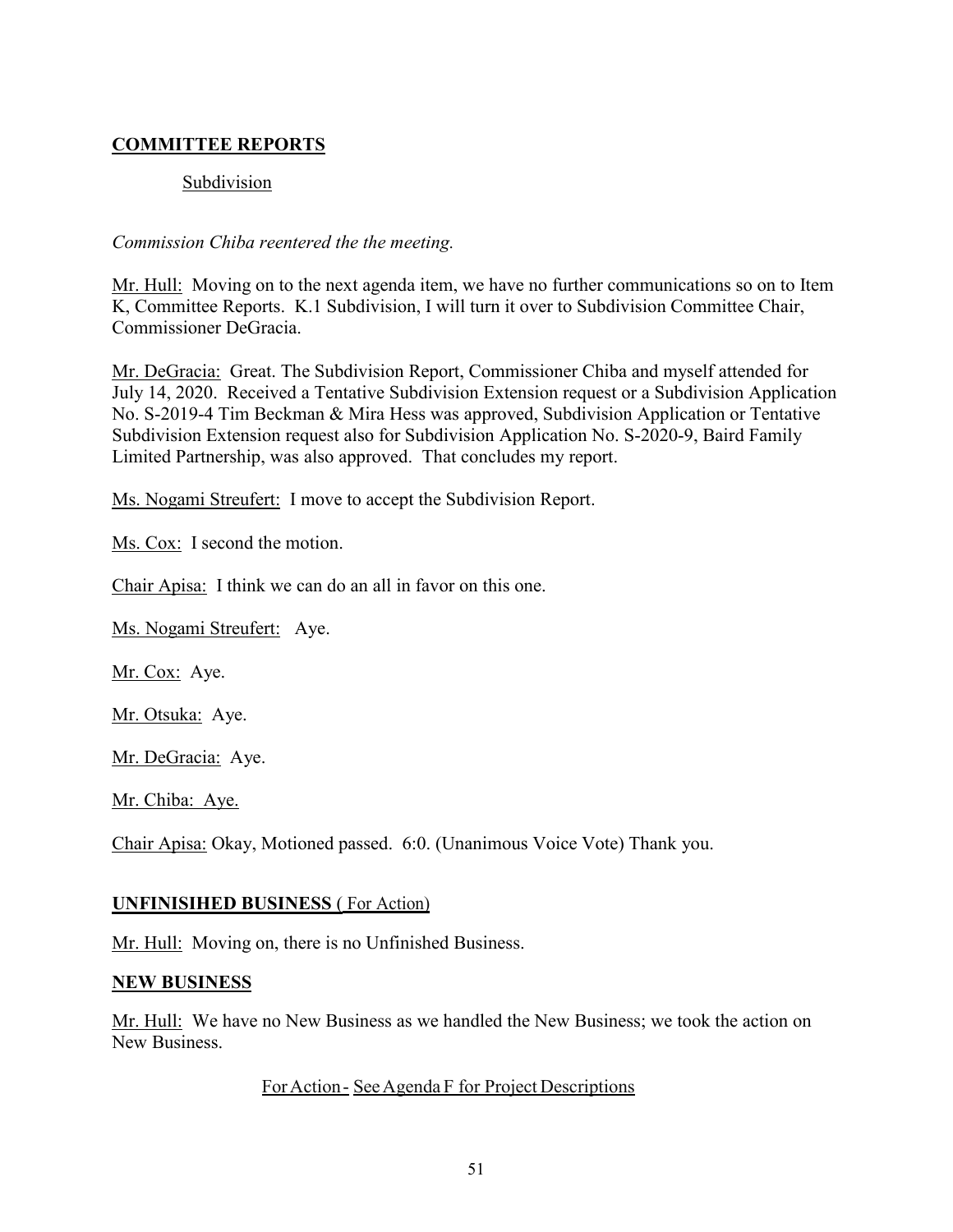### **ANNOUNCEMENTS**

Topics for Future Meetings

The following regularly scheduled Planning Commission meeting will be held at 9:00 a.m., or shortly thereafter on May 11, 2021. The Planning Commission anticipates meeting via teleconference but will announce its intended meeting method via agenda electronically posted at least six days prior to the meeting date.

Mr. Hull: Thank you, Madam Chair. On to Announcements. Future for Topics… Topics for Future Meetings concerning applications and petitions somewhat in the queue. Of course the special order of the day for the next Commission meeting will be the Kaplan intervention request, but we do have in addition – up on the horizon, we have a Public Works water tank, we have, again, the Kilauea Mill coming back with the gym proposal and café. We have also have, uh, a Baptist church Ele'ele Baptist church, expansion, a Waimea wastewater treatment plant. And we also have – this has gotten some attention in the news, the Glamping Ordinance proposed at Council a couple of weeks ago. So those are all kind of on the horizon. As was somewhat eluding to previously in the meeting, the County Council is also entertaining a current nomination for the next Planning Commissioner – Commission member currently, and that process is being vetted out as – as all you folks have enjoyed or endeared that previously but this prospect of a nominee is – is currently being vetted by the County Council. With that if there is any, you know, requests or inquiries from the commission members themselves that would like to see future topics, the Department is always open.

#### **ADJOURNMENT**

Chair Apisa: Thank you. All right thank you. Motion to adjourn?

Ms. Otsuka: I move to adjourn.

Ms. Nogami Streufert: I second.

Chair Apisa: All in favor? Aye. (Unanimous Voice Vote)

Mr. Cox: Aye.

Mr. DeGracia: Aye.

Ms. Nogami Streufert: Aye.

Ms. Otsuka: Aye.

Chair Apisa: Approved. Motion passes 6:0. The meeting is adjourned. Thank you very much Mr. Hull: Thank you all.